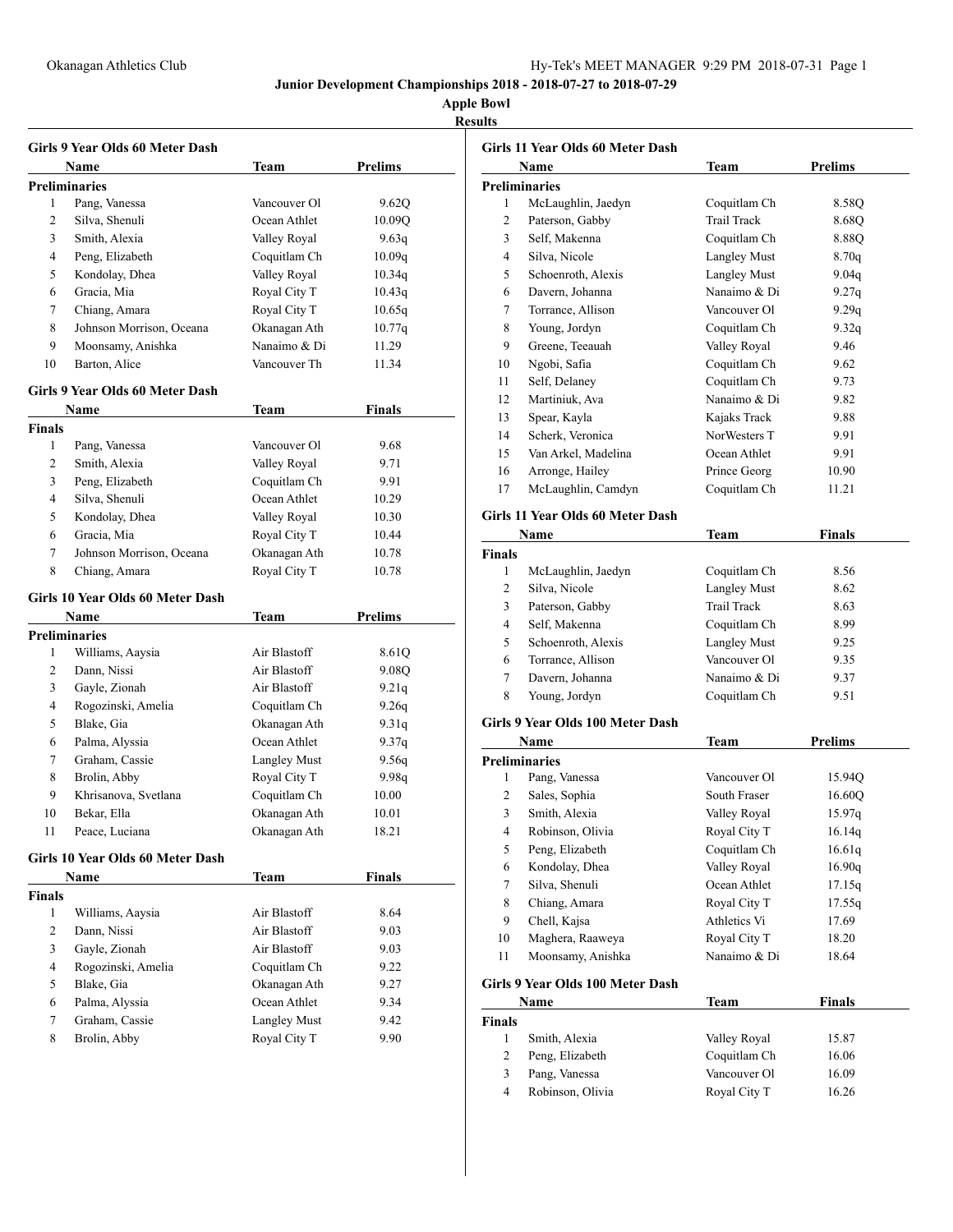**Apple Bowl**

| esn H<br>r v |
|--------------|
|              |

|               | Finals  (Girls 9 Year Olds 100 Meter Dash) |                      |                        |
|---------------|--------------------------------------------|----------------------|------------------------|
| 5             | Name<br>Sales, Sophia                      | Team<br>South Fraser | <b>Finals</b><br>16.28 |
| 6             | Silva, Shenuli                             | Ocean Athlet         | 16.91                  |
| 7             | Kondolay, Dhea                             | Valley Royal         | 16.92                  |
| 8             | Chiang, Amara                              | Royal City T         | 17.67                  |
|               |                                            |                      |                        |
|               | Girls 10 Year Olds 100 Meter Dash          |                      |                        |
|               | Name                                       | <b>Team</b>          | <b>Prelims</b>         |
|               | <b>Preliminaries</b>                       |                      |                        |
| 1             | Williams, Aaysia                           | Air Blastoff         | 14.27Q                 |
| 2             | Dann. Nissi                                | Air Blastoff         | 14.69Q                 |
| 3             | Gayle, Zionah                              | Air Blastoff         | 15.07Q                 |
| 4             | Venier, Vittoria                           | West Vancouv         | 15.22q                 |
| 5             | Blake, Gia                                 | Okanagan Ath         | 15.32q                 |
| 6             | Rogozinski, Amelia                         | Coquitlam Ch         | 15.34q                 |
| 7             | Palma, Alyssia                             | Ocean Athlet         | 15.57q                 |
| 8             | Graham, Cassie                             | Langley Must         | 15.88q                 |
| 9             | Villariza, Maria Mikaela                   | Air Blastoff         | 15.88                  |
| 10            | Tinsley, Emily                             | Valley Royal         | 16.08                  |
| 11            | Brolin, Abby                               | Royal City T         | 16.32                  |
| 12            | Brunoro, Payton                            | Langley Must         | 16.56                  |
| 13            | Grewal, Bhavneet                           | Valley Royal         | 16.60                  |
| 14            | Bekar, Ella                                | Okanagan Ath         | 16.60                  |
| 15            | Carlsen, Leila                             | Air Blastoff         | 16.65                  |
| 16            | Peace, Luciana                             | Okanagan Ath         | 16.70                  |
| 17            | Khrisanova, Svetlana                       | Coquitlam Ch         | 16.72                  |
| 18            | Sandhu, Gurpartap                          | Valley Royal         | 16.91                  |
|               | Girls 10 Year Olds 100 Meter Dash          |                      |                        |
|               | Name                                       | <b>Team</b>          | <b>Finals</b>          |
| <b>Finals</b> |                                            |                      |                        |
| 1             | Williams, Aaysia                           | Air Blastoff         | 13.79                  |
| 2             | Dann, Nissi                                | Air Blastoff         | 14.31                  |
| 3             | Gayle, Zionah                              | Air Blastoff         | 14.44                  |
| 4             | Venier, Vittoria                           | West Vancouv         | 14.86                  |
| 5             | Palma, Alyssia                             | Ocean Athlet         | 15.11                  |
| 6             | Rogozinski, Amelia                         | Coquitlam Ch         | 15.14                  |
| 7             | Blake, Gia                                 | Okanagan Ath         | 15.22                  |
| 8             | Graham, Cassie                             | Langley Must         | 15.49                  |
|               | Girls 11 Year Olds 100 Meter Dash          |                      |                        |
|               | Name                                       | <b>Team</b>          | <b>Prelims</b>         |
|               | <b>Preliminaries</b>                       |                      |                        |
| 1             | Silva, Nicole                              | <b>Langley Must</b>  | 13.88Q                 |
| 2             | McLaughlin, Jaedyn                         | Coquitlam Ch         | 14.21Q                 |
| 3             | Paterson, Gabby                            | <b>Trail Track</b>   | 14.50Q                 |
| 4             | Klaus, Chanine                             | Chilliwack T         | 14.64q                 |
| 5             | Chamberland, Akasha                        | Vancouver Th         | 14.82q                 |
| 6             | Self, Makenna                              | Coquitlam Ch         | 15.12q                 |
| 7             | Davern, Johanna                            | Nanaimo & Di         | 15.19q                 |
| 8             | Torrance, Allison                          | Vancouver Ol         | 15.29q                 |
| 9             | Schoenroth, Alexis                         | <b>Langley Must</b>  | 15.58                  |
| 10            | Jones, Haley                               | Ocean Athlet         | 15.78                  |
| 11            | Greene, Teeauah                            | Valley Royal         | 15.94                  |
| 12            | Buehner, Denaya                            | Okanagan Ath         | 15.98                  |

| 13 | Spear, Kayla        | Kajaks Track        | 16.14 |  |
|----|---------------------|---------------------|-------|--|
| 14 | Ngobi, Safia        | Coquitlam Ch        | 16.29 |  |
| 15 | Self, Delaney       | Coquitlam Ch        | 16.34 |  |
| 16 | Bekar, Alexia       | Okanagan Ath        | 16.44 |  |
| 17 | Van Arkel, Madelina | Ocean Athlet        | 16.67 |  |
| 18 | Scherk, Veronica    | NorWesters T        | 17.20 |  |
| 19 | Blumel, Annette     | Cowichan Val        | 17.24 |  |
| 20 | McKenna, Kaitlyn    | <b>Langley Must</b> | 17.75 |  |
| 21 | Arronge, Hailey     | Prince Georg        | 18.52 |  |
|    |                     |                     |       |  |

## **Girls 11 Year Olds 100 Meter Dash**

| Name          |                     | Team         | <b>Finals</b> |  |
|---------------|---------------------|--------------|---------------|--|
| <b>Finals</b> |                     |              |               |  |
|               | McLaughlin, Jaedyn  | Coquitlam Ch | 13.85         |  |
| 2             | Silva, Nicole       | Langley Must | 13.97         |  |
| 3             | Paterson, Gabby     | Trail Track  | 14.16         |  |
| 4             | Chamberland, Akasha | Vancouver Th | 14.68         |  |
| 5             | Klaus, Chanine      | Chilliwack T | 14.83         |  |
| 6             | Self, Makenna       | Coquitlam Ch | 15.29         |  |
|               | Torrance, Allison   | Vancouver Ol | 15.41         |  |
|               |                     |              |               |  |

# **Girls 12 Year Olds 100 Meter Dash**

|                | Name                    | Team                | Prelims |  |
|----------------|-------------------------|---------------------|---------|--|
|                | <b>Preliminaries</b>    |                     |         |  |
| 1              | Perrault, Jaime         | Unattached B        | 13.27Q  |  |
| $\overline{c}$ | Kambidi, Mballany       | Royal City T        | 13.89O  |  |
| 3              | Brunoro, Maiya          | <b>Langley Must</b> | 14.46Q  |  |
| 4              | Nagra, Jasleen          | Universal At        | 13.40q  |  |
| 5              | Bigattini, Isabella     | Okanagan Ath        | 13.97q  |  |
| 6              | Fernandes, Abigail      | Air Blastoff        | 14.08q  |  |
| 7              | Chiang, Indira          | Royal City T        | 14.28q  |  |
| 8              | Rozman, Renzey          | Kajaks Track        | 14.33q  |  |
| 9              | Cleaver, Emma           | Nanaimo & Di        | 14.40   |  |
| 10             | Herrell, Amelia         | Coquitlam Ch        | 14.55   |  |
| 11             | Martin, Haley           | Nanaimo & Di        | 14.62   |  |
| 12             | Gibson, Bayise          | Vernon Amate        | 14.65   |  |
| 13             | Greene, Sierra          | Valley Royal        | 14.67   |  |
| 14             | Ali, Zehra              | Royal City T        | 14.72   |  |
| 15             | Markey, Clara           | Chilliwack T        | 14.77   |  |
| 16             | Tenn, Alexandra         | West Vancouv        | 14.86   |  |
| 17             | Bagosi, Boglarka (bogi) | Okanagan Ath        | 15.11   |  |
| 18             | Young, Payton           | Coquitlam Ch        | 16.01   |  |

### **Girls 12 Year Olds 100 Meter Dash**

| Name          |                     | Team         | Finals |  |
|---------------|---------------------|--------------|--------|--|
| <b>Finals</b> |                     |              |        |  |
|               | Perrault, Jaime     | Unattached B | 13.31  |  |
| 2             | Nagra, Jasleen      | Universal At | 13.53  |  |
| 3             | Bigattini, Isabella | Okanagan Ath | 13.91  |  |
| 4             | Kambidi, Mballany   | Royal City T | 14.06  |  |
| 5             | Brunoro, Maiya      | Langley Must | 14.25  |  |
| 6             | Chiang, Indira      | Royal City T | 14.31  |  |
| 7             | Fernandes, Abigail  | Air Blastoff | 14.33  |  |
| 8             | Rozman, Renzey      | Kajaks Track | 14.46  |  |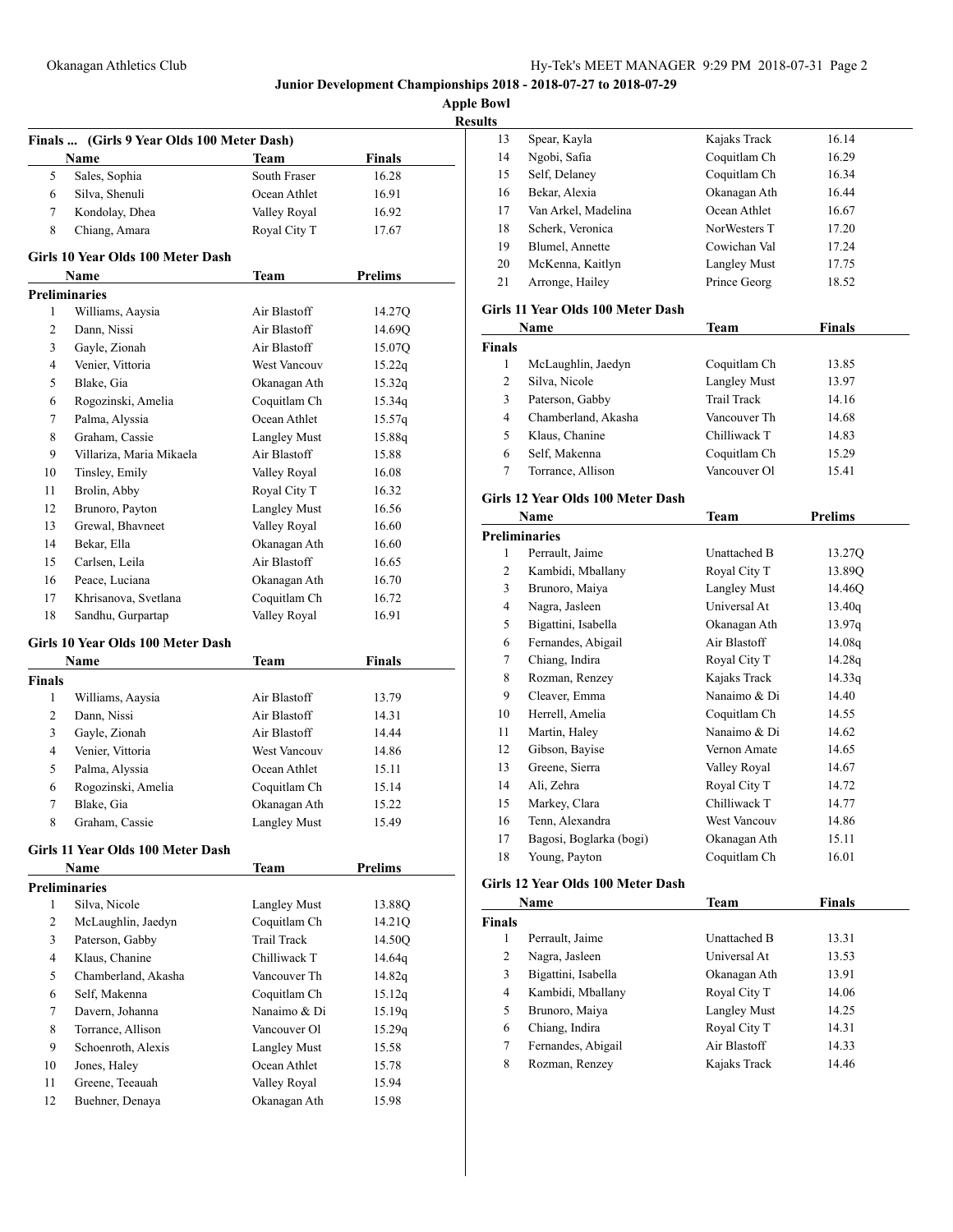### **Apple Bowl Results**

|                | Name                    | Team         | Prelims |
|----------------|-------------------------|--------------|---------|
|                | <b>Preliminaries</b>    |              |         |
| 1              | Dreger, Isabella        | Unattached B | 12.920  |
| $\overline{2}$ | Eisses, Loren           | Vancouver Th | 13.20Q  |
| 3              | Lamplugh, Iandra        | Victoria Spe | 13.43Q  |
| 4              | Erdevicki, Ana Natalija | Kajaks Track | 13.52Q  |
| 5              | Reed, Jordyn            | Vancouver Th | 13.57q  |
| 6              | Kennedy-Hailu, Serena   | Coquitlam Ch | 13.57q  |
| 7              | Kleinschmidt, Taylor    | Ocean Athlet | 13.58g  |
| 8              | Cyr, Lindsay            | Ocean Athlet | 13.64q  |
| 9              | Barlee, Alex            | Victoria Spe | 13.68   |
| 10             | Arychuk, Hannah         | Peninsula Tr | 13.70   |
| 11             | Jackson, Ava            | Burnaby Stri | 13.75   |
| 12             | Peters, Lèah            | Ocean Athlet | 13.85   |
| 13             | Wade, Skyla             | Coquitlam Ch | 13.85   |
| 14             | Moore, Brooklyn         | Okanagan Ath | 14.16   |
| 15             | Leung, Victoria         | Kajaks Track | 14.18   |
| 16             | Roberts, Rachel         | Burnaby Stri | 14.22   |
| 17             | Adomi, Aliyah           | Golden Ears  | 14.28   |
| 18             | Wilson, Teja            | Okanagan Ath | 14.30   |
| 19             | Bryan, Sydney           | Air Blastoff | 14.30   |
| 20             | Out, Maya               | Vernon Amate | 14.66   |
| 21             | Klimp, Kayley           | Vernon Amate | 14.79   |
| 22             | Froese, Nylah           | Coquitlam Ch | 14.89   |
| 23             | Cantarella, Erianthe    | Kajaks Track | 15.20   |
| 24             | Stammer, Mariko         | Golden Ears  | 16.35   |

#### **Girls 13 Year Olds 100 Meter Dash**

| <b>Name</b> |                         | <b>Team</b>  | <b>Finals</b> |  |
|-------------|-------------------------|--------------|---------------|--|
| Finals      |                         |              |               |  |
| 1           | Dreger, Isabella        | Unattached B | 12.96         |  |
| 2           | Eisses, Loren           | Vancouver Th | 13.13         |  |
| 3           | Erdevicki, Ana Natalija | Kajaks Track | 13.39         |  |
| 4           | Kleinschmidt, Taylor    | Ocean Athlet | 13.44         |  |
| 5           | Reed, Jordyn            | Vancouver Th | 13.52         |  |
| 6           | Kennedy-Hailu, Serena   | Coquitlam Ch | 13.57         |  |
| 7           | Lamplugh, Iandra        | Victoria Spe | 13.57         |  |
| 8           | Cyr, Lindsay            | Ocean Athlet | 13.78         |  |

### **Girls 11 Year Olds 200 Meter Dash**

| <b>Name</b>   |                     | <b>Team</b>  | <b>Finals</b> |  |
|---------------|---------------------|--------------|---------------|--|
| <b>Finals</b> |                     |              |               |  |
| 1             | McLaughlin, Jaedyn  | Coquitlam Ch | 28.22         |  |
| 2             | Paterson, Gabby     | Trail Track  | 29.16         |  |
| 3             | Klaus, Chanine      | Chilliwack T | 29.57         |  |
| 4             | Chamberland, Akasha | Vancouver Th | 29.78         |  |
| 5             | Symon, Chloe        | Vancouver Th | 30.31         |  |
| 6             | Torrance, Allison   | Vancouver Ol | 31.68         |  |
| 7             | Self, Makenna       | Coquitlam Ch | 31.78         |  |
| 8             | Martiniuk, Ava      | Nanaimo & Di | 32.53         |  |
| 9             | Barton, Gabriella   | Vancouver Th | 32.59         |  |
| 10            | Davern, Johanna     | Nanaimo & Di | 32.85         |  |
| 11            | Greene, Teeauah     | Valley Royal | 32.86         |  |
| 12            | Buehner, Denava     | Okanagan Ath | 33.06         |  |

| . .   |                     |              |       |
|-------|---------------------|--------------|-------|
| 13    | Van Arkel, Madelina | Ocean Athlet | 33.39 |
| 14    | Ngobi, Safia        | Coquitlam Ch | 33.84 |
| 15    | Self, Delaney       | Coquitlam Ch | 34.61 |
| 16    | Spear, Kayla        | Kajaks Track | 35.11 |
| 17    | Perk, Emily         | Coquitlam Ch | 36.62 |
| 18    | Mander, Gurleen     | Universal At | 37.41 |
| $---$ | Young, Jordyn       | Coquitlam Ch | DO    |
|       |                     |              |       |

#### **Girls 12 Year Olds 200 Meter Dash**

|               | Name                  | <b>Team</b>         | Finals |  |
|---------------|-----------------------|---------------------|--------|--|
| <b>Finals</b> |                       |                     |        |  |
| 1             | Perrault, Jaime       | <b>Unattached B</b> | 27.53  |  |
| 2             | Kambidi, Mballany     | Royal City T        | 28.33  |  |
| 3             | Nagra, Jasleen        | Universal At        | 28.96  |  |
| 4             | Brunoro, Maiya        | <b>Langley Must</b> | 29.15  |  |
| 5             | Herrell, Amelia       | Coquitlam Ch        | 29.21  |  |
| 6             | Irving, Ciara         | <b>Langley Must</b> | 29.31  |  |
| 7             | Chiang, Indira        | Royal City T        | 29.52  |  |
| 8             | Markey, Clara         | Chilliwack T        | 29.55  |  |
| 9             | Martin, Haley         | Nanaimo & Di        | 29.77  |  |
| 10            | Rozman, Renzey        | Kajaks Track        | 29.82  |  |
| 11            | Myint, Katelyn        | Nanaimo & Di        | 29.85  |  |
| 12            | Melles-Hewitt, Lishan | Royal City T        | 29.89  |  |
| 13            | Ali, Zehra            | Royal City T        | 29.93  |  |
| 14            | Cleaver, Emma         | Nanaimo & Di        | 30.30  |  |
| 15            | Tenn, Alexandra       | <b>West Vancouv</b> | 30.42  |  |
| 16            | Greene, Sierra        | Valley Royal        | 31.87  |  |
| 17            | Somerville, Isabel    | Prince Georg        | 35.06  |  |

# **Girls 13 Year Olds 200 Meter Dash**

|                | Name                    | Team         | Finals |  |
|----------------|-------------------------|--------------|--------|--|
| <b>Finals</b>  |                         |              |        |  |
| 1              | Dreger, Isabella        | Unattached B | 26.52  |  |
| $\overline{2}$ | Arychuk, Hannah         | Peninsula Tr | 27.11  |  |
| 3              | Barlee, Alex            | Victoria Spe | 27.33  |  |
| $\overline{4}$ | Eisses, Loren           | Vancouver Th | 27.61  |  |
| 5              | Erdevicki, Ana Natalija | Kajaks Track | 27.64  |  |
| 6              | Jackson, Ava            | Burnaby Stri | 27.69  |  |
| 7              | Kleinschmidt, Taylor    | Ocean Athlet | 28.05  |  |
| 8              | Peters, Lèah            | Ocean Athlet | 28.05  |  |
| 9              | Kennedy-Hailu, Serena   | Coquitlam Ch | 28.08  |  |
| 10             | Wade, Skyla             | Coquitlam Ch | 28.27  |  |
| 11             | Roberts, Rachel         | Burnaby Stri | 28.79  |  |
| 12             | Mazziotti, Marisa       | Burnaby Stri | 28.80  |  |
| 13             | Leung, Victoria         | Kajaks Track | 29.06  |  |
| 14             | Wilson, Teja            | Okanagan Ath | 29.45  |  |
| 15             | Woode, Rachel           | Air Blastoff | 29.64  |  |
| 16             | Bryan, Sydney           | Air Blastoff | 29.99  |  |
| 17             | Blake, Gabrielle        | Okanagan Ath | 30.16  |  |
| 18             | Ngobi, Kalima           | Coquitlam Ch | 30.32  |  |
| 19             | Froese, Nylah           | Coquitlam Ch | 30.74  |  |
| 20             | Nelson, Sophie          | Golden Ears  | 32.23  |  |
| 21             | Antscherl, Sacha        | Ocean Athlet | 33.26  |  |
| 22             | Stammer. Mariko         | Golden Ears  | 33.54  |  |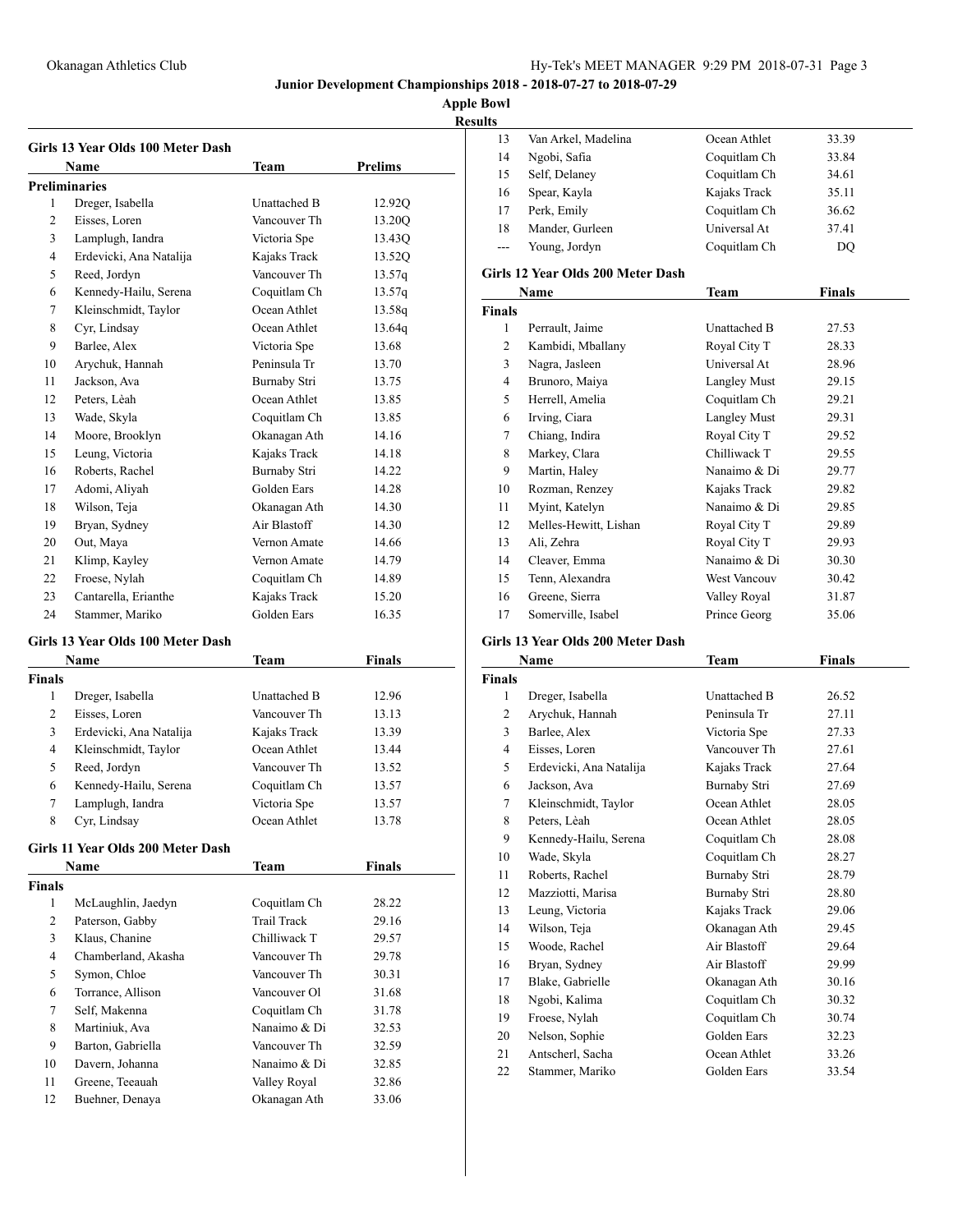**Apple Bowl Results**

|                | Girls 12 Year Olds 300 Meter Dash<br><b>Name</b> | Team                         | <b>Finals</b> |
|----------------|--------------------------------------------------|------------------------------|---------------|
| <b>Finals</b>  |                                                  |                              |               |
| 1              | Perrault, Jaime                                  | Unattached B                 | 44.29         |
| 2              | Markey, Clara                                    | Chilliwack T                 | 46.31         |
| 3              | Brunoro, Maiya                                   | <b>Langley Must</b>          | 46.45         |
| 4              | Irving, Ciara                                    | <b>Langley Must</b>          | 46.82         |
| 5              | Myint, Katelyn                                   | Nanaimo & Di                 | 47.68         |
| 6              |                                                  |                              |               |
| 7              | Rozman, Renzey                                   | Kajaks Track<br>Nanaimo & Di | 47.92         |
|                | Martin, Haley                                    | Ocean Athlet                 | 48.03         |
| 8<br>9         | Hodgson, Maella                                  | Universal At                 | 48.31         |
|                | Nagra, Jasleen                                   |                              | 49.03         |
| 10             | Park, Jasmine                                    | Nanaimo & Di                 | 1:06.49       |
|                | Girls 13 Year Olds 300 Meter Dash                |                              |               |
|                | <b>Name</b>                                      | Team                         | <b>Finals</b> |
| <b>Finals</b>  |                                                  |                              |               |
| 1              | Arychuk, Hannah                                  | Peninsula Tr                 | 42.90         |
| 2              | Jackson, Ava                                     | Burnaby Stri                 | 43.69         |
| 3              | Kleinschmidt, Taylor                             | Ocean Athlet                 | 44.00         |
| 4              | Peters, Lèah                                     | Ocean Athlet                 | 44.21         |
| 5              | Woode, Rachel                                    | Air Blastoff                 | 44.49         |
| 6              | Roberts, Rachel                                  | <b>Burnaby Stri</b>          | 44.99         |
| 7              | Wade, Skyla                                      | Coquitlam Ch                 | 45.14         |
| 8              | Howarth, Jenna                                   | Kajaks Track                 | 45.32         |
| 9              | Mazziotti, Marisa                                | Burnaby Stri                 | 46.56         |
| 10             | Blake, Gabrielle                                 | Okanagan Ath                 | 48.56         |
| 11             | Adomi, Aliyah                                    | Golden Ears                  | 48.85         |
| 12             | Froese, Nylah                                    | Coquitlam Ch                 | 49.98         |
| 13             | Syberg-Olsen, Kate                               | Air Blastoff                 | 50.53         |
| 14             | Mesman, Chelsea                                  | Athletics Vi                 | 51.06         |
| 15             | Nelson, Sophie                                   | Golden Ears                  | 51.29         |
| 16             | Stammer, Mariko                                  | Golden Ears                  | 56.33         |
|                | Girls 9 Year Olds 600 Meter Run                  |                              |               |
|                | Name                                             | Team                         | <b>Finals</b> |
| <b>Finals</b>  |                                                  |                              |               |
| 1              | Smith, Alexia                                    | Valley Royal                 | 2:05.00       |
| $\overline{2}$ | Gracia, Mia                                      | Royal City T                 | 2:11.00       |
| 3              | Silva, Shenuli                                   | Ocean Athlet                 | 2:14.81       |
| 4              | Renzie, Kara                                     | East Kootena                 | 2:15.53       |
| 5              | Sales, Sophia                                    | South Fraser                 | 2:15.76       |
| 6              | Johnson Morrison, Oceana                         | Okanagan Ath                 | 2:15.93       |
| 7              | Barton, Alice                                    | Vancouver Th                 | 2:22.47       |
| 8              | Gunning, Dulce Mia                               | Valley Royal                 | 2:27.22       |
|                |                                                  |                              |               |
|                | Girls 10 Year Olds 600 Meter Run                 |                              |               |
| Finals         | Name                                             | <b>Team</b>                  | <b>Finals</b> |
| 1              | Forsyth, Ava                                     | Royal City T                 | 2:02.77       |
| $\overline{c}$ | Don, Bianca                                      | Golden Ears                  | 2:03.71       |
| 3              | Villariza, Maria Mikaela                         | Air Blastoff                 | 2:04.98       |
| $\overline{4}$ | Ostrosser, Chloe                                 | Ocean Athlet                 | 2:14.12       |
| ---            | Graham, Cassie                                   | <b>Langley Must</b>          | DNF           |
|                |                                                  |                              |               |

|                | Girls 11 Year Olds 600 Meter Run |                     |               |
|----------------|----------------------------------|---------------------|---------------|
|                | Name                             | Team                | <b>Finals</b> |
| <b>Finals</b>  |                                  |                     |               |
| 1              | Dow, Alexa                       | Cowichan Val        | 1:46.04       |
| 2              | Bosma, Charlotte                 | Kajaks Track        | 1:48.24       |
| 3              | Symon, Chloe                     | Vancouver Th        | 1:50.04       |
| 4              | Barton, Gabriella                | Vancouver Th        | 1:52.49       |
| 5              | Logan, Kate                      | Vancouver Th        | 1:54.32       |
| 6              | Chamberland, Akasha              | Vancouver Th        | 1:58.67       |
| 7              | Haller, Ezra                     | Golden Ears         | 2:01.19       |
| 8              | Ngobi, Safia                     | Coquitlam Ch        | 2:09.10       |
| 9              | Blumel, Annette                  | Cowichan Val        | 2:21.00       |
| 10             | Schoenroth, Alexis               | <b>Langley Must</b> | 2:23.26       |
| 11             | Arronge, Hailey                  | Prince Georg        | 2:30.76       |
| 12             | Thomson, Mattea                  | Prince Georg        | 2:52.25       |
|                | Girls 12 Year Olds 800 Meter Run |                     |               |
|                | Name                             | Team                | <b>Finals</b> |
| <b>Finals</b>  |                                  |                     |               |
| 1              | Brunoro, Maiya                   | <b>Langley Must</b> | 2:31.41       |
| 2              | Hodgson, Maella                  | Ocean Athlet        | 2:31.77       |
| 3              | Banucci, Cristina                | Vancouver Th        | 2:37.35       |
| 4              | Myint, Katelyn                   | Nanaimo & Di        | 2:39.38       |
| 5              | Melles-Hewitt, Lishan            | Royal City T        | 2:39.58       |
| 6              | Van Der Hoven, Nicolette         | Golden Ears         | 2:39.80       |
| 7              | Ali, Zehra                       | Royal City T        | 2:40.51       |
| 8              | Putz, Katelyn                    | Nanaimo & Di        | 2:41.12       |
| 9              | Irving, Ciara                    | Langley Must        | 2:41.69       |
| 10             | Angove, Sienna                   | Kamloops Tra        | 2:45.27       |
| 11             | Renwick, Danica                  | Kamloops Tra        | 2:49.71       |
| 12             | Thiel, Sarah                     | Valley Royal        | 2:53.82       |
| 13             | Guarasci, Maya                   | Okanagan Ath        | 2:56.13       |
| 14             | Abraham, Maya                    | Kootenay Cha        | 2:59.86       |
| 15             | Sales, Ava                       | South Fraser        | 3:04.45       |
|                | Girls 13 Year Olds 800 Meter Run |                     |               |
|                | Name                             | Team                | <b>Finals</b> |
| <b>Finals</b>  |                                  |                     |               |
| 1              | Madsen, Ella                     | Coquitlam Ch        | 2:20.40       |
| $\overline{2}$ | Baechler, Maya                   | Vancouver Th        | 2:20.99       |
| 3              | Woode, Rachel                    | Air Blastoff        | 2:28.86       |
| 4              | Logan, Clare                     | Vancouver Th        | 2:32.04       |
| 5              | Howarth, Jenna                   | Kajaks Track        | 2:35.08       |
| 6              | Soobrian, Lauren                 | Vancouver Th        | 2:39.60       |
| 7              | Arronge, Stephanie               | Prince Georg        | 2:40.53       |
| 8              | Theunissen, Lise-Ann             | Golden Ears         | 2:41.06       |
| 9              | Syberg-Olsen, Kate               | Air Blastoff        | 2:42.83       |
| 10             | Ngobi, Kalima                    | Coquitlam Ch        | 2:46.67       |
| 11             | Klimp, Kayley                    | Vernon Amate        | 2:52.33       |
| 12             | D'Amore, Sophia                  | Kamloops Tra        | 2:54.70       |
|                | Antscherl, Sacha                 | Ocean Athlet        | 2:58.18       |
| 13             |                                  |                     |               |
| 14             | Froese, Nylah                    | Coquitlam Ch        | 3:03.93       |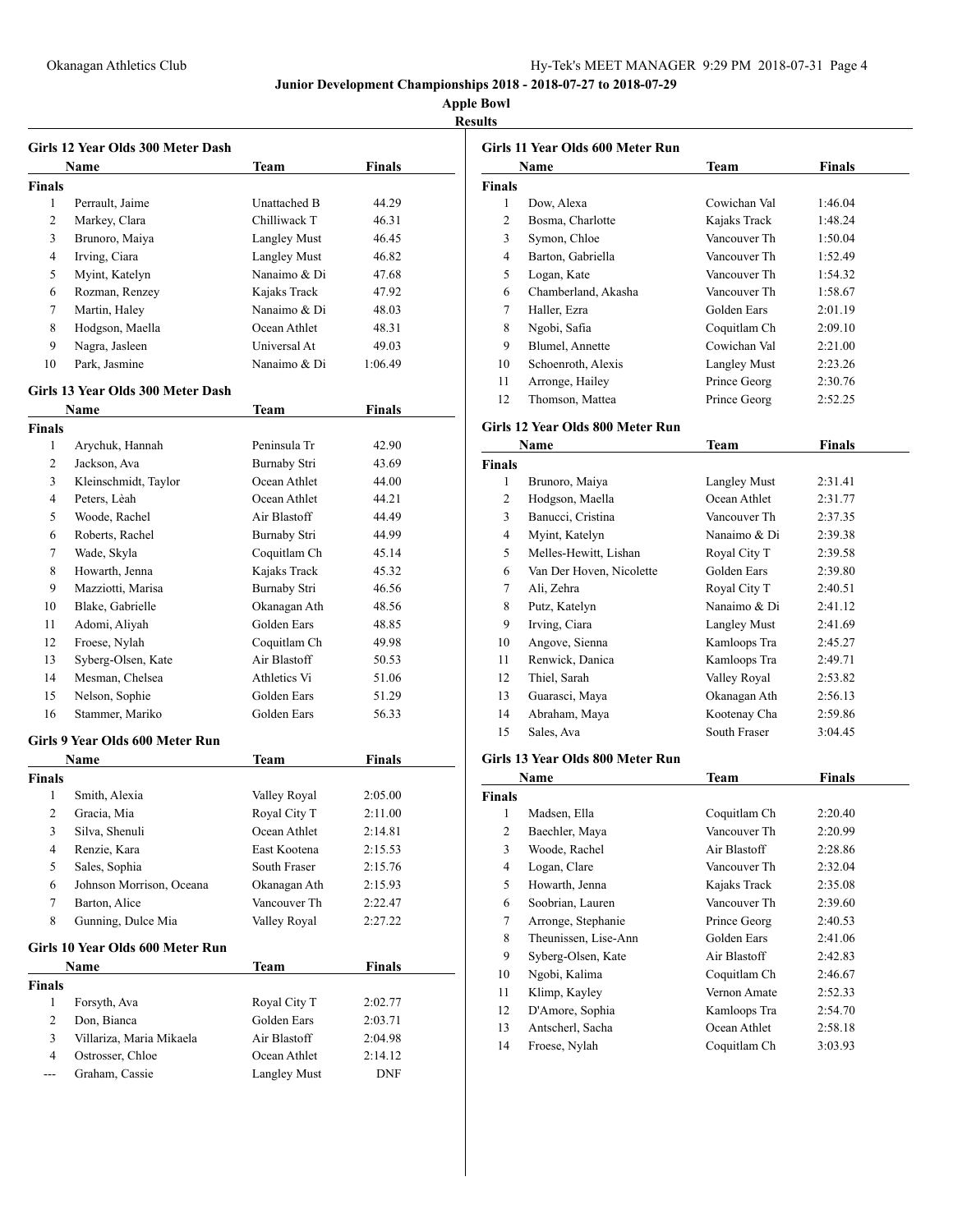| <b>Results</b> |
|----------------|
|----------------|

|                | Girls 9 Year Olds 1000 Meter Run  |              |               |
|----------------|-----------------------------------|--------------|---------------|
|                | Name                              | Team         | <b>Finals</b> |
| <b>Finals</b>  |                                   |              |               |
| 1              | Smith, Alexia                     | Valley Royal | 3:50.55       |
| 2              | Gracia, Mia                       | Royal City T | 4:02.31       |
| 3              | Barton, Alice                     | Vancouver Th | 4:06.17       |
| 4              | Sales, Sophia                     | South Fraser | 4:07.04       |
| 5              | Peng, Elizabeth                   | Coquitlam Ch | 4:15.54       |
| 6              | Gunning, Dulce Mia                | Valley Royal | 4:22.72       |
|                | Girls 10 Year Olds 1000 Meter Run |              |               |
|                | Name                              | Team         | Finals        |
| Finals         |                                   |              |               |
| 1              | Boogemans, Alix                   | Kajaks Track | 3:39.31       |
| 2              | Forsyth, Ava                      | Royal City T | 3:40.67       |
| 3              | Villariza, Maria Mikaela          | Air Blastoff | 3:48.62       |
| 4              | Don, Bianca                       | Golden Ears  | 3:52.61       |
| 5              | Ostrosser, Chloe                  | Ocean Athlet | 3:57.09       |
| 6              | Guarasci, Jasmin                  | Okanagan Ath | 4:05.99       |
| 7              | Tinsley, Emily                    | Valley Royal | 4:11.68       |
|                | Girls 11 Year Olds 1000 Meter Run |              |               |
|                | Name                              | <b>Team</b>  | Finals        |
| <b>Finals</b>  |                                   |              |               |
| 1              | Dow, Alexa                        | Cowichan Val | 3:10.57       |
| 2              | Barton, Gabriella                 | Vancouver Th | 3:23.12       |
| 3              | Haller, Ezra                      | Golden Ears  | 3:24.30       |
| 4              | Logan, Kate                       | Vancouver Th | 3:26.37       |
| 5              | Ngobi, Safia                      | Coquitlam Ch | 3:46.79       |
|                | Girls 12 Year Olds 1200 Meter Run |              |               |
|                | Name                              | Team         | <b>Finals</b> |
| <b>Finals</b>  |                                   |              |               |
| 1              | Hodgson, Maella                   | Ocean Athlet | 4:00.77       |
| 2              | Angove, Sienna                    | Kamloops Tra | 4:18.61       |
| 3              | Melles-Hewitt, Lishan             | Royal City T | 4:19.29       |
| 4              | Myint, Katelyn                    | Nanaimo & Di | 4:20.52       |
| 5              | Renwick, Danica                   | Kamloops Tra | 4:24.19       |
| 6              | Putz, Katelyn                     | Nanaimo & Di | 4:29.62       |
| $\overline{7}$ | Selvage, Natalie                  | Ocean Athlet | 4:51.98       |
| 8              | Fierbach, Jenae                   | Okanagan Ath | 4:55.80       |
|                |                                   |              |               |
|                | Girls 13 Year Olds 1200 Meter Run |              | <b>Finals</b> |
|                | Name                              | Team         |               |
| Finals         |                                   |              |               |
| 1              | Baechler, Maya                    | Vancouver Th | 3:46.86       |
| 2              | Madsen, Ella                      | Coquitlam Ch | 3:50.34       |
| 3              | Woode, Rachel                     | Air Blastoff | 4:04.99       |
| 4              | Hack, Mackenzie                   | Ocean Athlet | 4:11.27       |
| 5              | Syberg-Olsen, Kate                | Air Blastoff | 4:23.17       |
| 6              | Arronge, Stephanie                | Prince Georg | 4:29.39       |
| 7              | D'Amore, Sophia                   | Kamloops Tra | 4:31.80       |

|                | Girls 13 Year Olds 2000 Meter Run         |                     |                |
|----------------|-------------------------------------------|---------------------|----------------|
|                | Name                                      | Team                | <b>Finals</b>  |
| Finals         |                                           |                     |                |
| $\mathbf{1}$   | Madsen, Ella                              | Coquitlam Ch        | 6:47.55        |
| 2              | Hack, Mackenzie                           | Ocean Athlet        | 7:34.82        |
| 3              | Arronge, Stephanie                        | Prince Georg        | 7:41.64        |
| $\overline{4}$ | Syberg-Olsen, Kate                        | Air Blastoff        | 7:58.28        |
| ---            | Baechler, Maya                            | Vancouver Th        | <b>DNF</b>     |
|                | Girls 9 Year Olds 60 Meter Hurdles 6x21"  |                     |                |
|                | Name                                      | Team                | <b>Finals</b>  |
| <b>Finals</b>  |                                           |                     |                |
| 1              | Pang, Vanessa                             | Vancouver Ol        | 11.34          |
| 2              | Kondolay, Dhea                            | Valley Royal        | 12.52          |
| 3              | Chell, Kajsa                              | Athletics Vi        | 13.11          |
| 4              | Horlock, Lili                             | Vancouver Th        | 13.74          |
| 5              | Gracia, Mia                               | Royal City T        | 14.05          |
| 6              | Maghera, Raaweya                          | Royal City T        | 14.42          |
| 7              | Chiang, Amara                             | Royal City T        | 14.59          |
| 8              | Johnson Morrison, Oceana                  | Okanagan Ath        | 14.66          |
|                | Girls 10 Year Olds 60 Meter Hurdles 6x24" |                     |                |
|                | Name                                      | Team                | <b>Finals</b>  |
| <b>Finals</b>  |                                           |                     |                |
| 1              | Stroda, Lily                              | Unattached B        | 11.45          |
| 2              | Rogozinski, Amelia                        | Coquitlam Ch        | 11.49          |
| 3              | Blake, Gia                                | Okanagan Ath        | 11.71          |
| 4              | Turnbull, Allie                           | Golden Ears         | 11.79          |
| 5              | Khrisanova, Svetlana                      | Coquitlam Ch        | 11.95          |
| 6              | Graham, Cassie                            | <b>Langley Must</b> | 12.32          |
| 7              | Forsyth, Ava                              | Royal City T        | 12.81          |
| 8              | Peace, Luciana                            | Okanagan Ath        | 15.44          |
|                | Girls 11 Year Olds 60 Meter Hurdles 6x24" |                     |                |
|                |                                           |                     |                |
|                | Name                                      | Team                | <b>Prelims</b> |
|                | <b>Preliminaries</b>                      | <b>Trail Track</b>  |                |
| 1              | Paterson, Gabby                           |                     | 10.24Q         |
| 2              | Torrance, Allison                         | Vancouver Ol        | 10.69Q         |
| 3              | Self, Makenna                             | Coquitlam Ch        | 10.92Q         |
| 4              | Klaus, Chanine                            | Chilliwack T        | 10.66q         |
| 5              | McLaughlin, Jaedyn                        | Coquitlam Ch        | 10.75q         |
| 6              | Symon, Chloe                              | Vancouver Th        | 10.86q         |
| 7              | Antscherl, Eve                            | Ocean Athlet        | 11.00q         |
| 8              | Young, Jordyn                             | Coquitlam Ch        | 11.18q         |
| 9              | Schoenroth, Alexis                        | Langley Must        | 11.23          |
| 10             | Turner, Madeleine                         | Ocean Athlet        | 11.33          |
| 11             | Self, Delaney                             | Coquitlam Ch        | 11.42          |
| 12             | Ngobi, Safia                              | Coquitlam Ch        | 11.88          |
| 13             | Scherk, Veronica                          | NorWesters T        | 11.96          |
| 14             | Greene, Teeauah                           | Valley Royal        | 12.01          |
| 15             | McKay, Meagan                             | Ocean Athlet        | 12.03          |
| 16             | O'Hare, Irelee                            | Oceanside Tr        | 12.09          |
| 17             | Martiniuk, Ava                            | Nanaimo & Di        | 12.40          |
| 18             | McKay, Kailey                             | Ocean Athlet        | 12.47          |
| 19             | Van Arkel, Madelina                       | Ocean Athlet        | 13.11          |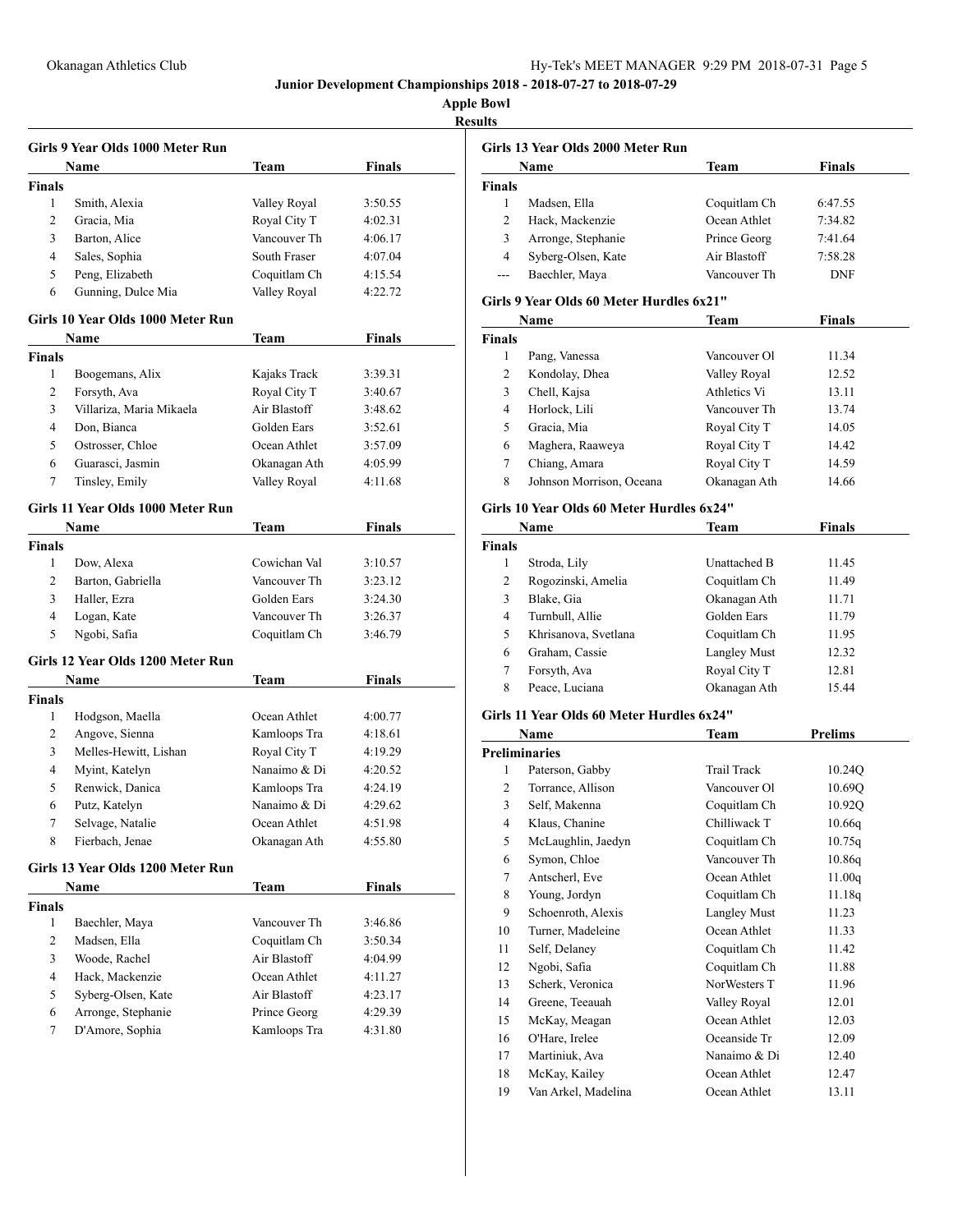**Apple Bowl Results**

|               | Preliminaries  (Girls 11 Year Olds 60 Meter Hurdles 6x24") |                    |                            |
|---------------|------------------------------------------------------------|--------------------|----------------------------|
|               | Name                                                       | Team               | <b>Prelims</b>             |
| 20            | Thomson, Mattea                                            | Prince Georg       | 15.36                      |
|               | Girls 11 Year Olds 60 Meter Hurdles 6x24"                  |                    |                            |
|               | Name                                                       | Team               | Finals                     |
| <b>Finals</b> |                                                            |                    |                            |
| 1             | Paterson, Gabby                                            | <b>Trail Track</b> | 10.17                      |
| 2             | McLaughlin, Jaedyn                                         | Coquitlam Ch       | 10.69                      |
| 3             | Self, Makenna                                              | Coquitlam Ch       | 10.71                      |
| 4             | Torrance, Allison                                          | Vancouver Ol       | 10.73                      |
| 5             | Klaus, Chanine                                             | Chilliwack T       | 10.76                      |
| 6             | Antscherl, Eve                                             | Ocean Athlet       | 11.03                      |
| 7             | Symon, Chloe                                               | Vancouver Th       | 11.03                      |
| 8             | Young, Jordyn                                              | Coquitlam Ch       | 11.24                      |
|               |                                                            |                    |                            |
|               | Girls 12 Year Olds 80 Meter Hurdles 8x27"                  |                    |                            |
|               | Name                                                       | Team               | <b>Prelims</b>             |
|               | <b>Preliminaries</b>                                       |                    |                            |
| 1             | Perrault, Jaime                                            | Unattached B       | 12.92Q                     |
| 2             | Rogozinski, Victoria                                       | Coquitlam Ch       | 13.75Q                     |
| 3             | Martin, Haley                                              | Nanaimo & Di       | 13.92q                     |
| 4             | Markey, Clara                                              | Chilliwack T       | 13.99q                     |
| 5             | Chiang, Indira                                             | Royal City T       | 14.14q                     |
| 6             | Kambidi, Mballany                                          | Royal City T       | 14.33q                     |
| 7             | Cleaver, Emma                                              | Nanaimo & Di       | 15.15q                     |
| 8             | Greene, Sierra                                             | Valley Royal       | 15.20q                     |
| 9             | Bagosi, Boglarka (bogi)                                    | Okanagan Ath       | 15.30                      |
| 10            | Rozman, Renzey                                             | Kajaks Track       | 15.91                      |
| 11            | Melles-Hewitt, Lishan                                      | Royal City T       | 16.18                      |
| 12            | Young, Payton                                              | Coquitlam Ch       | 17.02                      |
| 13            | Selvage, Natalie                                           | Ocean Athlet       | 17.45                      |
| 14            | Abraham, Maya                                              | Kootenay Cha       | 17.46                      |
| 15            | Thiel, Sarah                                               | Valley Royal       | 18.03                      |
|               | Girls 12 Year Olds 80 Meter Hurdles 8x27"                  |                    |                            |
|               | Name                                                       | Team               | Finals                     |
| <b>Finals</b> |                                                            |                    |                            |
|               | 1 Perrault, Jaime                                          | Unattached B       | 12.83                      |
| 2             | Rogozinski, Victoria                                       | Coquitlam Ch       | 13.39                      |
| 3             | Martin, Haley                                              | Nanaimo & Di       | 13.66                      |
| 4             | Markey, Clara                                              | Chilliwack T       | 13.74                      |
| 5             | Chiang, Indira                                             | Royal City T       | 13.88                      |
| 6             | Kambidi, Mballany                                          | Royal City T       | 13.98                      |
| 7             | Cleaver, Emma                                              | Nanaimo & Di       | 15.23                      |
| 8             | Greene, Sierra                                             | Valley Royal       | 15.37                      |
|               |                                                            |                    |                            |
|               | Girls 13 Year Olds 80 Meter Hurdles 8x30"                  |                    |                            |
|               | Name                                                       | <b>Team</b>        | Prelims                    |
|               | <b>Preliminaries</b>                                       |                    |                            |
|               | Dreger, Isabella                                           | Unattached B       | 12.69Q                     |
| 1             |                                                            | Coquitlam Ch       | 12.96Q                     |
| 2             | Wade, Skyla                                                |                    |                            |
| 3             | Lamplugh, Iandra                                           | Victoria Spe       |                            |
| 4             | Peters, Lèah                                               | Ocean Athlet       |                            |
| 5             | Breau, Brianna                                             | Okanagan Ath       | 13.25q<br>13.40q<br>14.74q |

| 7                  | Kirk, Emma                                 | Nanaimo & Di                                  | 14.83q         |  |
|--------------------|--------------------------------------------|-----------------------------------------------|----------------|--|
| 8                  | Out, Maya                                  | Vernon Amate                                  | 15.19q         |  |
| 9                  | Ngobi, Kalima                              | Coquitlam Ch                                  | 15.25          |  |
| 10                 | Stammer, Mariko                            | Golden Ears                                   | 17.52          |  |
|                    |                                            |                                               |                |  |
|                    | Girls 13 Year Olds 80 Meter Hurdles 8x30"  |                                               |                |  |
|                    | Name                                       | Team                                          | <b>Finals</b>  |  |
| <b>Finals</b>      |                                            |                                               |                |  |
| 1                  | Dreger, Isabella                           | Unattached B                                  | 12.46          |  |
| 2                  | Wade, Skyla                                | Coquitlam Ch                                  | 12.65          |  |
| 3                  | Peters, Lèah                               | Ocean Athlet                                  | 13.05          |  |
| 4                  | Lamplugh, Iandra                           | Victoria Spe                                  | 13.13          |  |
| 5                  | Kirk, Emma                                 | Nanaimo & Di                                  | 14.40          |  |
| 6                  | Madsen, Ella                               | Coquitlam Ch                                  | 14.64          |  |
| 7                  | Breau, Brianna                             | Okanagan Ath                                  | 14.69          |  |
|                    | Girls 12 Year Olds 200 Meter Hurdles 5x24" |                                               |                |  |
|                    | Name                                       | Team                                          | <b>Finals</b>  |  |
| <b>Finals</b>      |                                            |                                               |                |  |
| 1                  | Perrault, Jaime                            | Unattached B                                  | 29.49          |  |
| 2                  | Brunoro, Maiya                             | <b>Langley Must</b>                           | 30.89          |  |
| 3                  | Rogozinski, Victoria                       | Coquitlam Ch                                  | 31.60          |  |
| 4                  | Martin, Haley                              | Nanaimo & Di                                  | 32.36          |  |
| 5                  | Markey, Clara                              | Chilliwack T                                  | 32.41          |  |
| 6                  | Cleaver, Emma                              | Nanaimo & Di                                  | 32.83          |  |
| 7                  | Nagra, Jasleen                             | Universal At                                  | 33.42          |  |
| 8                  | Abraham, Maya                              | Kootenay Cha                                  | 33.95          |  |
| 9                  | Rozman, Renzey                             | Kajaks Track                                  | 34.97          |  |
| 10                 | Angove, Sienna                             | Kamloops Tra                                  | 35.39          |  |
|                    | Girls 13 Year Olds 200 Meter Hurdles 5x27" |                                               |                |  |
|                    |                                            | <b>Team</b>                                   | <b>Finals</b>  |  |
|                    |                                            |                                               |                |  |
|                    | Name                                       |                                               |                |  |
| <b>Finals</b><br>1 |                                            | Vancouver Th                                  |                |  |
| $\overline{c}$     | Eisses, Loren                              |                                               | 29.74          |  |
| 3                  | Wade, Skyla<br>Peters, Lèah                | Coquitlam Ch<br>Ocean Athlet                  | 29.88          |  |
| 4                  |                                            | Ocean Athlet                                  | 30.01<br>30.30 |  |
| 5                  | Cyr, Lindsay                               |                                               | 32.79          |  |
| 6                  | Madsen, Ella                               | Coquitlam Ch                                  | 33.15          |  |
| 7                  | Ngobi, Kalima<br>Breau, Brianna            | Coquitlam Ch<br>Okanagan Ath                  | 33.41          |  |
| 8                  | Mesman, Chelsea                            | Athletics Vi                                  | 36.16          |  |
|                    |                                            |                                               |                |  |
|                    | Girls 10 4x100 Meter Relay                 |                                               |                |  |
|                    | Team                                       | <b>Relay</b>                                  | <b>Finals</b>  |  |
| <b>Finals</b>      |                                            |                                               |                |  |
| 1                  | Air Blastoff Lions                         | А                                             | 58.73          |  |
|                    | 1) Dann, Nissi                             | 2) Gayle, Zionah                              |                |  |
| 2                  | 3) Carlsen, Leila                          | 4) Williams, Aaysia<br>А                      | 1:07.62        |  |
|                    | Valley Royal                               |                                               |                |  |
|                    | 1) Tinsley, Emily<br>3) Grewal, Bhavneet   | 2) Sandhu, Gurpartap<br>4) Gunning, Dulce Mia |                |  |
| 3                  | Okanagan Ath                               | B                                             | 1:10.48        |  |
|                    | 1) Johnson Morrison, Oceana                | 2) Bekar, Ella                                |                |  |
|                    | 3) Peace, Luciana                          | 4) Guarasci, Jasmin                           |                |  |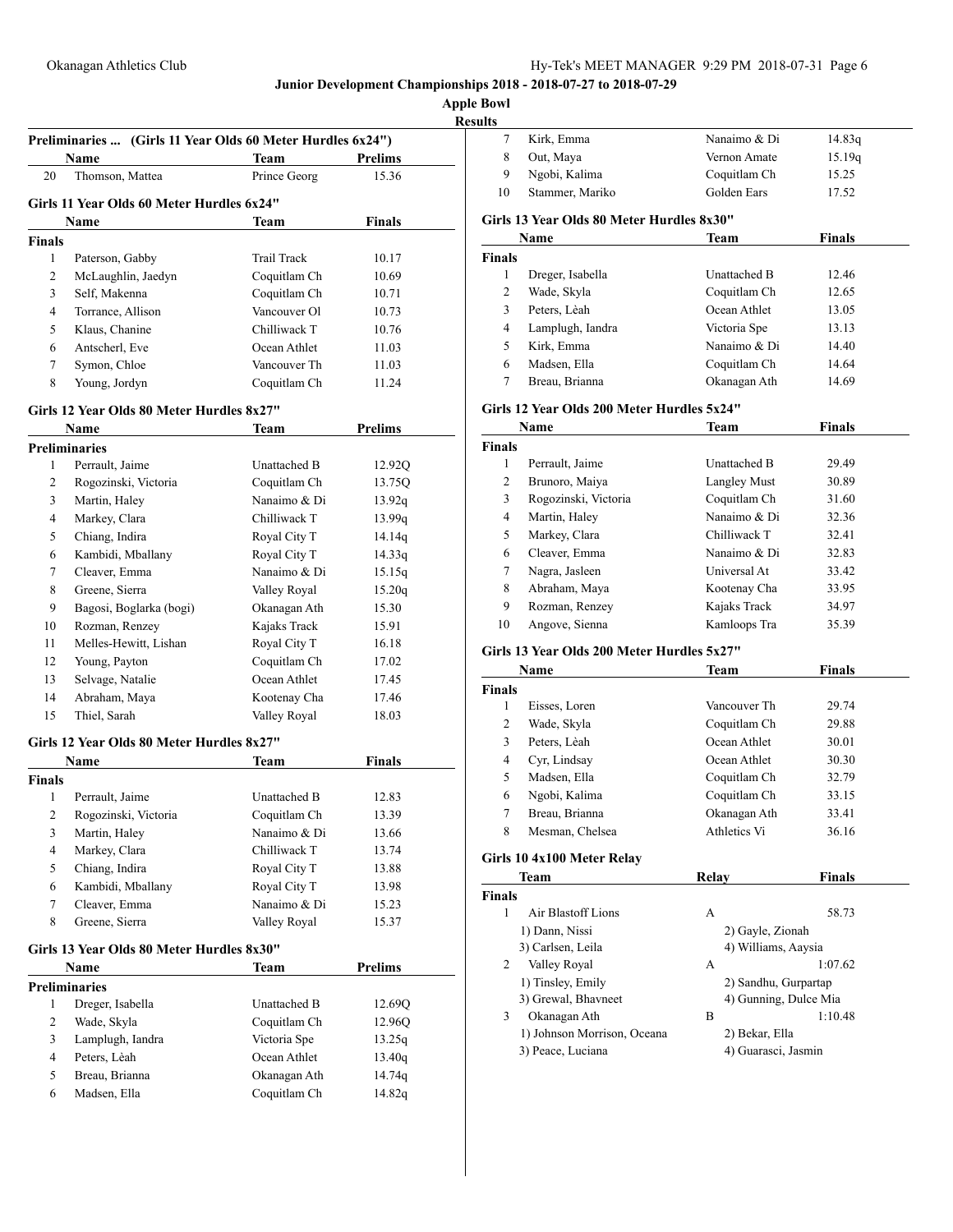**Apple Bowl**

**Results**

|               | Girls 11 4x100 Meter Relay      |                   |                            |
|---------------|---------------------------------|-------------------|----------------------------|
|               | Team                            | Relay             | <b>Finals</b>              |
| <b>Finals</b> |                                 |                   |                            |
| 1             | Coquitlam Cheetahs              | А                 | 1:03.48                    |
|               | 1) Young, Jordyn                | 2) Ngobi, Safia   |                            |
|               | 3) McLaughlin, Jaedyn           |                   | 4) McLaughlin, Camdyn      |
| 2             | Vancouver Th                    | A                 | 1:06.48                    |
|               | 1) Franke, Natalie              | 2) Horlock, Lili  |                            |
|               | 3) Barton, Gabriella            | 4) Logan, Kate    |                            |
|               | Girls 12 4x100 Meter Relay      |                   |                            |
|               | Team                            | Relay             | Finals                     |
| <b>Finals</b> |                                 |                   |                            |
| 1             | Royal City T                    | A                 | 55.78                      |
|               | 1) Melles-Hewitt, Lishan        | 2) Chiang, Indira |                            |
|               | 3) Ali, Zehra                   |                   | 4) Kambidi, Mballany       |
| 2             | Valley Royal                    | B                 | 1:02.46                    |
|               |                                 |                   |                            |
|               | 1) Greene, Sierra               | 4) Thiel, Sarah   | 2) Greene, Teeauah         |
| 3             | 3) Smith, Alexia                | A                 | 1:05.53                    |
|               | Okanagan Ath                    |                   |                            |
|               | 1) Bekar, Alexia                |                   | 2) Buehner, Denaya         |
|               | 3) Fierbach, Jenae              | 4) Drake, Elise   |                            |
|               | Girls 13 4x100 Meter Relay      |                   |                            |
|               | Team                            | <b>Relay</b>      | <b>Finals</b>              |
| <b>Finals</b> |                                 |                   |                            |
| 1             | Air Blastoff Lions              | A                 | 54.62                      |
|               | 1) Fernandes, Abigail           | 2) Bryan, Sydney  |                            |
|               | 3) Syberg-Olsen, Kate           | 4) Woode, Rachel  |                            |
| 2             | Ocean Athletics                 | A                 | 55.00                      |
|               | 1) Cyr, Lindsay                 | 2) Peters, Lèah   |                            |
|               | 3) Kleinschmidt, Taylor         |                   | 4) Hack, Mackenzie         |
| 3             | Vancouver Th                    | A                 | 55.23                      |
|               | 1) Eisses, Loren                |                   | 2) Baechler, Maya          |
|               | 3) Franke, Emily                | 4) Symon, Chloe   |                            |
| 4             | Coquitlam Cheetahs              | В                 | 55.32                      |
|               | 1) Wade, Skyla                  | 2) Madsen, Ella   |                            |
|               | 3) Kennedy-Hailu, Serena        | 4) Ngobi, Kalima  |                            |
| 5             | Okanagan Ath                    | А                 | 58.47                      |
|               | 1) Bigattini, Isabella          |                   | 2) Bagosi, Boglarka (bogi) |
|               | 3) Breau, Brianna               |                   | 4) Kokayko, Shae-Lyn       |
| 6             | Golden Ears Athletics           | А                 | 1:01.17                    |
|               | 1) Nelson, Sophie               | 2) Masters, Ella  |                            |
|               | 3) Masters, Emma                |                   | 4) Stammer, Mariko         |
|               |                                 |                   |                            |
|               | <b>Girls 11 Distance Medley</b> |                   |                            |
|               | Team                            | Relay             | Finals                     |
| Finals        |                                 |                   |                            |
| 1             | Valley Royal                    | А                 | 3:55.55                    |
|               | 1) Tinsley, Emily               |                   | 2) Sandhu, Gurpartap       |
|               | 3) Grewal, Bhavneet             | 4) Smith, Alexia  |                            |
|               |                                 |                   |                            |
|               |                                 |                   |                            |
|               |                                 |                   |                            |

|                | <b>Girls 12 Distance Medley</b> |                            |                   |
|----------------|---------------------------------|----------------------------|-------------------|
|                | Team                            | Relay                      | <b>Finals</b>     |
| <b>Finals</b>  |                                 |                            |                   |
| 1              | Nanaimo & Di                    | A                          | 3:37.11           |
|                | 1) Cleaver, Emma                | 2) Putz, Katelyn           |                   |
|                | 3) Martiniuk, Ava               | 4) Myint, Katelyn          |                   |
| 2              | Valley Royal                    | A                          | 4:02.66           |
|                | 1) Greene, Sierra               | 2) Greene, Teeauah         |                   |
|                | 3) Kondolay, Dhea               | 4) Thiel, Sarah            |                   |
|                | <b>Girls 13 Distance Medley</b> |                            |                   |
|                | Team                            | <b>Relay</b>               | <b>Finals</b>     |
| <b>Finals</b>  |                                 |                            |                   |
| 1              | Kajaks Track                    | A                          | 3:15.43           |
|                | 1) Cantarella, Erianthe         | 2) Erdevicki, Ana Natalija |                   |
|                | 3) Leung, Victoria              | 4) Howarth, Jenna          |                   |
| 2              | Ocean Athletics                 | A                          | 3:17.81           |
|                | 1) Peters, Lèah                 | 2) Cyr, Lindsay            |                   |
|                | 3) Hack, Mackenzie              | 4) Kleinschmidt, Taylor    |                   |
|                | Girls 9 Year Olds High Jump     |                            |                   |
|                | Name                            | Team                       | <b>Finals</b>     |
| <b>Finals</b>  |                                 |                            |                   |
| 1              | Kondolay, Dhea                  | Valley Royal               | 1.05m             |
| 2              | Robinson, Olivia                | Royal City T               | 1.00 <sub>m</sub> |
| 3              | Silva, Shenuli                  | Ocean Athlet               | J1.00m            |
| 4              | Chell, Kajsa                    | Athletics Vi               | J1.00m            |
| 5              | Gracia, Mia                     | Royal City T               | 0.95m             |
| 6              | Barton, Alice                   | Vancouver Th               | 0.90 <sub>m</sub> |
| 7              | Johnson Morrison, Oceana        |                            | J0.90m            |
| 8              |                                 | Okanagan Ath               |                   |
|                | Maghera, Raaweya                | Royal City T               | J0.90m            |
|                | Girls 10 Year Olds High Jump    |                            |                   |
|                | Name                            | Team                       | <b>Finals</b>     |
| <b>Finals</b>  |                                 |                            |                   |
| 1              | Stroda, Lily                    | Unattached B               | 1.30m             |
| 2              | Khrisanova, Svetlana            | Coquitlam Ch               | 1.25m             |
| 3              | Grewal, Bhavneet                | Valley Royal               | 1.15m             |
| 4              | Tinsley, Emily                  | Valley Royal               | J1.15m            |
| 5              | Sandhu, Gurpartap               | Valley Royal               | 1.10m             |
| 6              | Brolin, Abby                    | Royal City T               | 1.05m             |
| 7              | Peace, Luciana                  | Okanagan Ath               | J1.05m            |
| 8              | Franke, Natalie                 | Vancouver Th               | J1.05m            |
| 8              | Villariza, Maria Mikaela        | Air Blastoff               | J1.05m            |
| 10             | Ostrosser, Chloe                | Ocean Athlet               | 1.00 <sub>m</sub> |
| ---            | Turnbull, Allie                 | Golden Ears                | NH                |
|                | Girls 11 Year Olds High Jump    |                            |                   |
|                | Name                            | Team                       | Finals            |
| <b>Finals</b>  |                                 |                            |                   |
| $\mathbf{1}$   | Paterson, Gabby                 | <b>Trail Track</b>         | 1.45m             |
| 2              | Silva, Nicole                   | <b>Langley Must</b>        | 1.30m             |
| 3              | Antscherl, Eve                  | Ocean Athlet               | J1.30m            |
| $\overline{4}$ | Klaus, Chanine                  | Chilliwack T               | 1.25m             |
| 5              | Jones, Haley                    | Ocean Athlet               | J1.25m            |
| 6              | Young, Jordyn                   | Coquitlam Ch               | J1.25m            |
|                |                                 |                            |                   |
|                |                                 |                            |                   |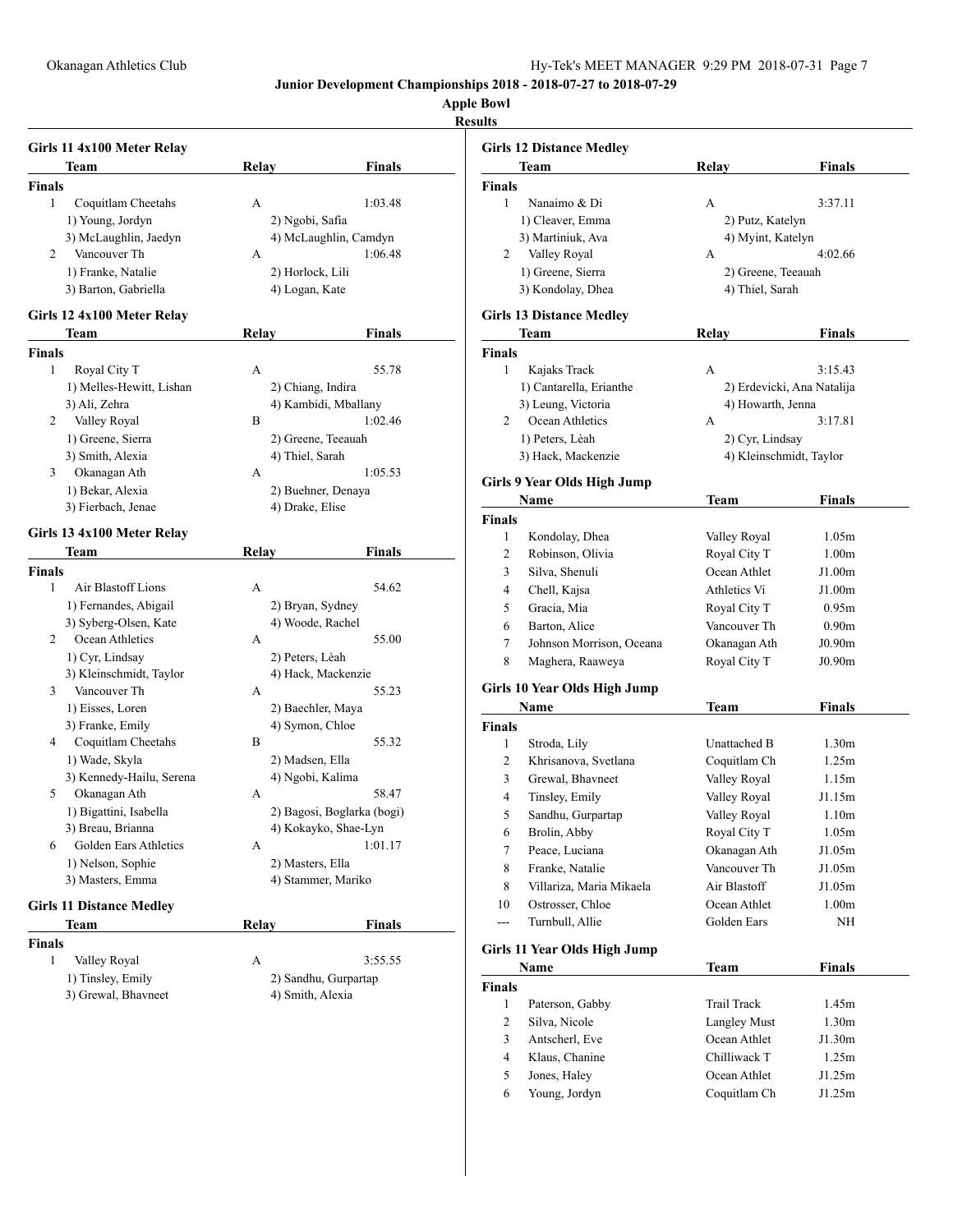| <b>Results</b> |
|----------------|
|----------------|

|                | Finals  (Girls 11 Year Olds High Jump) |              |                   |
|----------------|----------------------------------------|--------------|-------------------|
|                | Name                                   | <b>Team</b>  | <b>Finals</b>     |
| 7              | Self, Delaney                          | Coquitlam Ch | 1.20m             |
| 8              | Turner, Madeleine                      | Ocean Athlet | J1.20m            |
| 9.             | McKay, Meagan                          | Ocean Athlet | J1.20m            |
| 9              | Self, Makenna                          | Coquitlam Ch | J1.20m            |
| 9              | Barton, Gabriella                      | Vancouver Th | J1.20m            |
| 12             | Symon, Chloe                           | Vancouver Th | 1.15m             |
| 13             | Martiniuk, Ava                         | Nanaimo & Di | J1.15m            |
| 14             | McKay, Kailey                          | Ocean Athlet | J1.15m            |
| 14             | Ngobi, Safia                           | Coquitlam Ch | J1.15m            |
|                | Girls 12 Year Olds High Jump           |              |                   |
|                | Name                                   | <b>Team</b>  | <b>Finals</b>     |
| Finals         |                                        |              |                   |
| 1              | Van Der Hoven, Nicolette               | Golden Ears  | 1.50m             |
| $\overline{2}$ | Martin, Haley                          | Nanaimo & Di | 1.40m             |
| 3              | Bigattini, Isabella                    | Okanagan Ath | J1.40m            |
| $\overline{4}$ | Cleaver, Emma                          | Nanaimo & Di | 1.35m             |
| 5              | Chiang, Indira                         | Royal City T | 1.30 <sub>m</sub> |
| 6              | Clifford, Vienna                       | Ocean Athlet | 1.25m             |
| 7              | Herrell, Amelia                        | Coquitlam Ch | J1.25m            |
| 8              | Bagosi, Boglarka (bogi)                | Okanagan Ath | 1.20m             |
| 8              | Young, Payton                          | Coquitlam Ch | 1.20m             |
|                | Collie, Alena                          | Vernon Amate |                   |
| 10             | Angove, Sienna                         | Kamloops Tra | J1.20m            |
| 11             |                                        |              | J1.20m            |
|                | Girls 13 Year Olds High Jump           |              |                   |
|                | Name                                   | <b>Team</b>  | <b>Finals</b>     |
| <b>Finals</b>  |                                        |              |                   |
| 1              | Kirk, Emma                             | Nanaimo & Di | 1.40 <sub>m</sub> |
| 1              | Logan, Clare                           | Vancouver Th | 1.40 <sub>m</sub> |
| 3              | Breau, Brianna                         | Okanagan Ath | 1.35m             |
| 4              | Hack, Mackenzie                        | Ocean Athlet | J1.35m            |
| 5              | Adomi, Aliyah                          | Golden Ears  | 1.30 <sub>m</sub> |
| 5              | Franke, Emily                          | Vancouver Th | 1.30 <sub>m</sub> |
| 7              | D'Amore, Sophia                        | Kamloops Tra | 1.25m             |
| $- - -$        | Calvert, Charli                        | Vernon Amate | NΗ                |
| ---            | Vannini, Autumn                        | Nanaimo & Di | NΗ                |
|                | Girls 13 Year Olds Pole Vault          |              |                   |
|                | Name                                   | Team         | <b>Finals</b>     |
| Finals         |                                        |              |                   |
| 1              | Kirk, Emma                             | Nanaimo & Di | 1.50m             |
|                | Girls 9 Year Olds Long Jump Pit A      |              |                   |
|                | Name                                   | <b>Team</b>  | <b>Finals</b>     |
| <b>Finals</b>  |                                        |              |                   |
| $\mathbf{1}$   | Pang, Vanessa                          | Vancouver Ol | 3.43 <sub>m</sub> |
| $\overline{c}$ | Gracia, Mia                            | Royal City T | 2.97 <sub>m</sub> |
| 3              | Robinson, Olivia                       | Royal City T | J2.97m            |
| 4              | Kondolay, Dhea                         | Valley Royal | 2.96m             |
| 5              | Silva, Shenuli                         | Ocean Athlet | 2.93 <sub>m</sub> |
| 6              | Barton, Alice                          | Vancouver Th | 2.69m             |
| 7              | Horlock, Lili                          | Vancouver Th | 2.63m             |
| 8              | Chell, Kajsa                           | Athletics Vi | 2.59m             |
|                |                                        |              |                   |

| 9                                  | Chiang, Amara                       | Royal City T                 | 2.51m             |  |
|------------------------------------|-------------------------------------|------------------------------|-------------------|--|
| 10                                 | Moonsamy, Anishka                   | Nanaimo & Di                 | 2.41 <sub>m</sub> |  |
| 11                                 | Maghera, Raaweya                    | Royal City T                 | 2.34m             |  |
|                                    |                                     |                              |                   |  |
| Girls 10 Year Olds Long Jump Pit B |                                     |                              |                   |  |
|                                    | Name                                | Team                         | <b>Finals</b>     |  |
| <b>Finals</b>                      |                                     |                              |                   |  |
| 1                                  | Gayle, Zionah                       | Air Blastoff                 | 3.71 <sub>m</sub> |  |
| $\overline{c}$                     | Venier, Vittoria                    | <b>West Vancouv</b>          | 3.70m             |  |
| 3                                  | Sandhu, Gurpartap                   | Valley Royal                 | 3.59m             |  |
| 4                                  | Graham, Cassie                      | <b>Langley Must</b>          | J3.59m            |  |
| 5                                  | Turnbull, Allie                     | Golden Ears                  | 3.43 <sub>m</sub> |  |
| 6                                  | Stroda, Lily                        | Unattached B                 | 3.37m             |  |
| 7                                  | Tinsley, Emily                      | Valley Royal                 | 3.36m             |  |
| 8                                  | Brunoro, Payton                     | <b>Langley Must</b>          | 3.25m             |  |
| 9                                  | Bekar, Ella                         | Okanagan Ath                 | 3.24m             |  |
| 10                                 | Khrisanova, Svetlana                | Coquitlam Ch                 | 3.21 <sub>m</sub> |  |
| 11                                 | Grewal, Bhavneet                    | Valley Royal                 | 3.20 <sub>m</sub> |  |
| 12                                 | Palma, Alyssia                      | Ocean Athlet                 | 3.16m             |  |
| 13                                 | Guarasci, Jasmin                    | Okanagan Ath                 | 3.03 <sub>m</sub> |  |
| 14                                 | Brolin, Abby                        | Royal City T                 | 2.97m             |  |
| 15                                 | Peace, Luciana                      | Okanagan Ath                 | 2.94m             |  |
| 16                                 | Franke, Natalie                     | Vancouver Th                 | J2.94m            |  |
| $---$                              | Williams, Aaysia                    | Air Blastoff                 | <b>FOUL</b>       |  |
|                                    |                                     |                              |                   |  |
|                                    | Girls 11 Year Olds Long Jump Pit B  |                              |                   |  |
|                                    | <b>Name</b>                         | <b>Team</b>                  | <b>Finals</b>     |  |
| <b>Finals</b>                      |                                     |                              |                   |  |
| 1                                  | Silva, Nicole                       | <b>Langley Must</b>          | 4.23m             |  |
| 2                                  | Paterson, Gabby                     | <b>Trail Track</b>           | 4.10m             |  |
| 3                                  | Klaus, Chanine                      | Chilliwack T                 | 4.02m             |  |
| $\overline{4}$                     | McLaughlin, Jaedyn                  |                              |                   |  |
|                                    |                                     | Coquitlam Ch                 | 4.01m             |  |
| 5                                  | Symon, Chloe                        | Vancouver Th                 | 4.00m             |  |
| 6                                  | Bosma, Charlotte                    | Kajaks Track                 | 3.99 <sub>m</sub> |  |
| 7                                  | Self, Makenna                       | Coquitlam Ch                 | 3.74m             |  |
| 8                                  | Schoenroth, Alexis                  | <b>Langley Must</b>          | 3.71 <sub>m</sub> |  |
| 9                                  | Turner, Madeleine                   | Ocean Athlet                 | 3.61 <sub>m</sub> |  |
| 10                                 | Antscherl, Eve                      | Ocean Athlet                 | 3.55m             |  |
| 11                                 | Torrance, Allison                   | Vancouver Ol                 | 3.54m             |  |
| 12                                 | Self, Delaney                       | Coquitlam Ch                 | 3.51 <sub>m</sub> |  |
| 13                                 | McKay, Kailey                       | Ocean Athlet                 | 3.49m             |  |
| 14                                 | McKay, Meagan                       | Ocean Athlet                 | 3.45m             |  |
| 15                                 | Martiniuk, Ava                      | Nanaimo & Di                 | 3.40m             |  |
| 16                                 | Buehner, Denaya                     | Okanagan Ath                 | 3.29m             |  |
| 17                                 | Scherk, Veronica                    | NorWesters T                 | 3.25m             |  |
| 18                                 |                                     | Ocean Athlet                 | 3.22m             |  |
| 19                                 | Van Arkel, Madelina<br>Ngobi, Safia | Coquitlam Ch                 | 3.09m             |  |
|                                    |                                     | Kajaks Track                 |                   |  |
| 20<br>21                           | Spear, Kayla<br>Davern, Johanna     | Nanaimo & Di                 | J3.09m<br>2.81m   |  |
|                                    | Mander, Gurleen                     | Universal At                 |                   |  |
| 22                                 |                                     |                              | 2.62m             |  |
| 23<br>24                           | Arronge, Hailey<br>Thomson, Mattea  | Prince Georg<br>Prince Georg | 2.60m<br>2.36m    |  |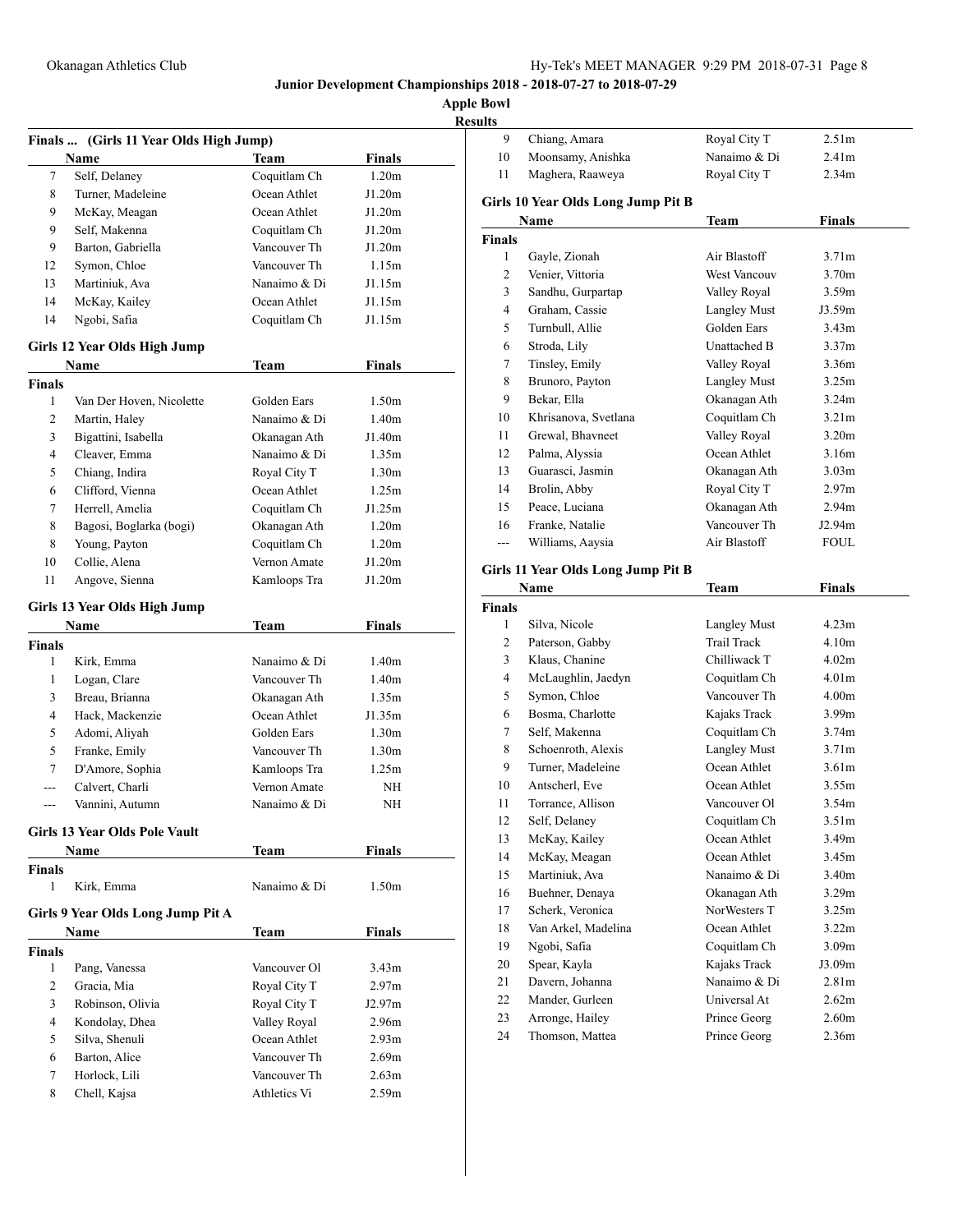# **Apple Bowl**

**Results**

|                | Girls 12 Year Olds Long Jump Pit B<br>Name | Team                | Finals            |
|----------------|--------------------------------------------|---------------------|-------------------|
| <b>Finals</b>  |                                            |                     |                   |
| 1              | Van Der Hoven, Nicolette                   | Golden Ears         | 4.82m             |
| 2              | Martin, Haley                              | Nanaimo & Di        | 4.40m             |
| 3              | Bigattini, Isabella                        | Okanagan Ath        | 4.17m             |
| 4              | Brunoro, Maiya                             | <b>Langley Must</b> | 4.13m             |
| 5              | Melles-Hewitt, Lishan                      | Royal City T        | 4.04 <sub>m</sub> |
| 6              | Banucci, Cristina                          | Vancouver Th        | 4.01 <sub>m</sub> |
| 7              | Cleaver, Emma                              | Nanaimo & Di        | 3.89m             |
| 8              | Rozman, Renzey                             | Kajaks Track        | 3.85m             |
| 9              | Abraham, Maya                              | Kootenay Cha        | 3.81 <sub>m</sub> |
| 9              | Chiang, Indira                             | Royal City T        | 3.81 <sub>m</sub> |
| 11             | Myint, Katelyn                             | Nanaimo & Di        | 3.80m             |
| 12             | Bagosi, Boglarka (bogi)                    | Okanagan Ath        | 3.78m             |
| 13             | Ali, Zehra                                 | Royal City T        | 3.74m             |
| 14             | Gibson, Bayise                             | Vernon Amate        | 3.71 <sub>m</sub> |
| 15             | Herrell, Amelia                            | Coquitlam Ch        | 3.63m             |
| 16             | Markey, Clara                              | Chilliwack T        | 3.62m             |
| 17             | Fernandes, Abigail                         | Air Blastoff        | 3.57m             |
| 18             | Putz, Katelyn                              | Nanaimo & Di        | 3.37 <sub>m</sub> |
| 19             | Guarasci, Maya                             | Okanagan Ath        | 3.15m             |
|                |                                            |                     |                   |
|                | Girls 13 Year Olds Long Jump Pit A         |                     |                   |
|                | Name                                       | Team                | <b>Finals</b>     |
| <b>Finals</b>  |                                            |                     |                   |
| 1              | Lamplugh, Iandra                           | Victoria Spe        | 5.05m             |
| $\overline{c}$ | Reed, Jordyn                               | Vancouver Th        | 4.72m             |
| 3              | Dreger, Isabella                           | Unattached B        | J4.72m            |
| 4              | Kleinschmidt, Taylor                       | Ocean Athlet        | 4.69m             |
| 5              | Mazziotti, Marisa                          | Burnaby Stri        | 4.55m             |
| 6              | Leung, Victoria                            | Kajaks Track        | 4.45m             |
| 7              | Kirk, Emma                                 | Nanaimo & Di        | 4.38m             |
| 8              | Logan, Clare                               | Vancouver Th        | 4.36m             |
| 9              | Jackson, Ava                               | Burnaby Stri        | J4.36m            |
| 10             | Out, Maya                                  | Vernon Amate        | 4.19m             |
| 11             | Roberts, Rachel                            | Burnaby Stri        | 4.17m             |
| 12             | Moore, Brooklyn                            | Okanagan Ath        | 4.15m             |
| 13             | Ngobi, Kalima                              | Coquitlam Ch        | 4.13m             |
| 14             | Franke, Emily                              | Vancouver Th        | 4.08m             |
| 15             | Kokayko, Shae-Lyn                          | Okanagan Ath        | 4.00 <sub>m</sub> |
| 16             | Masters, Ella                              | Golden Ears         | 3.88m             |
| 17             | Mesman, Chelsea                            | Athletics Vi        | 3.79m             |
| 18             | Theunissen, Lise-Ann                       | Golden Ears         | 3.75m             |
| 19             | Adomi, Aliyah                              | Golden Ears         | 3.66m             |
| 20             | Howarth, Jenna                             | Kajaks Track        | 3.63m             |
| 21             | Madsen, Ella                               | Coquitlam Ch        | 3.62m             |
| 22             | Stammer, Mariko                            | Golden Ears         | 3.59m             |
| 23             | Masters, Emma                              | Golden Ears         | J3.59m            |
| 24             | Vannini, Autumn                            | Nanaimo & Di        | 3.54m             |
| 25             | Arychuk, Hannah                            | Peninsula Tr        | 3.24m             |
| 26             | Froese, Nylah                              | Coquitlam Ch        | 2.90m             |
| ---            | Antscherl, Sacha                           | Ocean Athlet        | <b>FOUL</b>       |
|                |                                            |                     |                   |

|                               | Girls 13 Year Olds Triple Jump Pit C     |                     |                   |
|-------------------------------|------------------------------------------|---------------------|-------------------|
|                               | Name                                     | Team                | <b>Finals</b>     |
| <b>Finals</b>                 |                                          |                     |                   |
| 1                             | Reed, Jordyn                             | Vancouver Th        | 9.69m             |
| 2                             | Leung, Victoria                          | Kajaks Track        | 9.33 <sub>m</sub> |
| 3                             | Kirk, Emma                               | Nanaimo & Di        | 8.97m             |
| 4                             | D'Amore, Sophia                          | Kamloops Tra        | 8.82m             |
| 5                             | Mesman, Chelsea                          | Athletics Vi        | 8.39m             |
|                               | Girls 9 Year Olds Shot Put 2kg           |                     |                   |
|                               | Name                                     | <b>Team</b>         | <b>Finals</b>     |
| <b>Finals</b>                 |                                          |                     |                   |
| 1                             | Kondolay, Dhea                           | Valley Royal        | 6.23m             |
| 2                             | Moonsamy, Anishka                        | Nanaimo & Di        | 5.78m             |
| 3                             | Chiang, Amara                            | Royal City T        | 4.52m             |
| 4                             | Pang, Vanessa                            | Vancouver Ol        | 4.51 <sub>m</sub> |
| 5                             | Horlock, Lili                            | Vancouver Th        | 4.50m             |
| 6                             | Barton, Alice                            | Vancouver Th        | 2.94m             |
|                               | Girls 10 Year Olds Shot Put 2kg          |                     |                   |
|                               | Name                                     | Team                | Finals            |
| <b>Finals</b>                 |                                          |                     |                   |
| 1                             | Franke, Natalie                          | Vancouver Th        | 6.62m             |
| 2                             | Turnbull, Allie                          | Golden Ears         | 6.08 <sub>m</sub> |
| 3                             | Williams, Aaysia                         | Air Blastoff        | 5.80m             |
| 4                             | Brunoro, Payton                          | <b>Langley Must</b> | 5.68m             |
| 5                             | Brolin, Abby                             | Royal City T        | 5.24m             |
| 6                             | Guarasci, Jasmin                         | Okanagan Ath        | 4.63m             |
| 7                             | Peace, Luciana                           | Okanagan Ath        | 4.47m             |
|                               | Girls 11 Year Olds Shot Put 2kg          |                     |                   |
|                               | Name                                     | Team                | Finals            |
| <b>Finals</b>                 |                                          |                     |                   |
| 1                             | Mander, Gurleen                          | Universal At        | 8.05m             |
| 2                             | McKay, Kailey                            | Ocean Athlet        | 7.13m             |
| 3                             | Turner, Madeleine                        | Ocean Athlet        | 6.97 <sub>m</sub> |
| 4                             | Scherk, Veronica                         | NorWesters T        | 6.94m             |
| 5                             | McKay, Meagan                            | Ocean Athlet        | 6.84m             |
| 6                             | Young, Jordyn                            | Coquitlam Ch        | 6.73m             |
| 7                             | Davern, Johanna                          | Nanaimo & Di        | 6.70m             |
| 8                             | Barton, Gabriella                        | Vancouver Th        | 6.69m             |
| 9                             | Bekar, Alexia                            | Okanagan Ath        | 6.60m             |
| 10                            | Jones, Haley                             | Ocean Athlet        | 6.57m             |
| 11                            | Adomi, Zahara                            | Golden Ears         | 6.47m             |
| 12                            | Martiniuk, Ava                           | Nanaimo & Di        | 4.97m             |
| 13                            | McLaughlin, Camdyn                       | Coquitlam Ch        | 4.82m             |
| 14                            | Blumel, Annette                          | Cowichan Val        | 4.70m             |
|                               |                                          |                     |                   |
|                               | Girls 12 Year Olds Shot Put 3kg          |                     |                   |
|                               | Name                                     | <b>Team</b>         | Finals            |
| <b>Finals</b><br>$\mathbf{1}$ |                                          | Okanagan Ath        |                   |
| 2                             | Drake, Elise<br>Van Der Hoven, Nicolette | Golden Ears         | 9.17m<br>8.46m    |
|                               |                                          |                     |                   |
| 3                             | Curtis, Lauren                           | Golden Ears         | 8.08m             |
| $\overline{4}$                | Chiang, Indira                           | Royal City T        | 7.86m             |
| 5                             | Putz, Katelyn                            | Nanaimo & Di        | 7.37m             |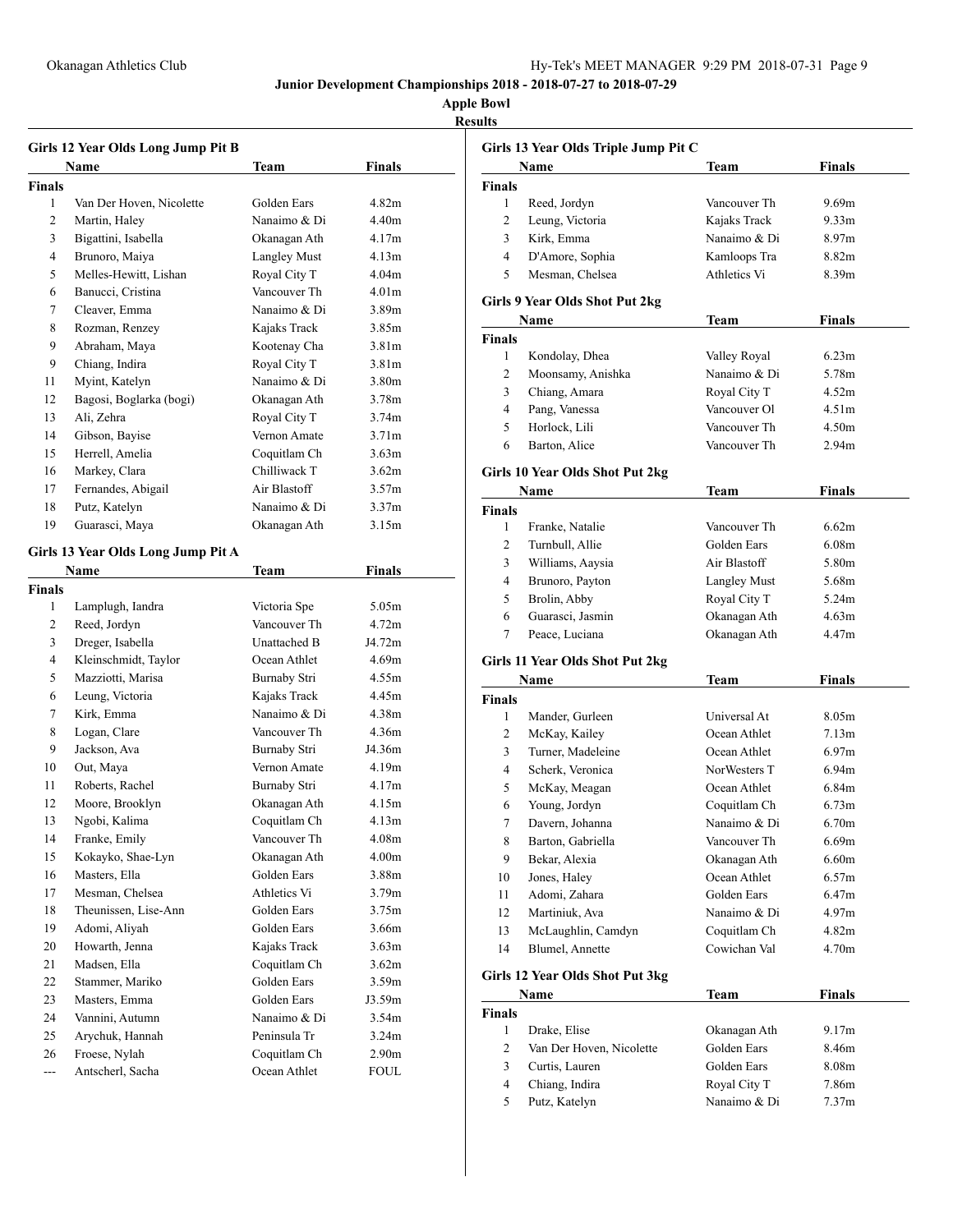**Apple Bowl**

| <b>Results</b> |
|----------------|
|----------------|

|                         | Finals  (Girls 12 Year Olds Shot Put 3kg)    |                     |                   |
|-------------------------|----------------------------------------------|---------------------|-------------------|
|                         | Name                                         | Team                | <b>Finals</b>     |
| 6                       | Irving, Ciara                                | <b>Langley Must</b> | 7.20 <sub>m</sub> |
| 7                       | Rozman, Renzey                               | Kajaks Track        | 6.17m             |
| 8                       | Young, Payton                                | Coquitlam Ch        | 6.15m             |
| 9                       | Fierbach, Jenae                              | Okanagan Ath        | 5.59m             |
| 10                      | Ali, Zehra                                   | Royal City T        | 5.45m             |
| 11                      | Melles-Hewitt, Lishan                        | Royal City T        | 5.38m             |
| 12                      | Park, Jasmine                                | Nanaimo & Di        | 5.19m             |
| 13                      | Guarasci, Maya                               | Okanagan Ath        | 4.85m             |
|                         | Girls 13 Year Olds Shot Put 3kg              |                     |                   |
|                         | Name                                         | Team                | <b>Finals</b>     |
| <b>Finals</b>           |                                              |                     |                   |
| 1                       | Cyr, Lindsay                                 | Ocean Athlet        | 10.61m            |
| 2                       | Franke, Emily                                | Vancouver Th        | 9.64m             |
| 3                       | Logan, Clare                                 | Vancouver Th        | 9.01 <sub>m</sub> |
| 4                       | Brooks, Kory                                 | Nanaimo & Di        | 8.65m             |
| 5                       | Drake, Serenna                               | Unattached B        | 8.28m             |
| 6                       | Kirk, Emma                                   | Nanaimo & Di        | 8.20m             |
| 7                       | Eisses, Loren                                | Vancouver Th        | 7.89m             |
| 8                       | Breau, Brianna                               | Okanagan Ath        | 7.53 <sub>m</sub> |
| 9                       | Morfitt, Gabrielle                           | Comox Valley        | 7.39 <sub>m</sub> |
| 10                      | Mesman, Chelsea                              | Athletics Vi        | 7.07 <sub>m</sub> |
| 11                      | Kokayko, Shae-Lyn                            | Okanagan Ath        | 6.39 <sub>m</sub> |
| 12                      | Froese, Nylah                                | Coquitlam Ch        | 6.36m             |
| 13                      | Paugh, Makenna                               | Nanaimo & Di        | 6.15m             |
|                         | Girls 10 Year Olds Discus Throw 750g         |                     |                   |
|                         | Name                                         | Team                | <b>Finals</b>     |
| <b>Finals</b>           |                                              |                     |                   |
| 1                       | Franke, Natalie                              | Vancouver Th        | 15.01m            |
| $\overline{2}$          | Guarasci, Jasmin                             | Okanagan Ath        | 8.01m             |
| 3                       | Peace, Luciana                               | Okanagan Ath        | 7.64m             |
|                         | Girls 11 Year Olds Discus Throw 750g         |                     |                   |
|                         | Name                                         | Team                | <b>Finals</b>     |
| <b>Finals</b>           |                                              |                     |                   |
| 1                       | Mander, Gurleen                              | Universal At        | 17.95m            |
| 2                       | McKay, Kailey                                | Ocean Athlet        | 17.43m            |
| 3                       | Buehner, Denaya                              | Okanagan Ath        | 16.46m            |
| 4                       | McKay, Meagan                                | Ocean Athlet        | 15.69m            |
| 5                       | Self, Makenna                                | Coquitlam Ch        | 15.66m            |
| 6                       | Young, Jordyn                                | Coquitlam Ch        | 15.16m            |
| 7                       | Scherk, Veronica                             | NorWesters T        | 15.02m            |
| 8                       | Haintz, Delilah                              | Golden Ears         | 14.14m            |
| 9                       | Bekar, Alexia                                | Okanagan Ath        | 12.93m            |
| 10                      | Self, Delaney                                | Coquitlam Ch        | 12.42m            |
| 11                      | McLaughlin, Camdyn                           | Coquitlam Ch        | 9.29m             |
| 12                      | Blumel, Annette                              | Cowichan Val        | 7.90m             |
|                         |                                              |                     |                   |
|                         | Girls 12 Year Olds Discus Throw 750g<br>Name | Team                | <b>Finals</b>     |
| Finals                  |                                              |                     |                   |
| 1                       | Drake, Elise                                 | Okanagan Ath        | 19.52m            |
| $\overline{\mathbf{c}}$ | Putz, Katelyn                                | Nanaimo & Di        | 19.40m            |

| s  |                      |              |        |  |
|----|----------------------|--------------|--------|--|
| 3  | Myint, Katelyn       | Nanaimo & Di | 18.56m |  |
| 4  | Young, Payton        | Coquitlam Ch | 18.17m |  |
| 5  | Curtis, Lauren       | Golden Ears  | 17.49m |  |
| 6  | Clifford, Vienna     | Ocean Athlet | 16.95m |  |
| 7  | Rogozinski, Victoria | Coquitlam Ch | 16.89m |  |
| 8  | Bigattini, Isabella  | Okanagan Ath | 15.84m |  |
| 9  | Herrell, Amelia      | Coquitlam Ch | 15.69m |  |
| 10 | Cleaver, Emma        | Nanaimo & Di | 15.28m |  |
| 11 | Park, Jasmine        | Nanaimo & Di | 15.27m |  |
| 12 | Fierbach, Jenae      | Okanagan Ath | 12.25m |  |
|    |                      |              |        |  |

# **Girls 13 Year Olds Discus Throw 750g**

| Name          |                    | <b>Team</b>  | <b>Finals</b> |  |
|---------------|--------------------|--------------|---------------|--|
| <b>Finals</b> |                    |              |               |  |
| 1             | Dhillon, Keerat    | Universal At | 28.26m        |  |
| 2             | Morfitt, Gabrielle | Comox Valley | 26.27m        |  |
| 3             | Vannini, Autumn    | Nanaimo & Di | 23.56m        |  |
| 4             | Goudron, Lindsay   | Royal City T | 23.29m        |  |
| 5             | Breau, Brianna     | Okanagan Ath | 23.09m        |  |
| 6             | Kirk, Emma         | Nanaimo & Di | 22.17m        |  |
| 7             | Mesman, Chelsea    | Athletics Vi | 21.92m        |  |
| 8             | Nelson, Sophie     | Golden Ears  | 21.85m        |  |
| 9             | Paugh, Makenna     | Nanaimo & Di | 20.36m        |  |
| 10            | Franke, Emily      | Vancouver Th | 19.88m        |  |
| 11            | Kokayko, Shae-Lyn  | Okanagan Ath | 19.38m        |  |
| 12            | Drake, Serenna     | Unattached B | 15.17m        |  |

# **Girls 12 Year Olds Hammer Throw 3kg**

|               | Name            | <b>Team</b>  | <b>Finals</b>      |  |
|---------------|-----------------|--------------|--------------------|--|
| <b>Finals</b> |                 |              |                    |  |
|               | Curtis, Lauren  | Golden Ears  | 20.31 <sub>m</sub> |  |
| 2             | Putz, Katelyn   | Nanaimo & Di | 19.95m             |  |
| 3             | Lundman, Annika | Nanaimo & Di | 17.66m             |  |
| 4             | Herrell, Amelia | Coquitlam Ch | 15.28m             |  |
| 5             | Park, Jasmine   | Nanaimo & Di | 14.06m             |  |
| $---$         | Drake, Elise    | Okanagan Ath | <b>FOUL</b>        |  |

# **Girls 13 Year Olds Hammer Throw 3kg**

|               | <b>Name</b>        | Team         | <b>Finals</b> |  |
|---------------|--------------------|--------------|---------------|--|
| <b>Finals</b> |                    |              |               |  |
|               | Morfitt, Gabrielle | Comox Valley | 37.59m        |  |
| 2             | Brooks, Kory       | Nanaimo & Di | 29.99m        |  |
| 3             | Cyr, Lindsay       | Ocean Athlet | 27.46m        |  |
| 4             | Kirk, Emma         | Nanaimo & Di | 24.31m        |  |
| 5             | Mesman, Chelsea    | Athletics Vi | 17.44m        |  |

### **Girls 10 Year Olds Javelin Throw 400g**

| Name                 | Team         | Finals |  |
|----------------------|--------------|--------|--|
|                      |              |        |  |
| Sandhu, Gurpartap    | Valley Royal | 12.52m |  |
| Guarasci, Jasmin     | Okanagan Ath | 9.86m  |  |
| Khrisanova, Svetlana | Coquitlam Ch | 8.76m  |  |
| Rogozinski, Amelia   | Coquitlam Ch | 8.68m  |  |
|                      |              |        |  |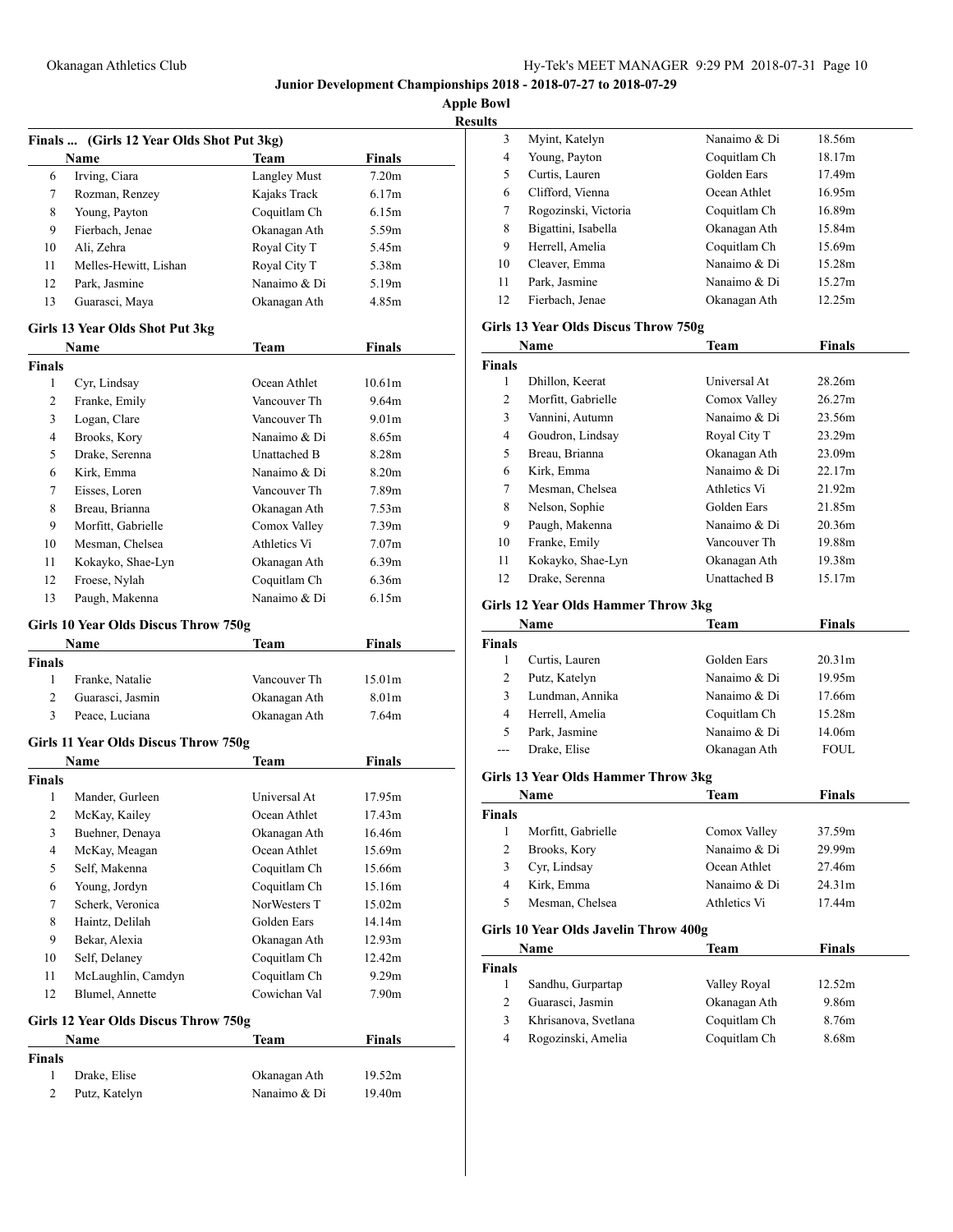# **Apple Bowl**

| Results |
|---------|
|---------|

|               | Girls 11 Year Olds Javelin Throw 400g |                     |                   |
|---------------|---------------------------------------|---------------------|-------------------|
|               | Name                                  | Team                | <b>Finals</b>     |
| <b>Finals</b> |                                       |                     |                   |
| 1             | McKay, Kailey                         | Ocean Athlet        | 17.38m            |
| 2             | Buehner, Denaya                       | Okanagan Ath        | 17.28m            |
| 3             | McKay, Meagan                         | Ocean Athlet        | 16.93m            |
| 4             | Young, Jordyn                         | Coquitlam Ch        | 16.49m            |
| 5             | Klaus, Chanine                        | Chilliwack T        | 16.20m            |
| 6             | Turner, Madeleine                     | Ocean Athlet        | 15.25m            |
| 7             | Self, Makenna                         | Coquitlam Ch        | 14.30m            |
| 8             | Silva, Nicole                         | <b>Langley Must</b> | 14.01m            |
| 9             | Haintz, Delilah                       | Golden Ears         | 13.08m            |
| 10            | Davern, Johanna                       | Nanaimo & Di        | 12.78m            |
| 11            | Barton, Gabriella                     | Vancouver Th        | 12.60m            |
| 12            | Mander, Gurleen                       | Universal At        | 12.00m            |
| 13            | Self, Delaney                         | Coquitlam Ch        | 11.09m            |
| 14            | Scherk, Veronica                      | NorWesters T        | 9.33 <sub>m</sub> |
| 15            | Blumel, Annette                       | Cowichan Val        | 8.52m             |
| ---           | Martiniuk, Ava                        | Nanaimo & Di        | <b>FOUL</b>       |

### **Girls 12 Year Olds Javelin Throw 400g**

|        | Name                 | Team         | Finals |
|--------|----------------------|--------------|--------|
| Finals |                      |              |        |
| 1      | Collie, Alena        | Vernon Amate | 24.06m |
| 2      | Drake, Elise         | Okanagan Ath | 22.28m |
| 3      | Hodgson, Maella      | Ocean Athlet | 19.11m |
| 4      | Clifford, Vienna     | Ocean Athlet | 19.06m |
| 5      | Croome, Natalie      | Nanaimo & Di | 15.63m |
| 6      | Young, Payton        | Coquitlam Ch | 15.52m |
| 7      | Somerville, Isabel   | Prince Georg | 15.45m |
| 8      | Lundman, Annika      | Nanaimo & Di | 15.14m |
| 9      | Angove, Sienna       | Kamloops Tra | 14.33m |
| 10     | Gibson, Bayise       | Vernon Amate | 14.08m |
| 11     | Renwick, Danica      | Kamloops Tra | 13.04m |
| 12     | Rogozinski, Victoria | Coquitlam Ch | 12.38m |
| 13     | Park, Jasmine        | Nanaimo & Di | 11.32m |
| 14     | Thiel, Sarah         | Valley Royal | 11.22m |
| 15     | Selvage, Natalie     | Ocean Athlet | 10.70m |

# **Girls 13 Year Olds Javelin Throw 400g**

|               | Name                    | Team         | <b>Finals</b> |  |
|---------------|-------------------------|--------------|---------------|--|
| <b>Finals</b> |                         |              |               |  |
| 1             | Breau, Brianna          | Okanagan Ath | 27.10m        |  |
| 2             | Erdevicki, Ana Natalija | Kajaks Track | 24.58m        |  |
| 3             | Mesman, Chelsea         | Athletics Vi | 23.55m        |  |
| 4             | Hack, Mackenzie         | Ocean Athlet | 22.37m        |  |
| 5             | Kirk, Emma              | Nanaimo & Di | 21.50m        |  |
| 6             | Masters, Ella           | Golden Ears  | 20.14m        |  |
| 7             | Vannini, Autumn         | Nanaimo & Di | 20.08m        |  |
| 8             | Goudron, Lindsay        | Royal City T | 19.29m        |  |
| 9             | Morfitt, Gabrielle      | Comox Valley | 19.13m        |  |
| 10            | Paugh, Makenna          | Nanaimo & Di | 17.44m        |  |
| 11            | Howarth, Jenna          | Kajaks Track | 16.59m        |  |
| 12            | Adomi, Aliyah           | Golden Ears  | 16.42m        |  |
| 13            | Roberts, Rachel         | Burnaby Stri | 15.54m        |  |
|               |                         |              |               |  |

| ılts           |                                         |                              |                |  |
|----------------|-----------------------------------------|------------------------------|----------------|--|
| 14             | Stammer, Mariko                         | Golden Ears                  | 14.81m         |  |
| 15             | Madsen, Ella                            | Coquitlam Ch                 | 13.87m         |  |
| 16             | Jackson, Ava                            | Burnaby Stri                 | 12.63m         |  |
| 17             | Masters, Emma                           | Golden Ears                  | 11.51m         |  |
| 18             | Mazziotti, Marisa                       | Burnaby Stri                 | 11.27m         |  |
| 19             | Froese, Nylah                           | Coquitlam Ch                 | 11.25m         |  |
|                | Girls 10 800 Meter Race Walk            |                              |                |  |
|                | Name                                    | Team                         | <b>Finals</b>  |  |
| Finals         |                                         |                              |                |  |
| 1              | Rogozinski, Amelia                      | Coquitlam Ch                 | 5:29.60        |  |
|                | Girls 11 800 Meter Race Walk            |                              |                |  |
|                | Name                                    | Team                         | Finals         |  |
| <b>Finals</b>  |                                         |                              |                |  |
| $\mathbf{1}$   | Blumel, Annette                         | Cowichan Val                 | 5:24.77        |  |
| 2              | Scherk, Veronica                        | NorWesters T                 | 5:37.20        |  |
| 3              | Haintz, Delilah                         | Golden Ears                  | 5:38.50        |  |
| $---$          | Perk, Emily                             | Coquitlam Ch                 | DQ             |  |
|                | Girls 12 800 Meter Race Walk            |                              |                |  |
|                | Name                                    | <b>Team</b>                  | Finals         |  |
| <b>Finals</b>  |                                         |                              |                |  |
| $\mathbf{1}$   | Lundman, Annika                         | Nanaimo & Di                 | 4:36.78        |  |
| <u></u>        | Herrell, Amelia                         | Coquitlam Ch                 | DO             |  |
| ---            | Rozman, Renzey                          | Kajaks Track                 | DQ             |  |
|                | Girls 13 Year Olds 1500 Meter Race Walk |                              |                |  |
|                | Name                                    | Team                         | <b>Finals</b>  |  |
| Finals         |                                         |                              |                |  |
| 1              | Naumenko, Vivian                        | Racewalk Wes                 | 9:42.80        |  |
| 2              | Mesman, Chelsea                         | Athletics Vi                 | 12:34.54       |  |
| 3              | Froese, Nylah                           | Coquitlam Ch                 | 12:59.55       |  |
|                | <b>Boys 9 Year Olds 60 Meter Dash</b>   |                              |                |  |
|                | Name                                    | <b>Team</b>                  | <b>Finals</b>  |  |
| <b>Finals</b>  |                                         |                              |                |  |
| 1              | Peace, Taylor                           | Okanagan Ath                 | 9.38           |  |
| 2              | Peace, Jesse                            | Okanagan Ath                 | 9.55           |  |
| 3              | Hurtubise, Hayden                       | <b>Langley Must</b>          | 10.35          |  |
| 4              | Booth, Jesse                            | Valley Royal                 | 10.85          |  |
|                |                                         |                              |                |  |
|                | <b>Boys 10 Year Olds 60 Meter Dash</b>  |                              | <b>Prelims</b> |  |
|                | Name<br><b>Preliminaries</b>            | <b>Team</b>                  |                |  |
| 1              | Dacres, Isaiah                          | Air Blastoff                 | 8.90Q          |  |
| $\overline{c}$ | Nickerson, Ryan                         | Kajaks Track                 | 8.94Q          |  |
| 3              | Hall, Logan                             | <b>Langley Must</b>          | 9.10q          |  |
| 4              | Hewitt-Richards, Ben                    | Coquitlam Ch                 | 9.15q          |  |
| 5              | Schiebler, Jackson                      | Royal City T                 | 9.21q          |  |
| 6              | Onyango, Joshua                         | Unattached B                 | 9.25q          |  |
| 7              | Joyce, Thane                            | <b>Trail Track</b>           | 9.25q          |  |
| 8              | Laga, Marek                             | Royal City T                 | 9.37q          |  |
| 9              | Mazziotti, Max                          | Burnaby Stri                 | 9.44           |  |
| 10             |                                         |                              |                |  |
|                |                                         |                              |                |  |
| 11             | Franson, Charlie                        | Valley Royal                 | 9.60<br>10.12  |  |
| 12             | Collingwood, Cai<br>Myint, Christian    | Okanagan Ath<br>Nanaimo & Di | 10.15          |  |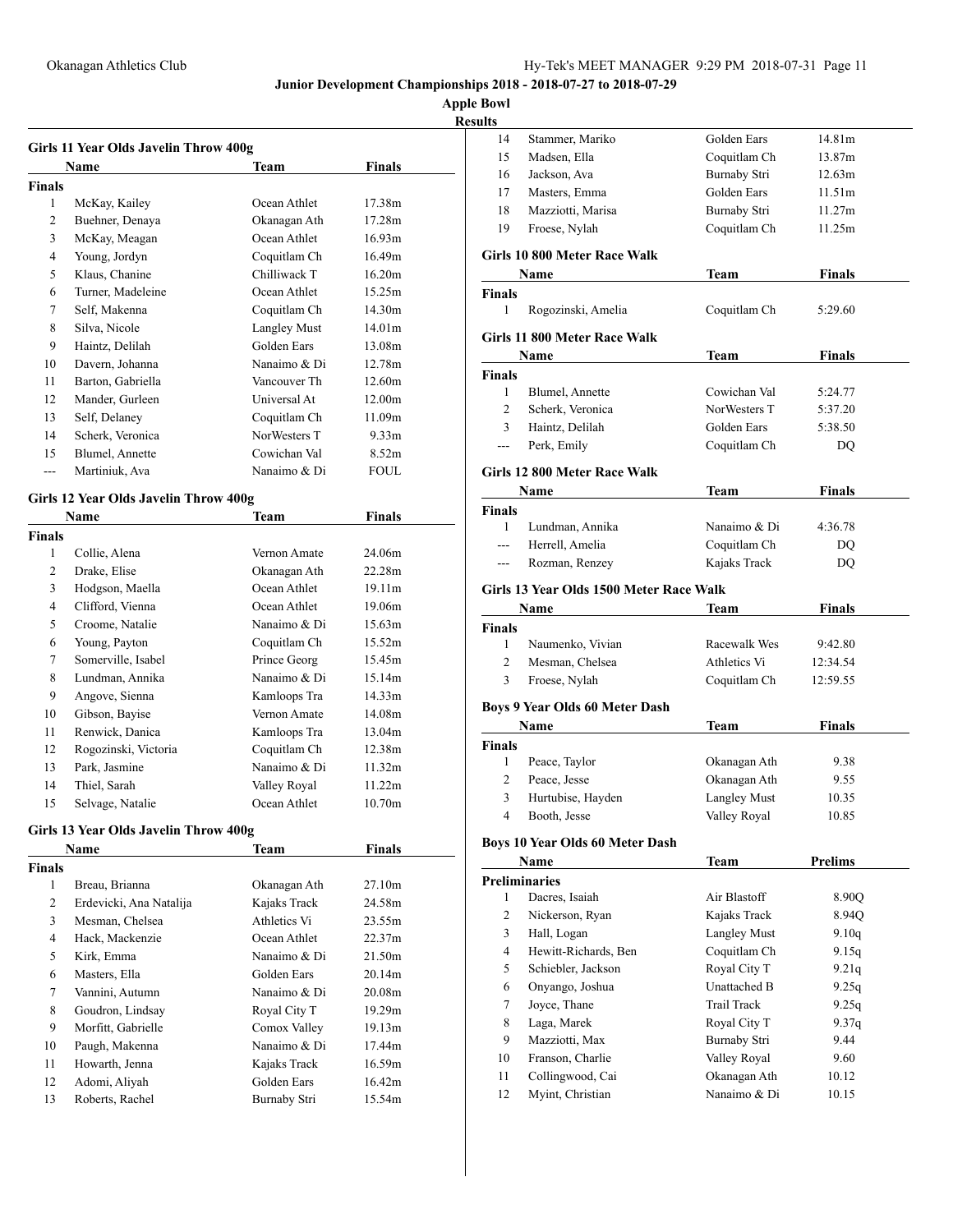| <b>Results</b> |
|----------------|
|----------------|

|                | Preliminaries  (Boys 10 Year Olds 60 Meter Dash)<br>Name | Team                                | Prelims        |
|----------------|----------------------------------------------------------|-------------------------------------|----------------|
| 13             | Terepocki Grant, Matthew                                 | Royal City T                        | 10.53          |
| 14             | Nagra, Manjot                                            | Universal At                        | 11.10          |
|                | <b>Boys 10 Year Olds 60 Meter Dash</b>                   |                                     |                |
|                | Name                                                     | Team                                | <b>Finals</b>  |
| <b>Finals</b>  |                                                          |                                     |                |
| 1              | Dacres, Isaiah                                           | Air Blastoff                        | 8.85           |
| 2              | Nickerson, Ryan                                          | Kajaks Track                        | 8.88           |
| 3              | Hewitt-Richards, Ben                                     | Coquitlam Ch                        | 9.10           |
| 4              | Schiebler, Jackson                                       | Royal City T                        | 9.14           |
| 5              | Hall, Logan                                              | <b>Langley Must</b>                 | 9.23           |
| 6              | Onyango, Joshua                                          | Unattached B                        | 9.29           |
| 7              | Laga, Marek                                              | Royal City T                        | 9.35           |
| 8              | Joyce, Thane                                             | <b>Trail Track</b>                  | 9.42           |
|                | <b>Boys 11 Year Olds 60 Meter Dash</b>                   |                                     |                |
|                | Name                                                     | Team                                | <b>Prelims</b> |
|                | <b>Preliminaries</b>                                     |                                     |                |
| 1              | Lofstrom, Ryan                                           | Campbell Riv                        | 8.43Q          |
| 2              | Georgilas, Iossif (joe)                                  | Burnaby Stri                        | 8.74Q          |
| 3              | Johal, Deven                                             | Okanagan Ath                        | 8.88Q          |
| 4              | MacKenzie, Liam                                          | Comox Valley                        | 8.64q          |
| 5              | Ardizzoni, Massimo                                       | Unattached B                        | 8.65q          |
| 6              | Sheldon, Ryland                                          | Kamloops Tra                        | 9.06g          |
| 7              | Wade, Tristan                                            | Coquitlam Ch                        | 9.18g          |
| 8              | Wight, Luke                                              | Valley Royal                        | 9.22q          |
| 9              | Overend, Emerson                                         | Vernon Amate                        | 9.34           |
| 10             | Irving, Declan                                           | <b>Langley Must</b>                 | 9.50           |
| 11             | Stone, Ruben                                             | Okanagan Ath                        | 9.50           |
| 12             | Froese, Brayden                                          | Coquitlam Ch                        | 9.59           |
| 13<br>14       | Crego, Nolan<br>Kinch, Lucas                             | Kajaks Track                        | 9.69           |
|                |                                                          | <b>Langley Must</b><br>Vancouver Th | 9.74           |
| 15             | Yeterian, Roman                                          |                                     | 9.78           |
| 16<br>17       | Nasato, Ryder<br>Horvath, Barnabas                       | <b>Langley Must</b><br>Nanaimo & Di | 9.89<br>9.98   |
|                |                                                          |                                     |                |
|                | <b>Boys 11 Year Olds 60 Meter Dash</b><br>Name           | Team                                | Finals         |
| <b>Finals</b>  |                                                          |                                     |                |
| 1              | Lofstrom, Ryan                                           | Campbell Riv                        | 8.45           |
| $\overline{c}$ | Georgilas, Iossif (joe)                                  | Burnaby Stri                        | 8.67           |
| 3              | MacKenzie, Liam                                          | Comox Valley                        | 8.73           |
| $\overline{4}$ | Ardizzoni, Massimo                                       | Unattached B                        | 8.77           |
| 5              | Johal, Deven                                             | Okanagan Ath                        | 8.88           |
| 6              | Sheldon, Ryland                                          | Kamloops Tra                        | 9.03           |
| 7              | Wade, Tristan                                            | Coquitlam Ch                        | 9.27           |
| 8              | Wight, Luke                                              | Valley Royal                        | 9.28           |
|                | Boys 9 Year Olds 100 Meter Dash                          |                                     |                |
|                | Name                                                     | Team                                | Finals         |
| <b>Finals</b>  |                                                          |                                     |                |
| 1              | Peace, Taylor                                            | Okanagan Ath                        | 15.33          |
| $\overline{c}$ | Peace, Jesse                                             | Okanagan Ath                        | 15.90          |
| 3              | Sada, Oliver                                             | <b>Langley Must</b>                 | 17.10          |
|                |                                                          |                                     |                |

| 4                            | Hurtubise, Hayden                       | <b>Langley Must</b>                 | 17.18            |
|------------------------------|-----------------------------------------|-------------------------------------|------------------|
| 5                            | Syberg-Olsen, Henry                     | Air Blastoff                        | 17.40            |
| 6                            | Booth, Jesse                            | Valley Royal                        | 18.55            |
| 7                            | Woode, Nolan                            | Air Blastoff                        | 19.59            |
|                              |                                         |                                     |                  |
|                              | <b>Boys 10 Year Olds 100 Meter Dash</b> |                                     |                  |
|                              | Name                                    | Team                                | <b>Prelims</b>   |
|                              | <b>Preliminaries</b>                    |                                     |                  |
| 1                            | Dacres, Isaiah                          | Air Blastoff                        | 14.36Q           |
| 2                            | Nickerson, Ryan                         | Kajaks Track                        | 14.75Q           |
| 3                            | Hewitt-Richards, Ben                    | Coquitlam Ch                        | 14.91q           |
| 4                            | Hall, Logan                             | <b>Langley Must</b>                 | 14.96q           |
| 5                            | Schiebler, Jackson                      | Royal City T                        | 15.04q           |
| 6                            | Laga, Marek                             | Royal City T                        | 15.36q           |
| 7                            | Onyango, Joshua                         | Unattached B                        | 15.39q           |
| 8                            | Puddiford, Szilard                      | Unattached B                        | 15.42q           |
| 9                            | Joyce, Thane                            | Trail Track                         | 15.44            |
| 10                           | Mazziotti, Max                          | <b>Burnaby Stri</b>                 | 15.92            |
| 11                           | Franson, Charlie                        | Valley Royal                        | 16.13            |
| 12                           | Macpherson, Nicholas                    | Ocean Athlet                        | 16.17            |
| 13                           | Myint, Christian                        | Nanaimo & Di                        | 16.85            |
| 14                           | Longley, Chase                          | <b>Langley Must</b>                 | 17.06            |
| 15                           | Terepocki Grant, Matthew                | Royal City T                        | 17.89            |
|                              | Boys 10 Year Olds 100 Meter Dash        |                                     |                  |
|                              | Name                                    | Team                                | Finals           |
| Finals                       |                                         |                                     |                  |
| 1                            | Dacres, Isaiah                          | Air Blastoff                        | 14.24            |
| 2                            | Nickerson, Ryan                         | Kajaks Track                        | 14.29            |
| 3                            | Hewitt-Richards, Ben                    | Coquitlam Ch                        | 14.67            |
| 4                            | Hall, Logan                             | <b>Langley Must</b>                 | 14.92            |
| 5                            | Schiebler, Jackson                      | Royal City T                        | 14.95            |
| 6                            | Onyango, Joshua                         | Unattached B                        | 15.17            |
| 7                            | Laga, Marek                             | Royal City T                        | 15.22            |
| 8                            | Puddiford, Szilard                      | <b>Unattached B</b>                 | 15.64            |
|                              |                                         |                                     |                  |
|                              | Boys 11 Year Olds 100 Meter Dash        |                                     |                  |
|                              | Name                                    | <b>Team</b>                         | <b>Prelims</b>   |
|                              | <b>Preliminaries</b>                    |                                     |                  |
| 1                            | Lofstrom, Ryan                          | Campbell Riv<br>Unattached B        | 13.93Q           |
| $\overline{\mathbf{c}}$<br>3 | Ardizzoni, Massimo                      |                                     | 14.17Q           |
| $\overline{4}$               | Georgilas, Iossif (joe)<br>Johal, Deven | Burnaby Stri<br>Okanagan Ath        | 14.39Q<br>14.61Q |
| 5                            | Sheldon, Ryland                         | Kamloops Tra                        | 14.73Q           |
| 6                            | Wade, Tristan                           | Coquitlam Ch                        | 14.90Q           |
| $\tau$                       | Sada, Bernardo                          | <b>Langley Must</b>                 |                  |
| 8                            | Severin, Jack                           | NorWesters T                        | 15.04q<br>15.07q |
| 9                            | Wight, Luke                             |                                     |                  |
| 10                           | Smith, Samuel                           | Valley Royal<br><b>Langley Must</b> | 15.12<br>15.15   |
| 11                           | Overend, Emerson                        | Vernon Amate                        | 15.58            |
| 12                           | Stone, Ruben                            | Okanagan Ath                        | 15.76            |
| 13                           | Kinch, Lucas                            | <b>Langley Must</b>                 | 15.99            |
| 14                           | Yeterian, Roman                         | Vancouver Th                        | 16.08            |
| 15                           | Bullock, Samuel                         | Ocean Athlet                        | 16.15            |
| 16                           | Murray, Oliver                          | Vernon Amate                        | 16.21            |
| 17                           | Horvath, Barnabas                       | Nanaimo & Di                        | 16.28            |
|                              |                                         |                                     |                  |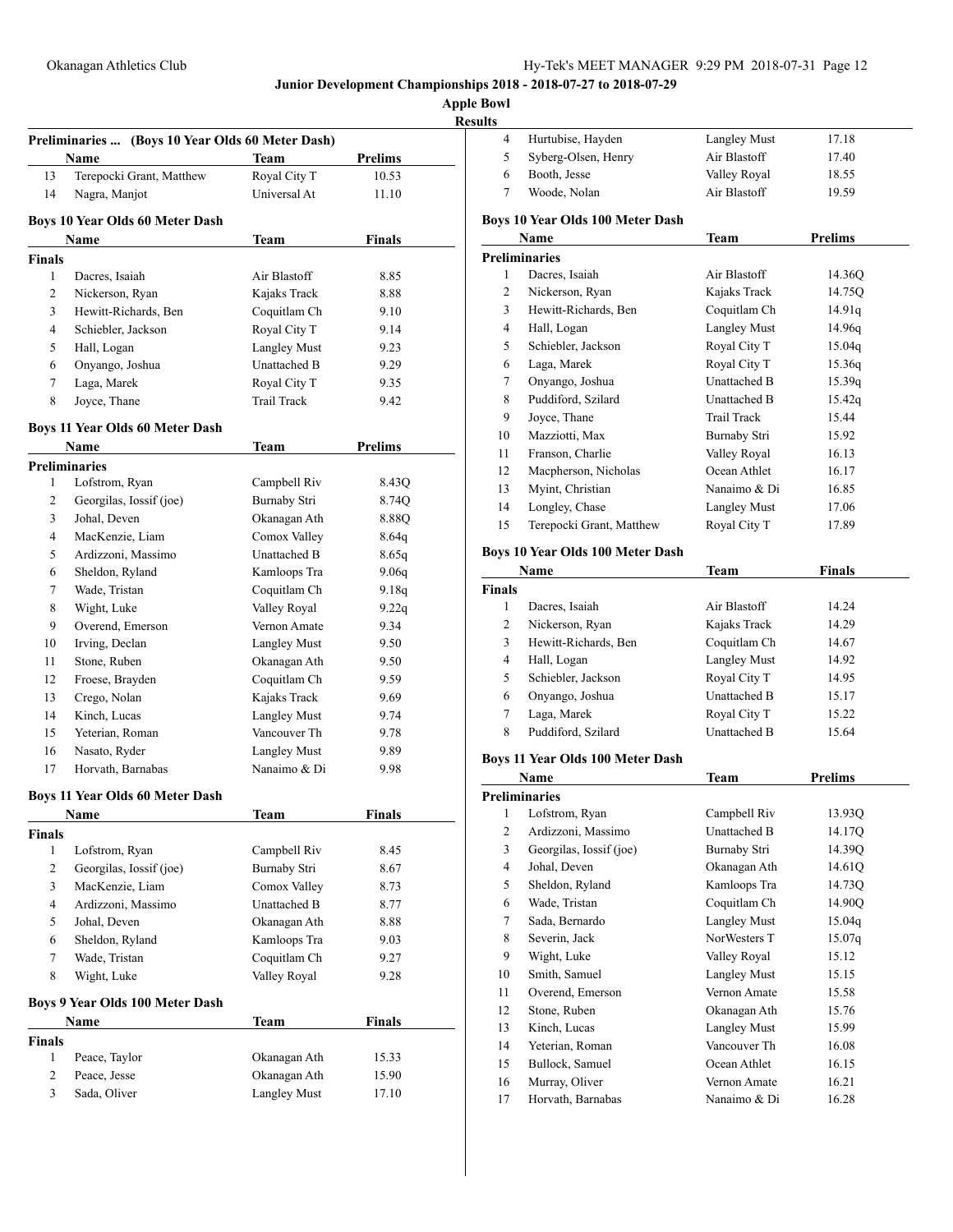# Okanagan Athletics Club Hy-Tek's MEET MANAGER 9:29 PM 2018-07-31 Page 13

**Junior Development Championships 2018 - 2018-07-27 to 2018-07-29**

**Apple Bowl Resul** 

|                         | Preliminaries  (Boys 11 Year Olds 100 Meter Dash) |                              |                  |
|-------------------------|---------------------------------------------------|------------------------------|------------------|
|                         | Name                                              | <b>Team</b>                  | <b>Prelims</b>   |
| 18                      | Nasato, Ryder                                     | <b>Langley Must</b>          | 16.37            |
| 19                      | Crego, Nolan                                      | Kajaks Track                 | 16.38            |
| 20                      | Froese, Brayden                                   | Coquitlam Ch                 | 16.96            |
|                         | Boys 11 Year Olds 100 Meter Dash                  |                              |                  |
|                         | Name                                              | Team                         | <b>Finals</b>    |
| Finals<br>$\mathbf{1}$  | Lofstrom, Ryan                                    | Campbell Riv                 | 13.66            |
| 2                       | Georgilas, Iossif (joe)                           | <b>Burnaby Stri</b>          | 14.14            |
| 3                       | Ardizzoni, Massimo                                | Unattached B                 | 14.38            |
| 4                       | Johal, Deven                                      | Okanagan Ath                 | 14.76            |
| 5                       | Sheldon, Ryland                                   | Kamloops Tra                 | 14.91            |
|                         |                                                   | <b>Langley Must</b>          |                  |
| 6                       | Sada, Bernardo                                    | NorWesters T                 | 15.07            |
| 7                       | Severin, Jack                                     |                              | 15.13            |
|                         | Boys 12 Year Olds 100 Meter Dash                  |                              |                  |
|                         | Name                                              | <b>Team</b>                  | <b>Prelims</b>   |
| 1                       | <b>Preliminaries</b><br>Wright, Benjamin          |                              |                  |
|                         | Haughton, Pishon                                  | Valley Royal<br>Okanagan Ath | 13.33Q<br>13.39Q |
| 2                       |                                                   |                              |                  |
| 3                       | Molina, Mark                                      | Valley Royal                 | 13.40q           |
| $\overline{4}$          | Servos, Justin                                    | Comox Valley                 | 13.61q           |
| 5                       | Wright, Logan                                     | Campbell Riv                 | 13.88q           |
| 6                       | Nicol, Connor                                     | Ocean Athlet                 | 14.03q           |
| 7                       | Toews, Dawson                                     | Okanagan Ath                 | 14.38q           |
| 8                       | Evans, Aidan                                      | Golden Ears                  | 14.46q           |
| 9                       | Walker, Loch                                      | NorWesters T                 | 14.88            |
| 10                      | Sterk, Sam                                        | Comox Valley                 | 14.93            |
| 11                      | Georgilas, Vasilios                               | Burnaby Stri                 | 15.24            |
| 12                      | Barry, Zackary                                    | Vernon Amate                 | 15.37            |
|                         | Boys 12 Year Olds 100 Meter Dash                  |                              |                  |
|                         | Name                                              | Team                         | <b>Finals</b>    |
| Finals                  |                                                   |                              |                  |
| 1                       | Molina, Mark                                      | Valley Royal                 | 13.43            |
| 2                       | Haughton, Pishon                                  | Okanagan Ath                 | 13.50            |
| 3                       | Servos, Justin                                    | Comox Valley                 | 13.71            |
| 4                       | Evans, Aidan                                      | Golden Ears                  | 14.10            |
| 5                       | Wright, Logan                                     | Campbell Riv                 | 14.10            |
| 6                       | Nicol, Connor                                     | Ocean Athlet                 | 14.16            |
| 7                       | Toews, Dawson                                     | Okanagan Ath                 | 14.42            |
|                         | Boys 13 Year Olds 100 Meter Dash                  |                              |                  |
|                         | Name                                              | <b>Team</b>                  | <b>Prelims</b>   |
|                         | <b>Preliminaries</b>                              |                              |                  |
| 1                       | Carr, Tyson                                       | Okanagan Ath                 | 12.09Q           |
| $\overline{\mathbf{c}}$ | Bradley, Jackson                                  | Kajaks Track                 | 12.47Q           |
| 3                       | Moonsamy, Krescyn                                 | Nanaimo & Di                 | 12.52q           |
| 4                       | Fox, Michael                                      | Kajaks Track                 | 12.86q           |
| 5                       | Chiang, Kairo                                     | Royal City T                 | 12.87q           |
| 6                       | Duley, Logan                                      | Kajaks Track                 | 12.90q           |
| 7                       | Valdez, Finn                                      | Nanaimo & Di                 | 13.00q           |
| 8                       | Reyes, Ian                                        | NorWesters T                 | 13.08q           |
| 9                       | White, John                                       | Okanagan Ath                 | 13.10            |

| sults                         |                                         |                              |                |
|-------------------------------|-----------------------------------------|------------------------------|----------------|
| 10                            | McFie, Holt                             | Kajaks Track                 | 13.32          |
| 11                            | Jones, Owen                             | <b>Langley Must</b>          | 13.33          |
| 12                            | Marshall, Jack                          | NorWesters T                 | 13.53          |
| 13                            | Silva, Ranuga                           | Ocean Athlet                 | 13.66          |
| 14                            | Oland, James                            | Okanagan Ath                 | 14.41          |
| 15                            | Levings, Erik                           | Valley Royal                 | 14.51          |
|                               | Boys 13 Year Olds 100 Meter Dash        |                              |                |
|                               | Name                                    | <b>Team</b>                  | <b>Finals</b>  |
| <b>Finals</b>                 |                                         |                              |                |
| $\mathbf{1}$                  | Carr, Tyson                             | Okanagan Ath                 | 11.94          |
| 2                             | Bradley, Jackson                        | Kajaks Track                 | 12.20          |
| 3                             | Moonsamy, Krescyn                       | Nanaimo & Di                 | 12.45          |
| 4                             | Chiang, Kairo                           | Royal City T                 | 12.69          |
| 5                             | Fox, Michael                            | Kajaks Track                 | 12.77          |
| 6                             | Valdez, Finn                            | Nanaimo & Di                 | 12.79          |
| 7                             | Duley, Logan                            | Kajaks Track                 | 12.81          |
| 8                             | Reyes, Ian                              | NorWesters T                 | 12.97          |
|                               |                                         |                              |                |
|                               | <b>Boys 11 Year Olds 200 Meter Dash</b> |                              |                |
|                               | Name                                    | <b>Team</b>                  | <b>Finals</b>  |
| <b>Finals</b>                 |                                         |                              |                |
| 1                             | Lofstrom, Ryan                          | Campbell Riv                 | 28.36          |
| 2                             | Ardizzoni, Massimo                      | Unattached B                 | 28.51          |
| 3                             | MacKenzie, Liam                         | Comox Valley                 | 30.20          |
| 4                             | Primeau, Luc                            | Vancouver Th                 | 30.38          |
| 5                             | Sada, Bernardo                          | <b>Langley Must</b>          | 30.47          |
| 6                             | Smith, Samuel                           | <b>Langley Must</b>          | 30.58          |
| 7                             | Wade, Tristan                           | Coquitlam Ch                 | 30.69          |
| 8                             | Sheldon, Ryland                         | Kamloops Tra                 | 30.84          |
| 9                             | Severin, Jack                           | NorWesters T                 | 31.25          |
| 10                            | Wight, Luke                             | Valley Royal                 | 31.63          |
| 11                            | Janke, Finn                             | Royal City T                 | 32.18          |
| 12                            | Kinch, Lucas                            | <b>Langley Must</b>          | 33.30          |
| 13                            | Murray, Oliver                          | Vernon Amate                 | 33.36          |
|                               | Boys 12 Year Olds 200 Meter Dash        |                              |                |
|                               | <b>Name</b>                             | <b>Team</b>                  | Finals         |
| <b>Finals</b>                 |                                         |                              |                |
|                               | 1 Molina, Mark                          | Valley Royal                 | 27.08          |
| 2                             | Haughton, Pishon                        | Okanagan Ath                 | 28.03          |
| 3                             | Servos, Justin                          | Comox Valley                 | 28.56          |
| 4                             | Evans, Aidan                            | Golden Ears                  | 29.54          |
| 5                             | Brolin, Noah                            | Royal City T                 | 29.89          |
| 6                             | Wright, Logan                           | Campbell Riv                 | 29.97          |
| 7                             | Haintz, Kynan                           | Golden Ears                  | 29.99          |
| 8                             | Sterk, Sam                              | Comox Valley                 | 30.74          |
| 9                             | Walker, Loch                            | NorWesters T                 | 31.23          |
| 10                            | Curtis, Jeffrey                         | Vernon Amate                 | 32.72          |
|                               |                                         |                              |                |
|                               | Boys 13 Year Olds 200 Meter Dash        |                              |                |
|                               | Name                                    | <u>Team</u>                  | <b>Finals</b>  |
| <b>Finals</b><br>$\mathbf{1}$ |                                         |                              |                |
| $\overline{c}$                | Carr, Tyson                             | Okanagan Ath                 | 24.23          |
| 3                             | Bradley, Jackson<br>Chiang, Kairo       | Kajaks Track<br>Royal City T | 24.64<br>25.67 |
|                               |                                         |                              |                |
|                               |                                         |                              |                |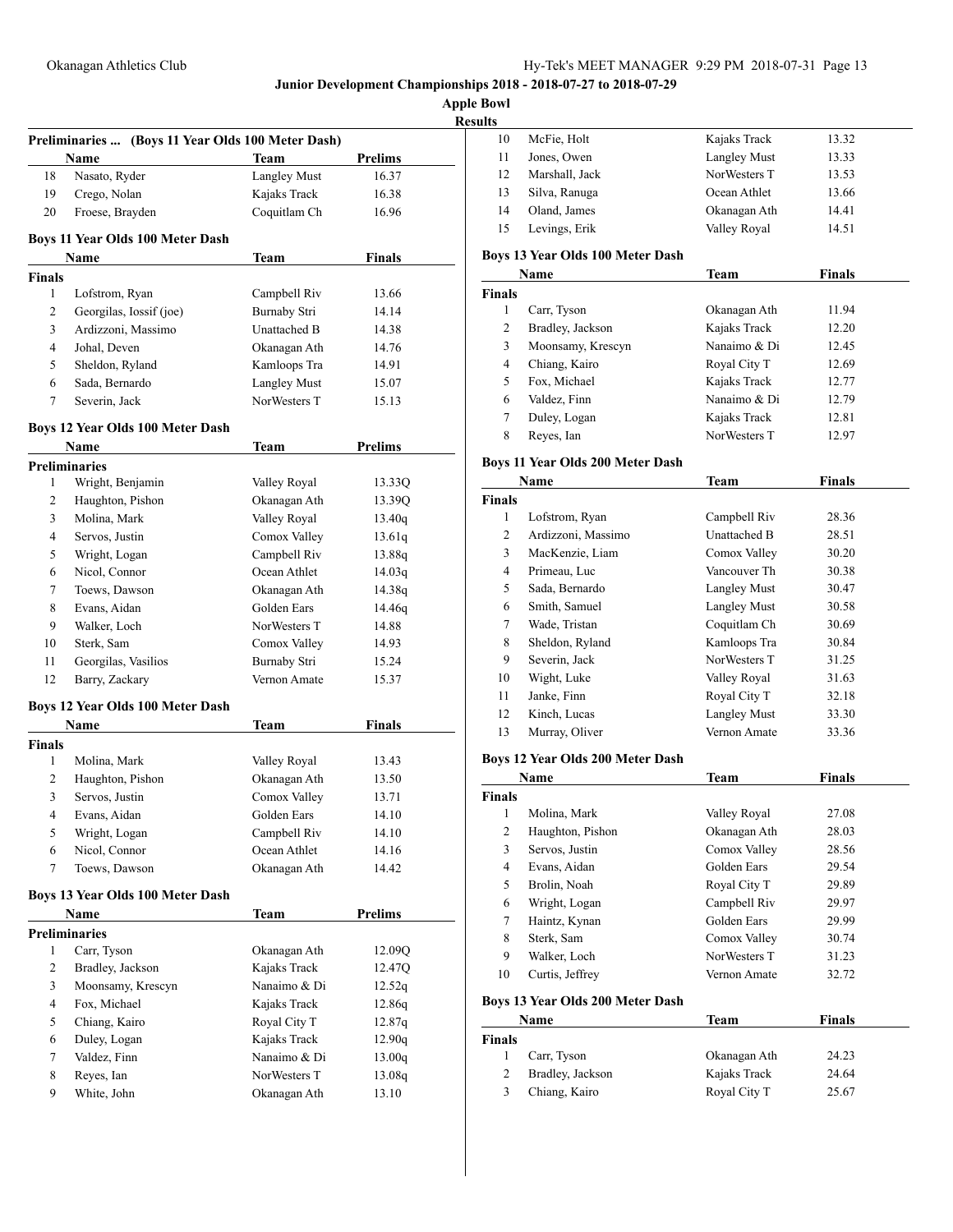**Apple Bowl**

| <b>Results</b> |
|----------------|
|----------------|

|                |                                            |                     | $\mathbf{R}$  |
|----------------|--------------------------------------------|---------------------|---------------|
|                | Finals  (Boys 13 Year Olds 200 Meter Dash) |                     |               |
|                | Name                                       | Team                | <b>Finals</b> |
| 4              | Moonsamy, Krescyn                          | Nanaimo & Di        | 25.91         |
| 5              | Valdez, Finn                               | Nanaimo & Di        | 26.59         |
| 6              | McFie, Holt                                | Kajaks Track        | 26.78         |
| 7              | Jones, Owen                                | <b>Langley Must</b> | 26.97         |
| 8              | Reyes, Ian                                 | NorWesters T        | 27.12         |
| 9              | Duley, Logan                               | Kajaks Track        | 27.76         |
| 10             | Silva, Ranuga                              | Ocean Athlet        | 27.81         |
| 11             | Marshall, Jack                             | NorWesters T        | 28.61         |
| 12             | Oland, James                               | Okanagan Ath        | 30.19         |
|                | Boys 12 Year Olds 300 Meter Dash           |                     |               |
|                | Name                                       | Team                | <b>Finals</b> |
| <b>Finals</b>  |                                            |                     |               |
| 1              | Molina, Mark                               | Valley Royal        | 42.81         |
| 2              | Nicol, Connor                              | Ocean Athlet        | 44.36         |
| 3              | Servos, Justin                             | Comox Valley        | 45.07         |
| 4              | Evans, Aidan                               | Golden Ears         | 45.19         |
| 5              | O'Brien, Brendan                           | Ocean Athlet        | 45.91         |
| 6              | Mohamed, Faaris                            | Elite Track         | 46.10         |
| 7              | Haintz, Kynan                              | Golden Ears         | 48.70         |
| 8              | Sterk, Sam                                 | Comox Valley        | 49.01         |
| 9              | Heer, Jacob                                | Kamloops Tra        | 56.00         |
|                | Boys 13 Year Olds 300 Meter Dash           |                     |               |
|                | Name                                       | Team                | <b>Finals</b> |
| <b>Finals</b>  |                                            |                     |               |
| 1              | Carr, Tyson                                | Okanagan Ath        | 38.10         |
| 2              | Bradley, Jackson                           | Kajaks Track        | 39.17         |
| 3              | Chiang, Kairo                              | Royal City T        | 41.75         |
| 4              | Jones, Owen                                | <b>Langley Must</b> | 42.89         |
| 5              | Reyes, Ian                                 | NorWesters T        | 44.25         |
| 6              | Horvath, Benedek                           | Nanaimo & Di        | 47.02         |
| 7              | Oland, James                               | Okanagan Ath        | 47.21         |
| 8              | Levings, Erik                              | Valley Royal        | 50.04         |
|                | <b>Boys 9 Year Olds 600 Meter Run</b>      |                     |               |
|                | Name                                       | Team                | Finals        |
| Finals         |                                            |                     |               |
| 1              | Abraham, Dawson                            | Kootenay Cha        | 2:00.66       |
| $\overline{c}$ | Syberg-Olsen, Henry                        | Air Blastoff        | 2:04.14       |
| 3              | Hurtubise, Hayden                          | <b>Langley Must</b> | 2:12.71       |
| 4              | Peace, Taylor                              | Okanagan Ath        | 2:13.48       |
| 5              | Woode, Nolan                               | Air Blastoff        | 2:17.61       |
| 6              | Peace, Jesse                               | Okanagan Ath        | 2:21.15       |
| 7              | Sada, Oliver                               | Langley Must        | 2:23.38       |
|                | <b>Boys 10 Year Olds 600 Meter Run</b>     |                     |               |
|                | Name                                       | Team                | <b>Finals</b> |
| <b>Finals</b>  |                                            |                     |               |
| $\mathbf{1}$   | Schiebler, Jackson                         | Royal City T        | 1:54.24       |
| 2              | Clarke, Elijah                             | Vancouver Th        | 1:56.46       |
| 3              | Heidt, Simon                               | Unattached B        | 1:59.35       |
| 4              | Collingwood, Cai                           | Okanagan Ath        | 2:00.22       |
| 5              | Theunissen, Luke                           | Golden Ears         | 2:06.03       |

| s  |                  |                     |         |  |
|----|------------------|---------------------|---------|--|
|    | Laga, Marek      | Royal City T        | 2:06.50 |  |
|    | Myint, Christian | Nanaimo & Di        | 2:08.21 |  |
| 8  | Park, Brody      | Nanaimo & Di        | 2:13.38 |  |
| 9  | Johnson, Gabriel | <b>Langley Must</b> | 2:14.91 |  |
| 10 | Heer, Tomas      | Kamloops Tra        | 2:23.33 |  |
|    |                  |                     |         |  |

### **Boys 11 Year Olds 600 Meter Run**

|               | Name              | Team         | Finals  |  |
|---------------|-------------------|--------------|---------|--|
| <b>Finals</b> |                   |              |         |  |
| 1             | Wade, Tristan     | Coquitlam Ch | 1:46.48 |  |
| 2             | Primeau, Luc      | Vancouver Th | 1:48.68 |  |
| 3             | Severin, Jack     | NorWesters T | 1:54.67 |  |
| 4             | MacKenzie, Liam   | Comox Valley | 1:55.39 |  |
| 5             | Smith, Samuel     | Langley Must | 1:55.51 |  |
| 6             | Janke, Finn       | Royal City T | 1:56.95 |  |
| 7             | Irving, Declan    | Langley Must | 2:00.80 |  |
| 8             | Sharpe, Kale      | Ocean Athlet | 2:04.82 |  |
| 9             | Nasato, Ryder     | Langley Must | 2:06.60 |  |
| 10            | Horvath, Barnabas | Nanaimo & Di | 2:14.17 |  |

### **Boys 12 Year Olds 800 Meter Run**

| Name             | Team                | Finals  |  |
|------------------|---------------------|---------|--|
|                  |                     |         |  |
| Nicol, Connor    | Ocean Athlet        | 2:17.72 |  |
| O'Brien, Brendan | Ocean Athlet        | 2:22.98 |  |
| Evans, Aidan     | Golden Ears         | 2:26.01 |  |
| Hodgson, James   | Ocean Athlet        | 2:31.47 |  |
| Graf, Grayson    | Okanagan Ath        | 2:32.67 |  |
| Adams, Joey      | <b>Langley Must</b> | 2:35.01 |  |
| Brolin, Noah     | Royal City T        | 2:43.98 |  |
| Curtis, Jeffrey  | Vernon Amate        | 2:50.62 |  |
|                  |                     |         |  |

### **Boys 13 Year Olds 800 Meter Run**

| Name          |                  | Team         | <b>Finals</b> |  |
|---------------|------------------|--------------|---------------|--|
| <b>Finals</b> |                  |              |               |  |
|               | Carr, Tyson      | Okanagan Ath | 2:12.76       |  |
| 2             | Lee, Caiden      | Ocean Athlet | 2:12.81       |  |
| 3             | Horlock, Brayden | Vancouver Th | 2:31.59       |  |
| 4             | Duke, Noah       | Royal City T | 2:38.69       |  |
| 5             | Croome, Zachary  | Nanaimo & Di | 2:48.96       |  |
| 6             | Miller, Jacob    | Okanagan Ath | 2:51.28       |  |
|               | Jeffrey, Jacob   | Okanagan Ath | 2:51.77       |  |

### **Boys 9 Year Olds 1000 Meter Run**

|               | Name                             | Team                | <b>Finals</b> |  |
|---------------|----------------------------------|---------------------|---------------|--|
| <b>Finals</b> |                                  |                     |               |  |
| 1             | Abraham, Dawson                  | Kootenay Cha        | 3:43.41       |  |
| 2             | Hurtubise, Hayden                | <b>Langley Must</b> | 3:52.81       |  |
| 3             | Syberg-Olsen, Henry              | Air Blastoff        | 3:57.87       |  |
| 4             | Woode, Nolan                     | Air Blastoff        | 4:07.02       |  |
| 5             | Ma, Milton                       | <b>West Vancouv</b> | 4:21.80       |  |
| 6             | Booth, Jesse                     | Valley Royal        | 4:26.50       |  |
|               | Boys 10 Year Olds 1000 Meter Run |                     |               |  |
|               | Name                             | Team                | <b>Finals</b> |  |
| <b>Finals</b> |                                  |                     |               |  |
| 1             | Clarke, Elijah                   | Vancouver Th        | 3:23.27       |  |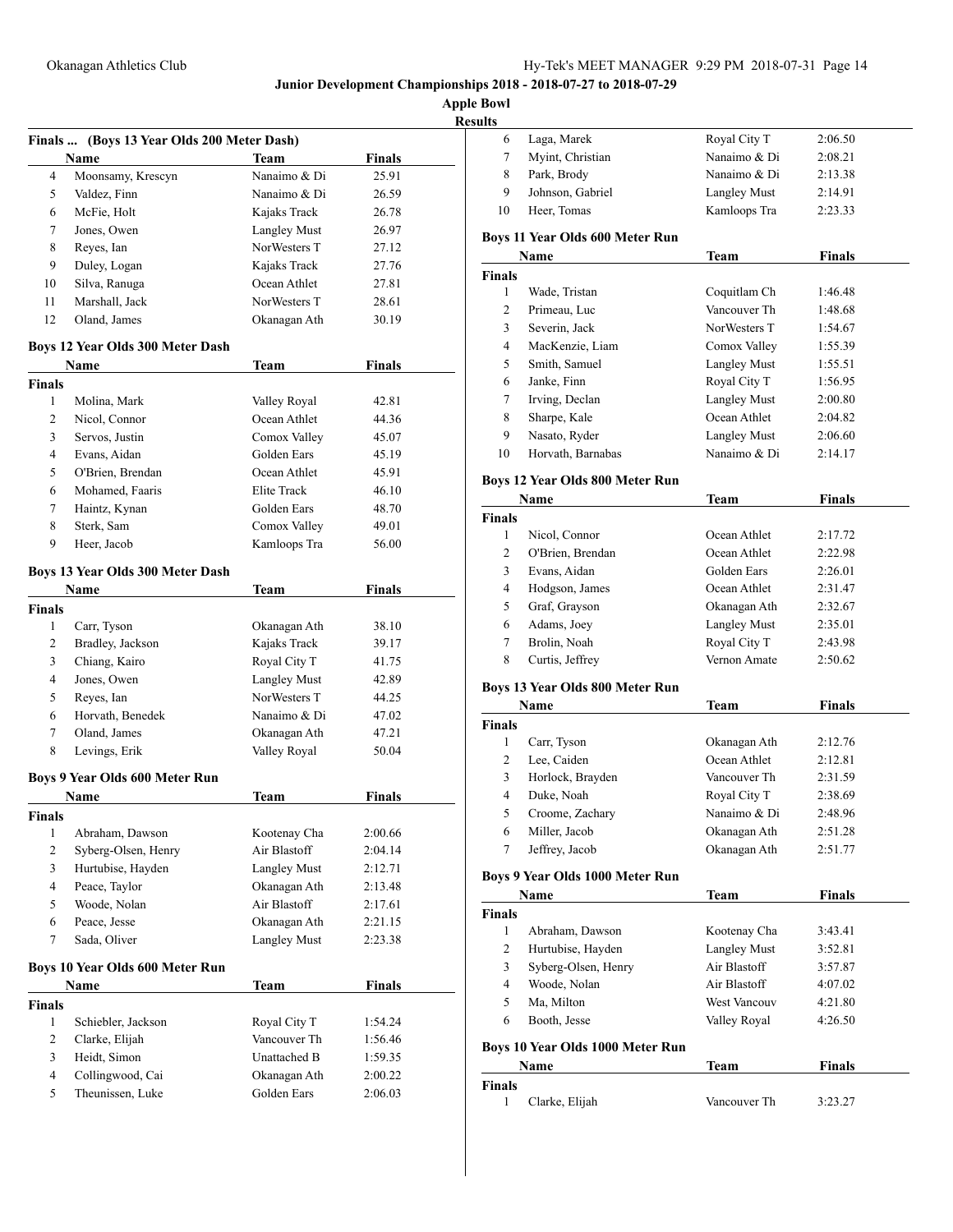**Apple Bowl**

| Results |
|---------|
|---------|

|                | Finals  (Boys 10 Year Olds 1000 Meter Run) |                     |                |
|----------------|--------------------------------------------|---------------------|----------------|
|                | Name                                       | Team                | <b>Finals</b>  |
| 2              | Schiebler, Jackson                         | Royal City T        | 3:23.33        |
| 3              | Collingwood, Cai                           | Okanagan Ath        | 3:40.50        |
| 4              | Heidt, Simon                               | Unattached B        | 3:45.78        |
| 5              | Myint, Christian                           | Nanaimo & Di        | 3:51.46        |
| 6              | Park, Brody                                | Nanaimo & Di        | 3:53.43        |
| 7              | Johnson, Gabriel                           | <b>Langley Must</b> | 3:55.71        |
|                | Boys 11 Year Olds 1000 Meter Run           |                     |                |
|                | Name                                       | Team                | Finals         |
| <b>Finals</b>  |                                            |                     |                |
| 1              | Wade, Tristan                              | Coquitlam Ch        | 3:17.04        |
| 2              | Primeau, Luc                               | Vancouver Th        | 3:21.81        |
| 3              | Sada, Bernardo                             | <b>Langley Must</b> | 3:23.56        |
| 4              | Janke, Finn                                | Royal City T        | 3:31.46        |
| 5              | Sharpe, Kale                               | Ocean Athlet        | 3:39.12        |
| 6              | Irving, Declan                             | <b>Langley Must</b> | 3:42.44        |
|                | Boys 12 Year Olds 1200 Meter Run           |                     |                |
|                | Name                                       | <b>Team</b>         | <b>Finals</b>  |
| <b>Finals</b>  |                                            |                     |                |
| 1              | Nicol, Connor                              | Ocean Athlet        | 3:36.12        |
| $\overline{c}$ | O'Brien, Brendan                           | Ocean Athlet        | 3:49.26        |
| 3              | Hodgson, James                             | Ocean Athlet        | 3:54.86        |
| 4              | Evans, Aidan                               | Golden Ears         | 3:55.61        |
| 5              | Graf, Grayson                              | Okanagan Ath        | 3:59.91        |
|                |                                            |                     |                |
|                | Boys 13 Year Olds 1200 Meter Run           |                     |                |
|                | Name                                       | Team                | <b>Finals</b>  |
| <b>Finals</b>  |                                            |                     |                |
| 1              | Lee, Caiden                                | Ocean Athlet        | 3:38.12        |
| 2              | Acob, Matthew                              | Vernon Amate        | 3:55.49        |
| 3              | Duke, Noah                                 | Royal City T        | 4:10.82        |
| 4              | Levings, Erik                              | Valley Royal        | 4:16.16        |
| 5              | Croome, Zachary                            | Nanaimo & Di        | 4:16.66        |
| 6              | Parcher, Gill                              | Nanaimo & Di        | 5:00.13        |
|                | Boys 13 Year Olds 2000 Meter Run           |                     |                |
|                | Name                                       | Team                | Finals         |
| Finals         |                                            |                     |                |
| 1              | Lee, Caiden                                | Ocean Athlet        | 6:27.35        |
| 2<br>3         | Acob, Matthew                              | Vernon Amate        | 7:23.88        |
|                | Croome, Zachary                            | Nanaimo & Di        | 8:03.91        |
|                | Boys 9 Year Olds 60 Meter Hurdles 6x21"    |                     |                |
|                | Name                                       | Team                | <b>Finals</b>  |
| <b>Finals</b>  |                                            |                     |                |
| 1              | Abraham, Dawson                            | Kootenay Cha        | 11.35          |
| 2              | Sada, Oliver                               | <b>Langley Must</b> | 11.92          |
| 3              | Booth, Jesse                               | Valley Royal        | 13.21          |
| 4              | Hurtubise, Hayden                          | <b>Langley Must</b> | 13.32          |
|                | Boys 10 Year Olds 60 Meter Hurdles 6x24"   |                     |                |
|                | Name                                       | Team                | <b>Prelims</b> |
|                | <b>Preliminaries</b>                       |                     |                |
| 1              | Hall, Logan                                | <b>Langley Must</b> | 11.58Q         |

| IS. |                          |              |        |  |
|-----|--------------------------|--------------|--------|--|
| 2   | Puddiford, Szilard       | Unattached B | 11.690 |  |
| 3   | Joyce, Thane             | Trail Track  | 12.48q |  |
| 4   | Laga, Marek              | Royal City T | 12.64q |  |
| 5   | Terepocki Grant, Matthew | Royal City T | 13.27q |  |
| 6   | Nagra, Manjot            | Universal At | 13.57q |  |
| 7   | Heer, Tomas              | Kamloops Tra | 13.61q |  |
| 8   | Franson, Charlie         | Valley Royal | 13.79q |  |
| 9   | Johnson, Gabriel         | Langley Must | 13.85  |  |
| 10  | Myint, Christian         | Nanaimo & Di | 14.50  |  |
| 11  | Park, Brody              | Nanaimo & Di | 14.69  |  |
| 12  | Selvage, Austin          | Ocean Athlet | 15.49  |  |

# **Boys 10 Year Olds 60 Meter Hurdles 6x24"**

|               | Name                     | Team                | Finals |  |
|---------------|--------------------------|---------------------|--------|--|
| <b>Finals</b> |                          |                     |        |  |
|               | Hall, Logan              | <b>Langley Must</b> | 11.51  |  |
| 2             | Puddiford, Szilard       | Unattached B        | 11.65  |  |
| 3             | Laga, Marek              | Royal City T        | 12.14  |  |
| 4             | Joyce, Thane             | Trail Track         | 12.42  |  |
| 5             | Franson, Charlie         | Valley Royal        | 12.51  |  |
| 6             | Heer, Tomas              | Kamloops Tra        | 13.41  |  |
| 7             | Terepocki Grant, Matthew | Royal City T        | 13.53  |  |
| 8             | Nagra, Manjot            | Universal At        | 13.73  |  |

# **Boys 11 Year Olds 60 Meter Hurdles 6x24"**

|    | Name                 | <b>Team</b>         | <b>Prelims</b>     |  |
|----|----------------------|---------------------|--------------------|--|
|    | <b>Preliminaries</b> |                     |                    |  |
| 1  | Carlson, Maclean     | Vancouver Th        | 10.52Q             |  |
| 2  | Ardizzoni, Massimo   | <b>Unattached B</b> | 10.620             |  |
| 3  | Johal, Deven         | Okanagan Ath        | 10.96q             |  |
| 4  | Stone, Ruben         | Okanagan Ath        | 11.05q             |  |
| 5  | Sada, Bernardo       | Langley Must        | 11.06q             |  |
| 6  | MacKenzie, Liam      | Comox Valley        | 11.09q             |  |
| 7  | Primeau, Luc         | Vancouver Th        | 11.33q             |  |
| 8  | Severin, Jack        | NorWesters T        | 11.47 <sub>q</sub> |  |
| 9  | Froese, Brayden      | Coquitlam Ch        | 12.08              |  |
| 10 | Yeterian, Roman      | Vancouver Th        | 12.13              |  |
| 11 | Kinch, Lucas         | Langley Must        | 12.27              |  |
| 12 | Sharpe, Kale         | Ocean Athlet        | 13.27              |  |
| 13 | Adomi, Nathan        | Golden Ears         | 13.61              |  |

# **Boys 11 Year Olds 60 Meter Hurdles 6x24"**

|               | Name               | Team                | <b>Finals</b> |  |
|---------------|--------------------|---------------------|---------------|--|
| <b>Finals</b> |                    |                     |               |  |
|               | Ardizzoni, Massimo | <b>Unattached B</b> | 10.46         |  |
| 2             | Carlson, Maclean   | Vancouver Th        | 10.52         |  |
| 3             | MacKenzie, Liam    | Comox Valley        | 10.80         |  |
| 4             | Johal, Deven       | Okanagan Ath        | 10.94         |  |
| 5             | Primeau, Luc       | Vancouver Th        | 11.20         |  |
| 6             | Stone, Ruben       | Okanagan Ath        | 11.21         |  |
| 7             | Sada, Bernardo     | <b>Langley Must</b> | 11.48         |  |
| 8             | Severin, Jack      | NorWesters T        | 11.63         |  |
|               |                    |                     |               |  |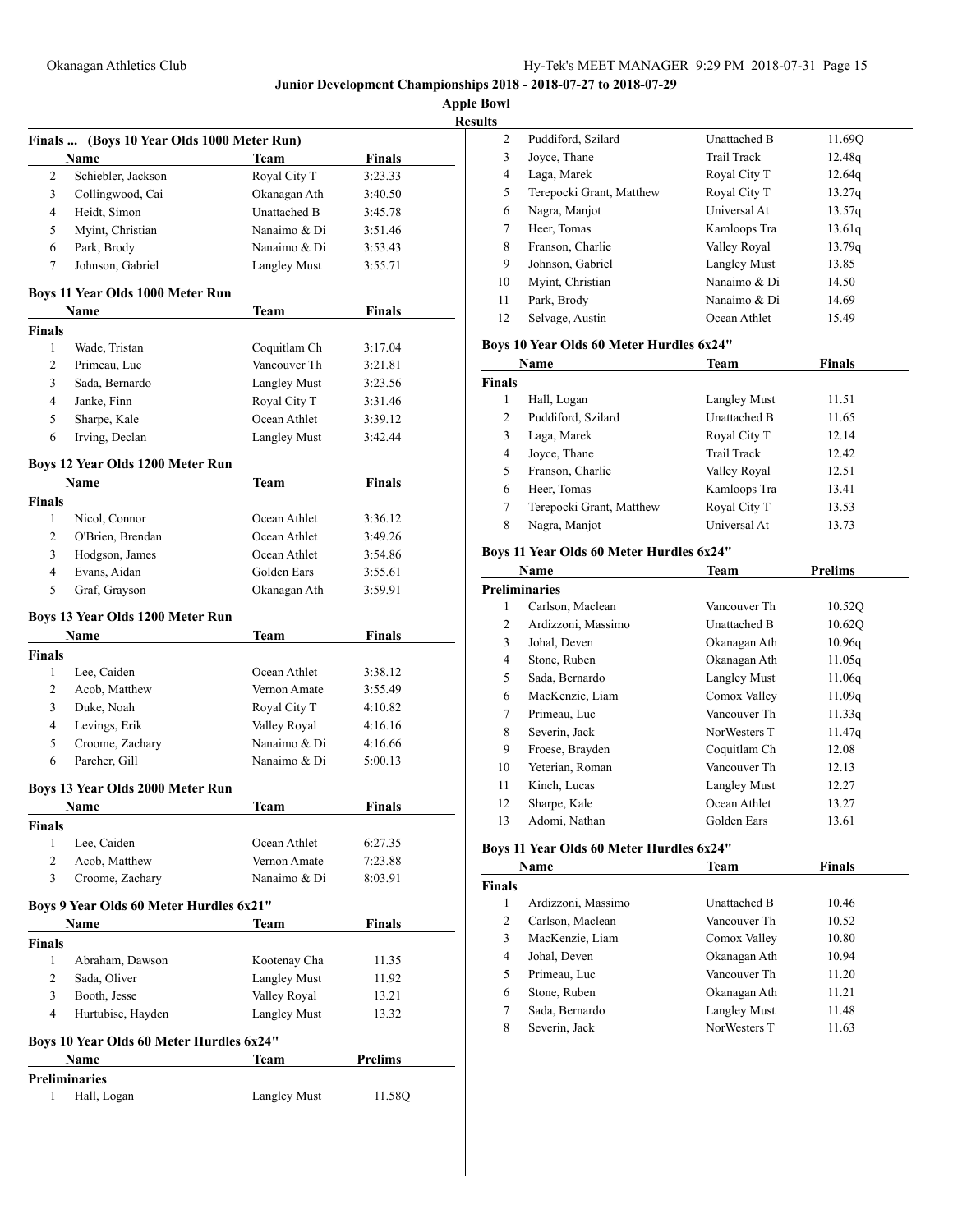| Hy-Tek's MEET MANAGER 9:29 PM 2018-07-31 Page 16 |  |  |  |
|--------------------------------------------------|--|--|--|
|--------------------------------------------------|--|--|--|

**Apple Bowl Results**

|                | Boys 12 Year Olds 80 Meter Hurdles 8x27"  |              |                |
|----------------|-------------------------------------------|--------------|----------------|
|                | Name                                      | <b>Team</b>  | <b>Finals</b>  |
| Finals         |                                           |              |                |
| 1              | Adams, Joey                               | Langley Must | 14.48          |
| $\overline{c}$ | Sterk, Sam                                | Comox Valley | 15.24          |
| 3              | Martin, Liam                              | Prince Georg | 15.79          |
| 4              | Curtis, Jeffrey                           | Vernon Amate | 17.36          |
| 5              | Heer, Jacob                               | Kamloops Tra | 17.88          |
|                | Boys 13 Year Olds 80 Meter Hurdles 8x30"  |              |                |
|                | Name                                      | Team         | <b>Prelims</b> |
|                | <b>Preliminaries</b>                      |              |                |
| 1              | Scherk, Michael                           | NorWesters T | 12.24Q         |
| 2              | Lee, Caiden                               | Ocean Athlet | 12.62Q         |
| 3              | Turner, Aidan                             | Ocean Athlet | 12.65q         |
| 4              | Chiang, Kairo                             | Royal City T | 12.73q         |
| 5              | Cheung, Clarence                          | Vancouver Th | 12.81q         |
| 6              | Horvath, Benedek                          | Nanaimo & Di | 14.26q         |
| 7              | Feng, Roch                                | Vancouver Th | 14.74q         |
| 8              | Hatch, Jamie                              | Okanagan Ath | 15.05q         |
| 9              | Mayer, Evan                               | Cowichan Val | 15.90          |
| 10             | Jeffrey, Jacob                            | Okanagan Ath | 16.18          |
|                |                                           |              |                |
|                | Boys 13 Year Olds 80 Meter Hurdles 8x30"  |              |                |
|                | Name                                      | Team         | <b>Finals</b>  |
| <b>Finals</b>  |                                           |              |                |
| 1              | Scherk, Michael                           | NorWesters T | 11.95          |
| 2              | Lee, Caiden                               | Ocean Athlet | 12.40          |
| 3              | Chiang, Kairo                             | Royal City T | 12.40          |
| 4              | Cheung, Clarence                          | Vancouver Th | 12.58          |
| 5              | Horvath, Benedek                          | Nanaimo & Di | 13.77          |
| 6              | Turner, Aidan                             | Ocean Athlet | 14.26          |
| 7              | Feng, Roch                                | Vancouver Th | 14.95          |
| 8              | Hatch, Jamie                              | Okanagan Ath | 15.40          |
|                | Boys 12 Year Olds 200 Meter Hurdles 5x24" |              |                |
|                | <b>Name</b>                               | Team         | <b>Finals</b>  |
| <b>Finals</b>  |                                           |              |                |
| 1              | Sterk, Sam                                | Comox Valley | 32.08          |
| 2              | Adams, Joey                               | Langley Must | 33.10          |
| 3              | Hodgson, James                            | Ocean Athlet | 33.81          |
| 4              | Martin, Liam                              | Prince Georg | 36.31          |
| 5              | Curtis, Jeffrey                           | Vernon Amate | 37.78          |
| 6              | Heer, Jacob                               | Kamloops Tra | 38.46          |
|                | Boys 13 Year Olds 200 Meter Hurdles 5x27" |              |                |
|                | <b>Name</b>                               |              | <b>Finals</b>  |
| <b>Finals</b>  |                                           | Team         |                |
| $\mathbf{1}$   | Carr, Tyson                               | Okanagan Ath | 27.02          |
| 2              | Lee, Caiden                               | Ocean Athlet | 27.84          |
| 3              | Cheung, Clarence                          | Vancouver Th | 29.51          |
| 4              | Horlock, Brayden                          | Vancouver Th | 31.45          |
| 5              | Horvath, Benedek                          | Nanaimo & Di | 31.87          |
| 6              | Turner, Aidan                             | Ocean Athlet | 32.04          |
|                |                                           |              |                |

| นเเร                              |                     |                     |
|-----------------------------------|---------------------|---------------------|
| <b>Boys 11 4x100 Meter Relay</b>  |                     |                     |
| Team                              | Relay               | <b>Finals</b>       |
| <b>Finals</b>                     |                     |                     |
| 1<br>Okanagan Ath                 | B                   | 1:02.70             |
| 1) Peace, Jesse                   | 2) Peace, Taylor    |                     |
| 3) Collingwood, Cai               | 4) Johal, Deven     |                     |
| Valley Royal<br>2                 | А                   | 1:05.05             |
| 1) Wight, Benjamin                | 2) Franson, Charlie |                     |
| 3) Booth, Jesse                   |                     |                     |
|                                   | 4) Wight, Luke      |                     |
| <b>Boys 12 4x100 Meter Relay</b>  |                     |                     |
| Team                              | Relay               | <b>Finals</b>       |
| <b>Finals</b>                     |                     |                     |
| $\mathbf{1}$<br>Okanagan Ath      | A                   | 1:00.32             |
| 1) Stone, Ruben                   | 2) Toews, Dawson    |                     |
| 3) Corke, Ryan                    | 4) Graf, Grayson    |                     |
|                                   |                     |                     |
| Boys 13 4x100 Meter Relay         |                     |                     |
| Team                              | <b>Relay</b>        | Finals              |
| Finals                            |                     |                     |
| 1<br>Kajaks Track                 | A                   | 50.11               |
| 1) McFie, Holt                    | 2) Duley, Logan     |                     |
| 3) Fox, Michael                   | 4) Bradley, Jackson |                     |
| Ocean Athletics<br>2              | A                   | 52.45               |
| 1) Silva, Ranuga                  | 2) Nicol, Connor    |                     |
| 3) Turner, Aidan                  | 4) Lee, Caiden      |                     |
| NorWesters T<br>3                 | А                   | 52.93               |
| 1) Walker, Loch                   | 2) Marshall, Jack   |                     |
| 3) Scherk, Michael                | 4) Reyes, Ian       |                     |
| Okanagan Ath<br>4                 | A                   | 54.92               |
| 1) Oland, James                   | 2) Hatch, Jamie     |                     |
| 3) Jeffrey, Jacob                 | 4) Carr, Tyson      |                     |
| Royal City T<br>5                 | A                   | 55.65               |
|                                   |                     |                     |
| 1) Chiang, Kairo                  | 2) Tuura, Levi      |                     |
| 3) Brolin, Noah                   | 4) Janke, Finn      |                     |
| <b>Boys 13 Distance Medley</b>    |                     |                     |
| Team                              | Relav               | Finals              |
| Finals                            |                     |                     |
| Okanagan Ath<br>1                 | А                   | 4:41.27             |
| 1) White, John                    | 2) Oland, James     |                     |
| 3) Graf, Grayson                  | 4) Carr, Tyson      |                     |
| 2<br>Valley Royal                 | A                   | 4:46.40             |
| 1) Wright, Benjamin               | 2) Molina, Noah     |                     |
| 3) Levings, Erik                  | 4) Molina, Mark     |                     |
| 3<br>Nanaimo & Di                 | A                   | 5:02.20             |
|                                   |                     |                     |
| 1) Valdez, Finn                   |                     | 2) Horvath, Benedek |
| 3) Moonsamy, Krescyn              | 4) Parcher, Gill    |                     |
| <b>Boys 9 Year Olds High Jump</b> |                     |                     |
| Name                              | Team                | <b>Finals</b>       |
| Finals                            |                     |                     |
| 1<br>Sada, Oliver                 | <b>Langley Must</b> | 1.20m               |
| 2<br>Hurtubise, Hayden            | <b>Langley Must</b> | 1.10m               |
| 3<br>Syberg-Olsen, Henry          | Air Blastoff        | J1.10m              |
| Woode, Nolan<br>4                 | Air Blastoff        | 0.85m               |
|                                   |                     |                     |
|                                   |                     |                     |
|                                   |                     |                     |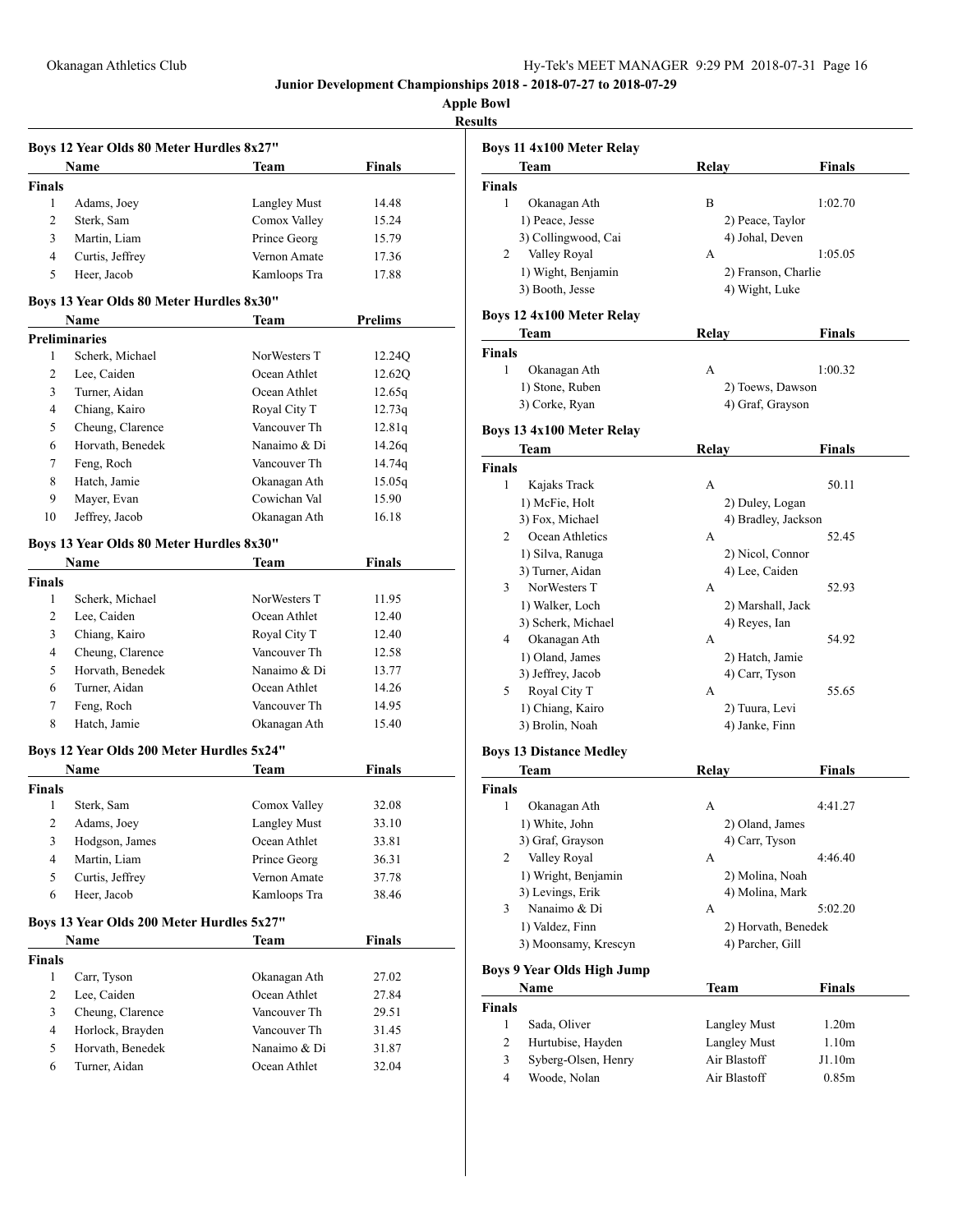| ۰ |
|---|
|   |

|                | Boys 10 Year Olds High Jump        |                              |                   |  |
|----------------|------------------------------------|------------------------------|-------------------|--|
|                | Name                               | Team                         | Finals            |  |
| <b>Finals</b>  |                                    |                              |                   |  |
| 1              | Puddiford, Szilard                 | Unattached B                 | 1.35m             |  |
| 2              | Joyce, Thane                       | <b>Trail Track</b>           | 1.25m             |  |
| 3              | Hall, Logan                        | <b>Langley Must</b>          | J1.25m            |  |
| 4              | Clarke, Elijah                     | Vancouver Th                 | 1.20m             |  |
| 5              | Myint, Christian                   | Nanaimo & Di                 | 1.10 <sub>m</sub> |  |
| 6              | Terepocki Grant, Matthew           | Royal City T                 | 1.00 <sub>m</sub> |  |
| 7              | Laga, Marek                        | Royal City T                 | 0.95m             |  |
| 8              | Franson, Charlie                   | Valley Royal                 | J0.95m            |  |
| 9              | Park, Brody                        | Nanaimo & Di                 | J0.95m            |  |
|                |                                    |                              |                   |  |
|                | Boys 11 Year Olds High Jump        |                              |                   |  |
|                | Name                               | Team                         | Finals            |  |
| Finals         |                                    |                              |                   |  |
| 1              | Carlson, Maclean                   | Vancouver Th                 | 1.46m             |  |
| 2              | Sada, Bernardo                     | <b>Langley Must</b>          | 1.30 <sub>m</sub> |  |
| $\overline{2}$ | Lofstrom, Ryan                     | Campbell Riv                 | 1.30 <sub>m</sub> |  |
| 4              | MacKenzie, Liam                    | Comox Valley                 | J1.30m            |  |
| 5              | Sheldon, Ryland                    | Kamloops Tra                 | 1.25m             |  |
| 6              | Kinch, Lucas                       | <b>Langley Must</b>          | 1.20m             |  |
| 7              | Primeau, Luc                       | Vancouver Th                 | J1.20m            |  |
| 8              | Stone, Ruben                       | Okanagan Ath                 | 1.10m             |  |
| 9              | Ardizzoni, Massimo                 | <b>Unattached B</b>          | J1.10m            |  |
|                | <b>Boys 12 Year Olds High Jump</b> |                              |                   |  |
|                | Name                               | Team                         | Finals            |  |
| <b>Finals</b>  |                                    |                              |                   |  |
| 1              | Nicol, Connor                      | Ocean Athlet                 | 1.45m             |  |
| 2              | Brolin, Noah                       | Royal City T                 | J1.45m            |  |
| 3              | Adams, Joey                        | <b>Langley Must</b>          | 1.40m             |  |
| 4              | Walker, Loch                       | NorWesters T                 | 1.30 <sub>m</sub> |  |
| 5              | Curtis, Jeffrey                    | Vernon Amate                 | 1.25m             |  |
| 6              | Barry, Zackary                     | Vernon Amate                 | J1.25m            |  |
| 7              | Martin, Liam                       | Prince Georg                 | 1.15m             |  |
| 8              | Heer, Jacob                        | Kamloops Tra                 | 1.10 <sub>m</sub> |  |
|                |                                    |                              |                   |  |
|                | <b>Boys 13 Year Olds High Jump</b> |                              |                   |  |
|                | Name                               | Team                         | Finals            |  |
| Finals         |                                    |                              |                   |  |
| 1              | Carr, Andrew                       | Ocean Athlet                 | 1.62m             |  |
| 2              | Carr, Ben                          | Ocean Athlet                 | 1.55m             |  |
| 3              | Tuura, Levi                        | Royal City T                 | J1.55m            |  |
| 4              | Turner, Aidan                      | Ocean Athlet                 | 1.50m             |  |
| 5              | Horlock, Brayden                   | Vancouver Th                 | J1.50m            |  |
| 6              | Morrow, Brandon                    | Unattached B                 | 1.45m             |  |
| 7              | Scherk, Michael                    | NorWesters T                 | 1.35m             |  |
| 8              | Jeffrey, Jacob                     | Okanagan Ath                 | 1.30 <sub>m</sub> |  |
| 9              | Horvath, Benedek                   | Nanaimo & Di                 | J1.30m            |  |
| 10             |                                    |                              |                   |  |
|                | Carr, Tyson                        | Okanagan Ath                 | 1.25m             |  |
| ---<br>---     | Levings, Erik<br>Molina, Noah      | Valley Royal<br>Valley Royal | NΗ<br>NΗ          |  |

|                | <b>Boys 13 Year Olds Pole Vault</b>     |                     |                   |
|----------------|-----------------------------------------|---------------------|-------------------|
|                | Name                                    | Team                | <b>Finals</b>     |
| <b>Finals</b>  |                                         |                     |                   |
| 1              | Carr, Tyson                             | Okanagan Ath        | 2.60m             |
| 2              | Turner, Aidan                           | Ocean Athlet        | J2.60m            |
| 3              | Molina, Noah                            | Valley Royal        | 2.40m             |
| 4              | Chiang, Kairo                           | Royal City T        | J2.40m            |
| 5              | Parcher, Gill                           | Nanaimo & Di        | 2.10 <sub>m</sub> |
| 6              | Tuura, Levi                             | Royal City T        | 1.95m             |
| 7              | Duke, Noah                              | Royal City T        | 1.80m             |
|                | <b>Boys 9 Year Olds Long Jump Pit B</b> |                     |                   |
|                | Name                                    | Team                | <b>Finals</b>     |
| <b>Finals</b>  |                                         |                     |                   |
| 1              | Abraham, Dawson                         | Kootenay Cha        | 3.73 <sub>m</sub> |
| 2              | Peace, Jesse                            | Okanagan Ath        | 3.26m             |
| 3              | Peace, Taylor                           | Okanagan Ath        | 3.17m             |
| 4              | Sada, Oliver                            |                     | 3.15m             |
|                |                                         | <b>Langley Must</b> |                   |
| 5              | Syberg-Olsen, Henry                     | Air Blastoff        | 3.01 <sub>m</sub> |
| 6              | Hurtubise, Hayden                       | <b>Langley Must</b> | 2.91 <sub>m</sub> |
| 7              | Paugh, Tyson                            | Nanaimo & Di        | 2.78m             |
| 8              | Booth, Jesse                            | Valley Royal        | 2.14m             |
| 9              | Woode, Nolan                            | Air Blastoff        | 2.02 <sub>m</sub> |
|                | Boys 10 Year Olds Long Jump Pit A       |                     |                   |
|                | Name                                    | Team                | Finals            |
| <b>Finals</b>  |                                         |                     |                   |
| 1              | Puddiford, Szilard                      | Unattached B        | 3.99m             |
| 2              | Joyce, Thane                            | <b>Trail Track</b>  | 3.92 <sub>m</sub> |
| 3              | Dacres, Isaiah                          | Air Blastoff        | 3.83m             |
| 4              | Mazziotti, Max                          | Burnaby Stri        | 3.77m             |
| 5              | Clarke, Elijah                          | Vancouver Th        | 3.74m             |
| 5              | Hewitt-Richards, Ben                    | Coquitlam Ch        | 3.74m             |
| 7              | Laga, Marek                             | Royal City T        | 3.51m             |
| 8              | Franson, Charlie                        | Valley Royal        | 3.50m             |
| 9              | Nickerson, Ryan                         | Kajaks Track        | 3.39 <sub>m</sub> |
| 10             | Myint, Christian                        | Nanaimo & Di        | 3.29m             |
| 11             | Antscherl, Oscar                        | Ocean Athlet        | 3.18m             |
| 12             | Terepocki Grant, Matthew                | Royal City T        | 3.08m             |
| 13             | Heer. Tomas                             | Kamloops Tra        | 2.93 <sub>m</sub> |
| 14             | Onyango, Joshua                         | Unattached B        | 2.92m             |
| 15             | Park, Brody                             | Nanaimo & Di        | 2.88m             |
| 16             | Nagra, Manjot                           | Universal At        | 2.45m             |
|                |                                         |                     |                   |
|                | Boys 11 Year Olds Long Jump Pit A       |                     |                   |
|                | Name                                    | Team                | Finals            |
| Finals         |                                         |                     |                   |
| 1              | Georgilas, Iossif (joe)                 | Burnaby Stri        | 4.59m             |
| $\mathfrak{2}$ | Sheldon, Ryland                         | Kamloops Tra        | 4.38m             |
| 3              | Carlson, Maclean                        | Vancouver Th        | 4.29m             |
| $\overline{4}$ | Overend, Emerson                        | Vernon Amate        | 4.04m             |
| 5              | Smith, Samuel                           | Langley Must        | 4.00m             |
| 6              | Wight, Luke                             | Valley Royal        | 3.96m             |
| 7              | MacKenzie, Liam                         | Comox Valley        | 3.94m             |
| 8              | Johal, Deven                            | Okanagan Ath        | 3.83m             |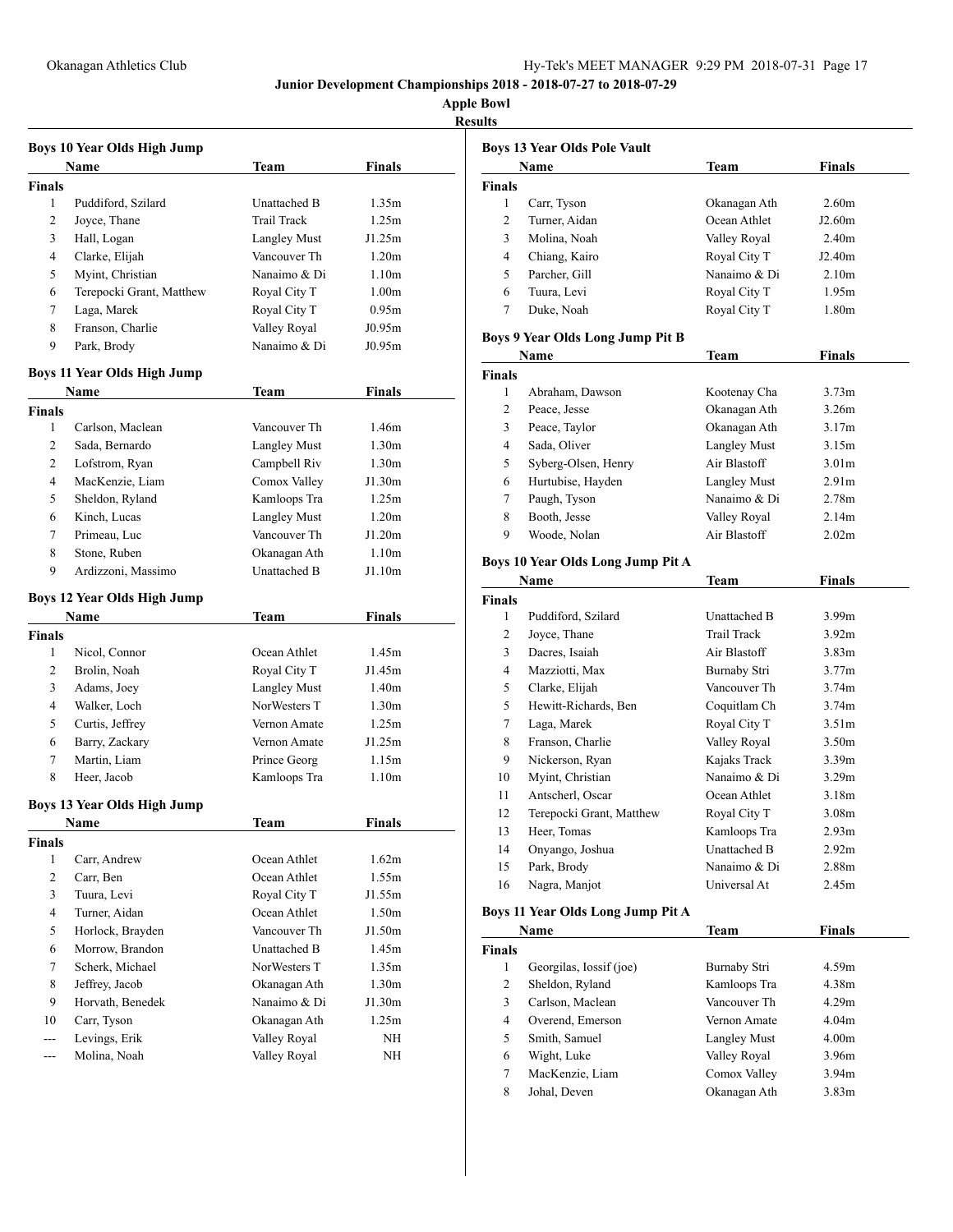Cheung, Clarence Vancouver Th 10.98m

**Junior Development Championships 2018 - 2018-07-27 to 2018-07-29**

**Apple Bowl**

**Results**

|               | Finals  (Boys 11 Year Olds Long Jump Pit A) |                     |                   |  |
|---------------|---------------------------------------------|---------------------|-------------------|--|
|               | Name                                        | Team                | <b>Finals</b>     |  |
| 9             | Severin, Jack                               | NorWesters T        | 3.78m             |  |
| 10            | Froese, Brayden                             | Coquitlam Ch        | 3.76m             |  |
| 11            | Primeau, Luc                                | Vancouver Th        | 3.73 <sub>m</sub> |  |
| 12            | Bullock, Samuel                             | Ocean Athlet        | 3.48m             |  |
| 13            | Yeterian, Roman                             | Vancouver Th        | 3.39 <sub>m</sub> |  |
| 14            | Murray, Oliver                              | Vernon Amate        | 3.34m             |  |
| 15            | Crego, Nolan                                | Kajaks Track        | 3.30 <sub>m</sub> |  |
| 16            | Horvath, Barnabas                           | Nanaimo & Di        | 3.28m             |  |
| 17            | Irving, Declan                              | <b>Langley Must</b> | 3.19m             |  |
| 18            | Adomi, Nathan                               | Golden Ears         | 3.07 <sub>m</sub> |  |
| 19            | Nasato, Ryder                               | <b>Langley Must</b> | 2.71 <sub>m</sub> |  |
|               | <b>Boys 12 Year Olds Long Jump Pit B</b>    |                     |                   |  |
|               | Name                                        | Team                | <b>Finals</b>     |  |
| <b>Finals</b> |                                             |                     |                   |  |
| $\mathbf{1}$  | Wright, Benjamin                            | Valley Royal        | 5.33m             |  |
| 2             | Molina, Mark                                | Valley Royal        | 4.97m             |  |
| 3             | Adams, Joey                                 | <b>Langley Must</b> | 4.71m             |  |
| 4             | Servos, Justin                              | Comox Valley        | 4.48m             |  |
| 5             | Wright, Logan                               | Campbell Riv        | 4.30m             |  |
| 6             | Walker, Loch                                | NorWesters T        | 4.17m             |  |
| 7             | Toews, Dawson                               | Okanagan Ath        | 4.14m             |  |
| 8             | Georgilas, Vasilios                         | Burnaby Stri        | 4.03 <sub>m</sub> |  |
| 9             | Brolin, Noah                                | Royal City T        | 3.88m             |  |
| 10            | Barry, Zackary                              | Vernon Amate        | 3.76m             |  |
| 11            | Corke, Ryan                                 | Okanagan Ath        | 3.63 <sub>m</sub> |  |
| 12            | Graf, Grayson                               | Okanagan Ath        | 3.62m             |  |
| 13            | Martin, Liam                                | Prince Georg        | 3.52 <sub>m</sub> |  |
|               | Boys 13 Year Olds Long Jump Pit A           |                     |                   |  |
|               | Name                                        | Team                | <b>Finals</b>     |  |
| <b>Finals</b> |                                             |                     |                   |  |
| 1             | Reyes, Ian                                  | NorWesters T        | 5.38m             |  |
| 2             | Carr, Tyson                                 | Okanagan Ath        | 5.35m             |  |
| 3             | Lee, Caiden                                 | Ocean Athlet        | 5.32m             |  |
| 4             | Chiang, Kairo                               | Royal City T        | 5.17m             |  |
| 5             | Cheung, Clarence                            | Vancouver Th        | 5.16m             |  |
| 6             | Scherk, Michael                             | NorWesters T        | 4.98m             |  |
| 7             | Moonsamy, Krescyn                           | Nanaimo & Di        | 4.94m             |  |
| 8             | Valdez, Finn                                | Nanaimo & Di        | 4.85m             |  |
| 9             | Duley, Logan                                | Kajaks Track        | 4.79m             |  |
| 10            | Horvath, Benedek                            | Nanaimo & Di        | 4.71m             |  |
| 11            | Turner, Aidan                               | Ocean Athlet        | 4.52m             |  |
| 12            | White, John                                 | Okanagan Ath        | 4.42m             |  |
| 13            | Silva, Ranuga                               | Ocean Athlet        | 4.37m             |  |
| 14            | Levings, Erik                               | Valley Royal        | 4.28m             |  |
| 15            | Hatch, Jamie                                | Okanagan Ath        | 3.94 <sub>m</sub> |  |
| 16            | Miller, Jacob                               | Okanagan Ath        | 3.71m             |  |
| 17            | Jeffrey, Jacob                              | Okanagan Ath        | 3.59 <sub>m</sub> |  |
|               | Boys 13 Year Olds Triple Jump Pit B         |                     |                   |  |
|               | Name                                        | <b>Team</b>         | <b>Finals</b>     |  |
| Finals        |                                             |                     |                   |  |
| 1             | Carr, Ben                                   | Ocean Athlet        | 11.47m            |  |

| 3                       | Chiang, Kairo                         | Royal City T        | 10.81m            |
|-------------------------|---------------------------------------|---------------------|-------------------|
| 4                       | Reyes, Ian                            | NorWesters T        | 10.78m            |
| 5                       | Horvath, Benedek                      | Nanaimo & Di        | 10.36m            |
| 6                       | Mayer, Evan                           | Cowichan Val        | 8.64m             |
| 7                       | Hatch, Jamie                          | Okanagan Ath        | 8.63m             |
| ---                     | Scherk, Michael                       | NorWesters T        | FOUL              |
|                         | <b>Boys 9 Year Olds Shot Put 2kg</b>  |                     |                   |
|                         | Name                                  | <b>Team</b>         | <b>Finals</b>     |
| <b>Finals</b>           |                                       |                     |                   |
| 1                       | Sada, Oliver                          | <b>Langley Must</b> | 5.91m             |
| 2                       | Paugh, Tyson                          | Nanaimo & Di        | 5.59m             |
| 3                       | Hurtubise, Hayden                     | <b>Langley Must</b> | 5.27m             |
| 4                       | Peace, Jesse                          | Okanagan Ath        | 5.20m             |
| 5                       | Peace, Taylor                         | Okanagan Ath        | 5.18m             |
| 6                       | Booth, Jesse                          | Valley Royal        | 4.10m             |
|                         | <b>Boys 10 Year Olds Shot Put 2kg</b> |                     |                   |
|                         | Name                                  | <b>Team</b>         | Finals            |
| <b>Finals</b>           |                                       |                     |                   |
| 1                       | Nickerson, Ryan                       | Kajaks Track        | 9.20 <sub>m</sub> |
| 2                       | Dacres, Isaiah                        | Air Blastoff        | 6.66m             |
| 3                       | Antscherl, Oscar                      | Ocean Athlet        | 6.62m             |
| 4                       | Longley, Chase                        | Langley Must        | 6.58m             |
| 5                       | Onyango, Joshua                       | Unattached B        | 6.27m             |
| 6                       | Park, Brody                           | Nanaimo & Di        | 6.01 <sub>m</sub> |
| 7                       | Terepocki Grant, Matthew              | Royal City T        | 5.14m             |
| 8                       | Selvage, Austin                       | Ocean Athlet        | 4.98m             |
|                         | <b>Boys 11 Year Olds Shot Put 2kg</b> |                     |                   |
|                         | Name                                  | Team                | Finals            |
| <b>Finals</b>           |                                       |                     |                   |
| 1                       | Crego, Nolan                          | Kajaks Track        | 10.82m            |
| 2                       | Lofstrom, Ryan                        | Campbell Riv        | 10.46m            |
| 3                       | Man, Lawrence                         | Kajaks Track        | 9.68m             |
| 4                       | Yeterian, Roman                       | Vancouver Th        | 9.34m             |
| 5                       | Ansell, Aidan                         | Valley Royal        | 8.40m             |
| 6                       | Adomi, Nathan                         | Golden Ears         | 8.02 <sub>m</sub> |
| 7                       | Johal, Deven                          | Okanagan Ath        | 7.93 <sub>m</sub> |
| 8                       | Irving, Declan                        | <b>Langley Must</b> | 7.33m             |
| 9                       | Froese, Brayden                       | Coquitlam Ch        | 7.09m             |
| 10                      | Nasato, Ryder                         | <b>Langley Must</b> | 5.80m             |
| 11                      | Horvath, Barnabas                     | Nanaimo & Di        | 5.79m             |
| ---                     | Ardizzoni, Massimo                    | Unattached B        | FOUL              |
|                         | <b>Boys 12 Year Olds Shot Put 3kg</b> |                     |                   |
|                         | Name                                  | <b>Team</b>         | <b>Finals</b>     |
| Finals                  |                                       |                     |                   |
| 1                       | Newman, Nicholas                      | Vernon Amate        | 8.51m             |
| 2                       | Toews, Dawson                         | Okanagan Ath        | 8.31m             |
| 3                       | Wright, Logan                         | Campbell Riv        | 8.23m             |
| $\overline{\mathbf{4}}$ | Brolin, Noah                          | Royal City T        | 7.80m             |
| 5                       | Marshall, Harris                      | NorWesters T        | 7.09m             |

 Adams, Joey Langley Must 7.07m 7 Walker, Loch NorWesters T 6.56m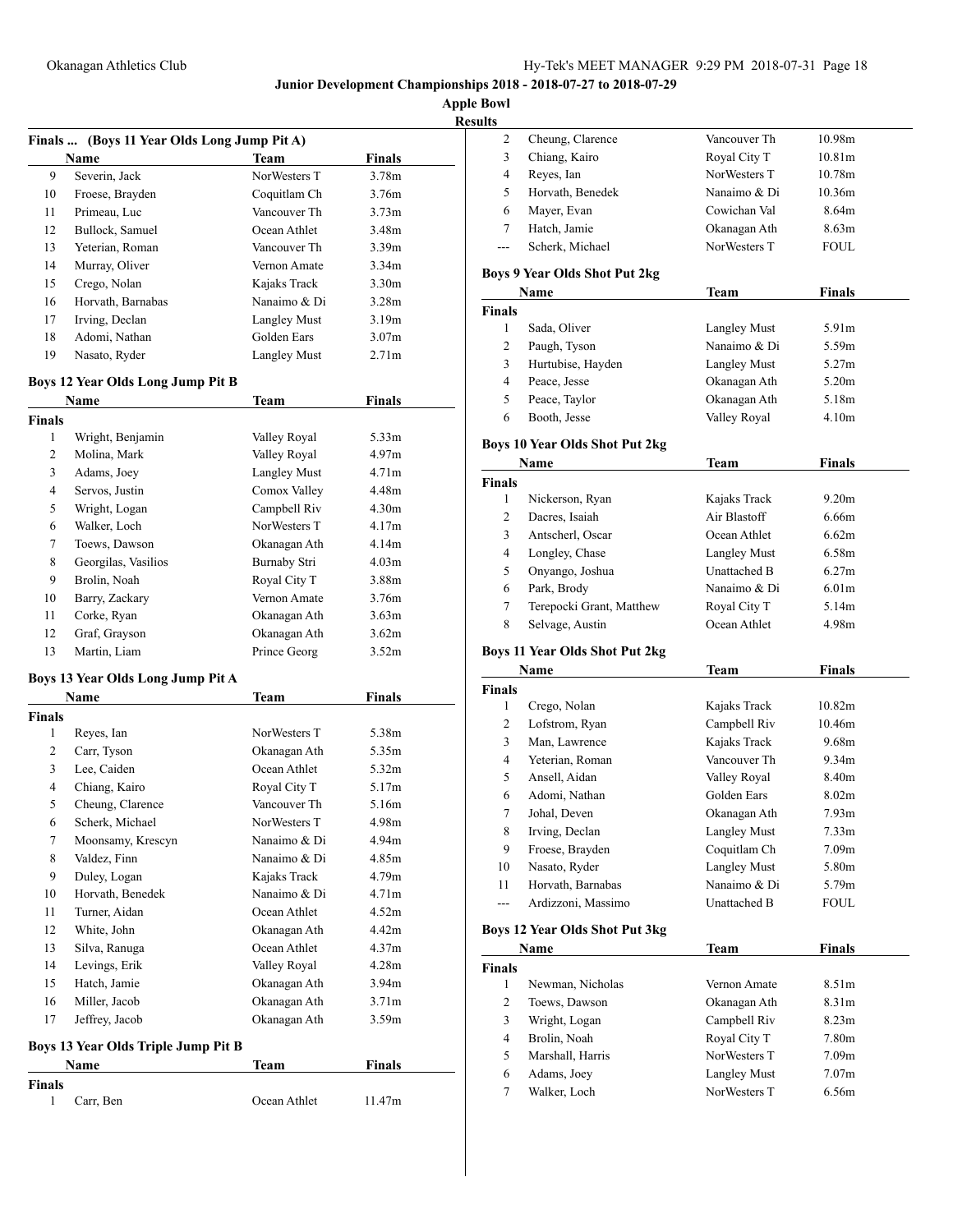**Apple Bowl**

| <b>Results</b> |
|----------------|
|----------------|

|                | Finals  (Boys 12 Year Olds Shot Put 3kg)<br>Name | Team         | <b>Finals</b>     |
|----------------|--------------------------------------------------|--------------|-------------------|
| 8              | Corke, Ryan                                      | Okanagan Ath | 6.46m             |
| 9              | Baxter, Mitchell                                 | Prince Georg | 6.01 <sub>m</sub> |
|                | <b>Boys 13 Year Olds Shot Put 3kg</b>            |              |                   |
|                | Name                                             | <b>Team</b>  | <b>Finals</b>     |
| <b>Finals</b>  |                                                  |              |                   |
| 1              | Zabihi, Kian                                     | Kamloops Tra | 14.74m            |
| 2              | Cyr, Ryan                                        | South Surrey | 12.49m            |
| 3              | Eder, Graeme                                     | Coquitlam Ch | 11.55m            |
| 4              | Marrero, Deven                                   | South Surrey | 10.87m            |
| 5              | Carr, Andrew                                     | Ocean Athlet | 10.71m            |
| 6              | Tuura, Levi                                      | Royal City T | 9.89m             |
| 7              | Horvath, Benedek                                 | Nanaimo & Di | 8.43 <sub>m</sub> |
| 8              | Badesha, Didar                                   | Coquitlam Ch | 8.00m             |
| 9              | Parcher, Gill                                    | Nanaimo & Di | 6.98m             |
|                | <b>Boys 10 Year Olds Discus Throw 750g</b>       |              |                   |
|                | Name                                             | Team         | <b>Finals</b>     |
| <b>Finals</b>  |                                                  |              |                   |
| 1              | Longley, Chase                                   | Langley Must | 13.53m            |
| 2              | Park, Brody                                      | Nanaimo & Di | 13.15m            |
| 3              | Franson, Charlie                                 | Valley Royal | 11.72m            |
| $\overline{4}$ | Myint, Christian                                 | Nanaimo & Di | 9.84m             |
|                | <b>Boys 11 Year Olds Discus Throw 750g</b>       |              |                   |
|                | Name                                             | Team         | Finals            |
| <b>Finals</b>  |                                                  |              |                   |
| 1              | Crego, Nolan                                     | Kajaks Track | 24.27m            |
| 2              | Man, Lawrence                                    | Kajaks Track | 23.07m            |
| 3              | Yeterian, Roman                                  | Vancouver Th | 21.63m            |
| $\overline{4}$ | Ansell, Aidan                                    | Valley Royal | 19.37m            |
| 5              | Murray, Oliver                                   | Vernon Amate | 19.09m            |
| 6              | Stone, Ruben                                     | Okanagan Ath | 17.96m            |
| 7              | Wight, Luke                                      | Valley Royal | 16.54m            |
| 8              | Froese, Brayden                                  | Coquitlam Ch | 11.90m            |
|                | <b>Boys 12 Year Olds Discus Throw 1kg</b>        |              |                   |
|                | Name                                             | Team         | <b>Finals</b>     |
| <b>Finals</b>  |                                                  |              |                   |
| 1              | Newman, Nicholas                                 | Vernon Amate | 23.67m            |
| $\overline{2}$ | Molina, Mark                                     | Valley Royal | 21.46m            |
| 3              | Barry, Zackary                                   | Vernon Amate | 19.96m            |
| 4              | Toews, Dawson                                    | Okanagan Ath | 19.24m            |
| 5              | Walker, Loch                                     | NorWesters T | 19.18m            |
| 6              | Wright, Benjamin                                 | Valley Royal | 18.47m            |
| 7              | Marshall, Harris                                 | NorWesters T | 18.35m            |
| 8              | Wright, Logan                                    | Campbell Riv | 18.02m            |
| 9              | Haintz, Kynan                                    | Golden Ears  | 17.74m            |
| 10             | Baxter, Mitchell                                 | Prince Georg | 15.36m            |
| 11             | Corke, Ryan                                      | Okanagan Ath | 15.19m            |
|                | <b>Boys 13 Year Olds Discus Throw 1kg</b>        |              |                   |
|                | Name                                             | <b>Team</b>  | <b>Finals</b>     |
| Finals         |                                                  |              |                   |
| 1              | Zabihi, Kian                                     | Kamloops Tra | 41.62m            |
|                |                                                  |              |                   |

| s |                   |              |             |  |
|---|-------------------|--------------|-------------|--|
| 2 | Carr, Tyson       | Okanagan Ath | 35.37m      |  |
| 3 | Marrero, Deven    | South Surrey | 31.57m      |  |
| 4 | Eder, Graeme      | Coquitlam Ch | 29.73m      |  |
| 5 | Tuura, Levi       | Royal City T | 26.38m      |  |
| 6 | Parcher, Gill     | Nanaimo & Di | 22.92m      |  |
| 7 | Croome, Zachary   | Nanaimo & Di | 20.71m      |  |
| 8 | Mayer, Evan       | Cowichan Val | 19.92m      |  |
| 9 | Moonsamy, Krescyn | Nanaimo & Di | 18.87m      |  |
|   | Badesha, Didar    | Coquitlam Ch | <b>FOUL</b> |  |
|   |                   |              |             |  |

## **Boys 12 Year Olds Hammer Throw 3kg**

| Name          |                  | Team          | <b>Finals</b> |  |
|---------------|------------------|---------------|---------------|--|
| <b>Finals</b> |                  |               |               |  |
|               | Marshall, Harris | Nor Westers T | 24.15m        |  |
| 2             | Newman, Nicholas | Vernon Amate  | 22.00m        |  |
| 3             | Walker, Loch     | Nor Westers T | 14.22m        |  |
| 4             | Haintz, Kynan    | Golden Ears   | 12.29m        |  |

### **Boys 13 Year Olds Hammer Throw 3kg**

| Name          |                | Team         | <b>Finals</b> |  |
|---------------|----------------|--------------|---------------|--|
| <b>Finals</b> |                |              |               |  |
|               | Zabihi, Kian   | Kamloops Tra | 53.04m        |  |
| 2             | Marrero, Deven | South Surrey | 42.48m        |  |
| 3             | Eder, Graeme   | Coquitlam Ch | 36.17m        |  |
| 4             | Cyr, Ryan      | South Surrey | 29.13m        |  |
| 5             | Mayer, Evan    | Cowichan Val | 24.61m        |  |
| 6             | Parcher, Gill  | Nanaimo & Di | 16.40m        |  |

# **Boys 10 Year Olds Javelin Throw 400g**

| Name          |                      | Team         | Finals |  |
|---------------|----------------------|--------------|--------|--|
| <b>Finals</b> |                      |              |        |  |
|               | Mazziotti, Max       | Burnaby Stri | 22.18m |  |
| 2             | Nickerson, Ryan      | Kajaks Track | 18.14m |  |
| 3             | Hewitt-Richards, Ben | Coquitlam Ch | 15.18m |  |
| 4             | Franson, Charlie     | Valley Royal | 14.51m |  |
| 5             | Selvage, Austin      | Ocean Athlet | 11.89m |  |
| 6             | Heer, Tomas          | Kamloops Tra | 11.86m |  |
| 7             | Longley, Chase       | Langley Must | 10.43m |  |
| 8             | Onyango, Joshua      | Unattached B | 9.17m  |  |

# **Boys 11 Year Olds Javelin Throw 400g**

| Name          |                                             | <b>Team</b>         | <b>Finals</b> |  |
|---------------|---------------------------------------------|---------------------|---------------|--|
| <b>Finals</b> |                                             |                     |               |  |
| 1             | Crego, Nolan                                | Kajaks Track        | 30.10m        |  |
| 2             | Johal, Deven                                | Okanagan Ath        | 25.78m        |  |
| 3             | Man, Lawrence                               | Kajaks Track        | 21.36m        |  |
| 4             | Nasato, Ryder                               | <b>Langley Must</b> | 19.89m        |  |
| 5             | Kinch, Lucas                                | <b>Langley Must</b> | 19.66m        |  |
| 6             | Georgilas, Iossif (joe)                     | Burnaby Stri        | 18.64m        |  |
| 7             | Horvath, Barnabas                           | Nanaimo & Di        | 16.37m        |  |
| 8             | Sheldon, Ryland                             | Kamloops Tra        | 15.10m        |  |
| 9             | Froese, Brayden                             | Coquitlam Ch        | 10.55m        |  |
|               | <b>Boys 12 Year Olds Javelin Throw 500g</b> |                     |               |  |

|        | Name                 | Team         | <b>Finals</b> |
|--------|----------------------|--------------|---------------|
| Finals |                      |              |               |
|        | Van Raamsdonk, Mason | Vancouver Th | 29.20m        |